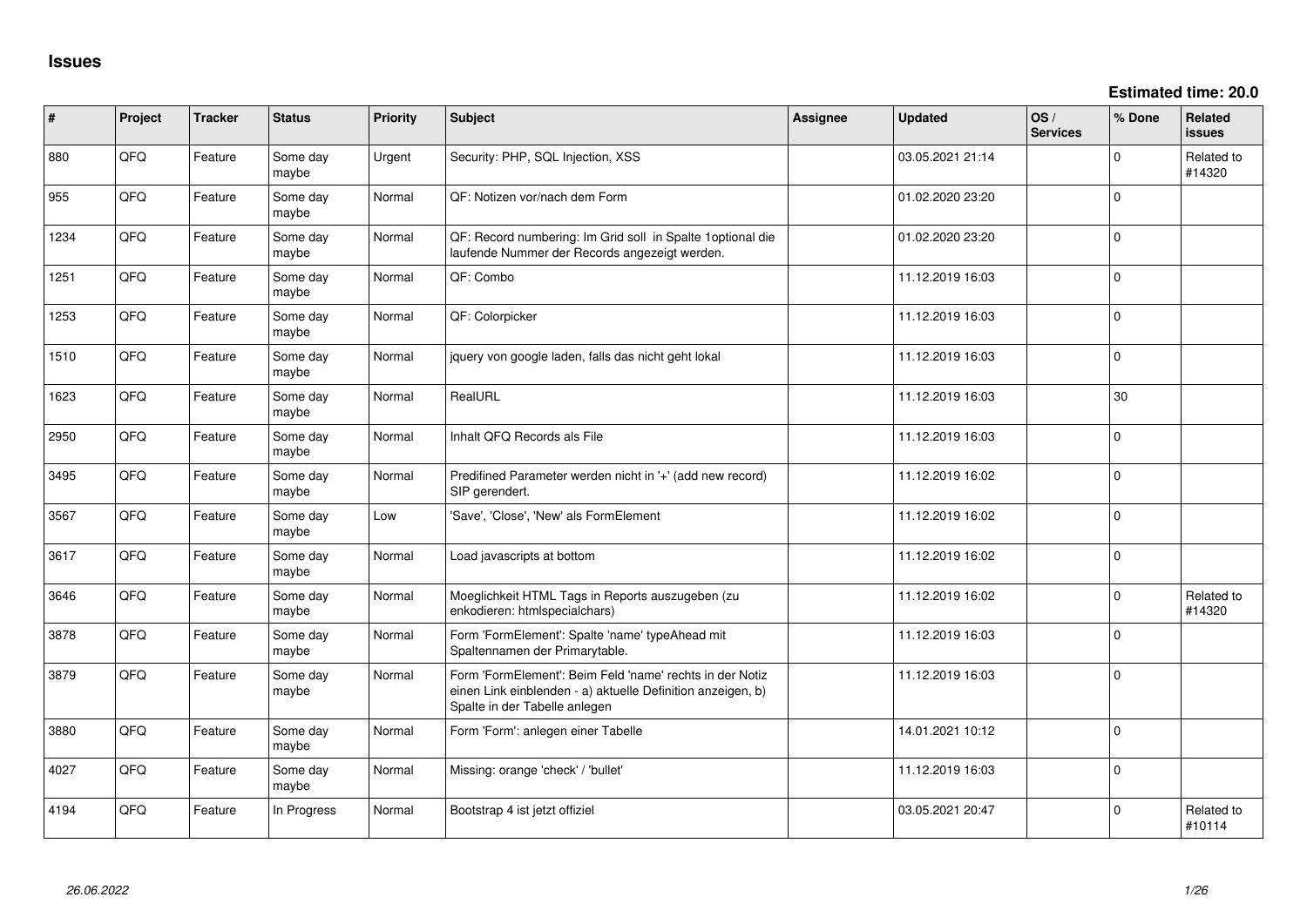| $\#$ | Project | <b>Tracker</b> | <b>Status</b>     | <b>Priority</b> | <b>Subject</b>                                                                                                                                                | Assignee | <b>Updated</b>   | OS/<br><b>Services</b> | % Done      | Related<br><b>issues</b>                    |
|------|---------|----------------|-------------------|-----------------|---------------------------------------------------------------------------------------------------------------------------------------------------------------|----------|------------------|------------------------|-------------|---------------------------------------------|
| 4433 | QFQ     | Feature        | Some day<br>maybe | Normal          | Log when SIP will be destroyed by QFQ for any (security)<br>reason                                                                                            |          | 01.02.2020 23:20 |                        | $\Omega$    | Related to<br>#4432,<br>Related to<br>#5458 |
| 4435 | QFQ     | Feature        | Some day<br>maybe | Normal          | Report: striptags - specify allowed tags                                                                                                                      |          | 01.02.2020 23:20 |                        | $\Omega$    |                                             |
| 4439 | QFQ     | Feature        | Some day<br>maybe | Normal          | Log: report all actions fired by an FE Element, incl. the<br>original directive (slaveld, sqlInsert, )                                                        |          | 01.02.2020 23:20 |                        | $\mathbf 0$ | Related to<br>#4432,<br>Related to<br>#5458 |
| 4440 | QFQ     | Feature        | Some day<br>maybe | Normal          | Manual.rst: explain how to. expand PHP Session to 4h                                                                                                          |          | 11.12.2019 16:02 |                        | $\Omega$    |                                             |
| 4442 | QFQ     | Feature        | Some day<br>maybe | Normal          | Special Column Name: _link - new symbol G (Glyph) to<br>choose any available symbol                                                                           |          | 11.12.2019 16:02 |                        | $\Omega$    |                                             |
| 4443 | QFQ     | Feature        | Some day<br>maybe | Normal          | Form: multiple secondary tables                                                                                                                               |          | 01.02.2020 23:20 |                        | $\mathbf 0$ |                                             |
| 4444 | QFQ     | Feature        | Some day<br>maybe | Normal          | FE.type=upload: detect mime type                                                                                                                              |          | 11.12.2019 16:02 |                        | $\mathbf 0$ | Related to<br>#4303                         |
| 4445 | QFQ     | Feature        | Some day<br>maybe | Normal          | template group: Option to simulate fieldset                                                                                                                   |          | 28.06.2021 14:11 |                        | $\mathbf 0$ |                                             |
| 4446 | QFQ     | Feature        | Some day<br>maybe | Normal          | New FE get same feldContainerId as last modifed FE                                                                                                            |          | 01.02.2020 23:20 |                        | $\mathbf 0$ |                                             |
| 4536 | QFQ     | Feature        | Some day<br>maybe | Normal          | FE upload: problem with delete if mutliple uploads an<br>FE.name="                                                                                            |          | 01.02.2020 23:20 |                        | $\mathbf 0$ |                                             |
| 4551 | QFQ     | Feature        | Some day<br>maybe | Normal          | Set 'pills' via dynamicUpdate to show/hide/disabled                                                                                                           |          | 01.02.2020 23:20 |                        | $\mathbf 0$ | Related to<br>#3752                         |
| 4626 | QFQ     | Feature        | Some day<br>maybe | Normal          | Mobile View: 'classBody=qfq-form-right' makes no sense                                                                                                        |          | 01.02.2020 23:20 |                        | $\mathbf 0$ |                                             |
| 4627 | QFQ     | Feature        | Some day<br>maybe | Normal          | dbupdate: all tables - check 'create', 'modified' if it is possible<br>to change to default 'CURRENT_TIMESTAMP' and modified<br>'ON UPDATE CURRENT TIMESTAMP' |          | 01.02.2020 23:20 |                        | $\mathbf 0$ |                                             |
| 4640 | QFQ     | Feature        | Some day<br>maybe | Normal          | Rename System Forms                                                                                                                                           |          | 01.02.2020 23:20 |                        | 0           |                                             |
| 4719 | QFQ     | Feature        | Some day<br>maybe | Normal          | Custom Message in Client in case of 'Browser tab close,<br>modification will be lost'                                                                         |          | 01.02.2020 23:20 |                        | 0           |                                             |
| 4816 | QFG     | Feature        | Some day<br>maybe | Normal          | Templates for QFQ Reports (Tables, Radios, )                                                                                                                  |          | 01.02.2020 23:20 |                        | $\mathbf 0$ |                                             |
| 4974 | QFQ     | Feature        | Some day<br>maybe | Normal          | Long polling - inform all listening clients of changes                                                                                                        |          | 11.12.2019 16:02 |                        | 0           |                                             |
| 5129 | QFQ     | Feature        | Some day<br>maybe | Normal          | Reports: SQL fuer x Achse und y Achse                                                                                                                         |          | 11.12.2019 16:02 |                        | 0           |                                             |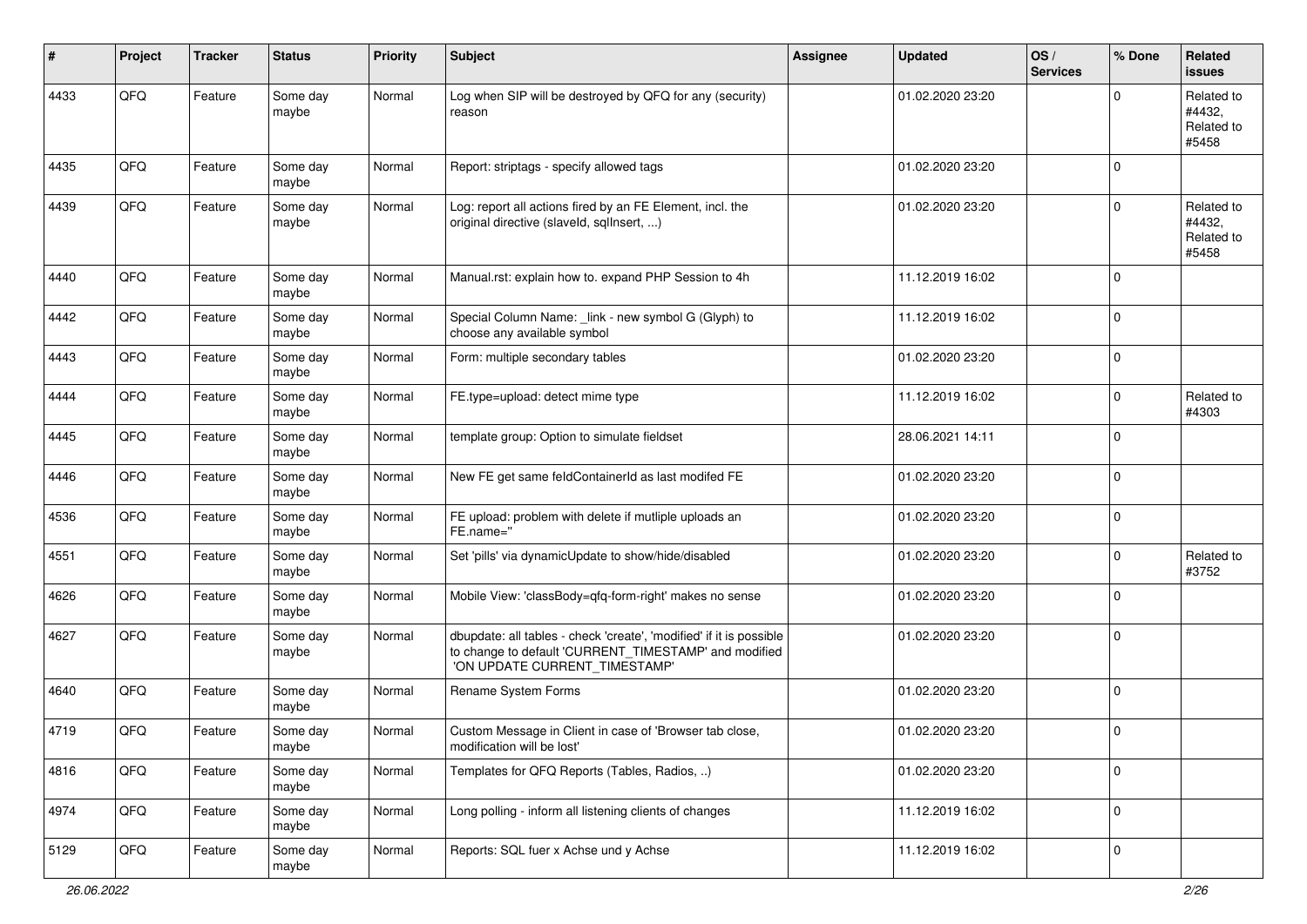| $\pmb{\#}$ | Project | <b>Tracker</b> | <b>Status</b>     | <b>Priority</b> | <b>Subject</b>                                                                    | Assignee | <b>Updated</b>   | OS/<br><b>Services</b> | % Done      | Related<br><b>issues</b> |
|------------|---------|----------------|-------------------|-----------------|-----------------------------------------------------------------------------------|----------|------------------|------------------------|-------------|--------------------------|
| 5160       | QFQ     | Feature        | Some day<br>maybe | Normal          | QFQ collaborative / together.js, ShareJS, y-js, collaborative,                    |          | 11.12.2019 16:02 |                        | $\Omega$    |                          |
| 5342       | QFQ     | Feature        | Some day<br>maybe | Normal          | link - with HTML Attributes                                                       |          | 01.02.2020 23:20 |                        | $\Omega$    | Related to<br>#14077     |
| 5452       | QFQ     | Feature        | Some day<br>maybe | Normal          | Thumbnails from PDF: bad quality                                                  |          | 01.02.2020 23:20 |                        | $\Omega$    |                          |
| 5455       | QFQ     | Feature        | Some day<br>maybe | Normal          | Mail Redirects grld abhaengig                                                     |          | 01.02.2020 23:20 |                        | $\Omega$    |                          |
| 5783       | QFQ     | Feature        | Some day<br>maybe | Normal          | <b>BPMN View/Edit</b>                                                             |          | 11.12.2019 16:02 |                        | $\Omega$    |                          |
| 5805       | QFQ     | Feature        | Some day<br>maybe | Normal          | TypeAHead SQL value instead of key stored                                         |          | 01.02.2020 23:19 |                        | $\Omega$    | Related to<br>#5444      |
| 5850       | QFQ     | Feature        | Some day<br>maybe | Normal          | Deployment: In QFQ Doc best practice fuer zeitgemaesses<br>Deployment beschreiben |          | 01.02.2020 23:20 |                        | 0           |                          |
| 5851       | QFQ     | Feature        | Some day<br>maybe | Normal          | Queue System implementieren: MQTT, RabbitMQ                                       |          | 01.02.2020 23:20 |                        | $\Omega$    | Related to<br>#5715      |
| 5892       | QFQ     | Feature        | Some day<br>maybe | Normal          | QFQ should use T3 API to manipulate FE GROUP<br>membership                        |          | 01.02.2020 23:20 |                        | $\Omega$    |                          |
| 5893       | QFQ     | Feature        | Some day<br>maybe | Normal          | Edit on double-click                                                              |          | 01.02.2020 23:19 |                        | $\Omega$    | Related to<br>#5894      |
| 5895       | QFQ     | Feature        | Some day<br>maybe | Normal          | Tutorial: List of all QFQ Features                                                |          | 01.02.2020 23:19 |                        | $\Omega$    |                          |
| 5923       | QFQ     | Feature        | Some day<br>maybe | Normal          | fillStoreSystemBySqlLate                                                          |          | 01.02.2020 23:19 |                        | $\Omega$    |                          |
| 6083       | QFQ     | Feature        | Some day<br>maybe | Normal          | Dynamic Update: Value Check via SQL                                               |          | 11.12.2019 16:02 |                        | $\mathbf 0$ |                          |
| 6084       | QFQ     | Feature        | Some day<br>maybe | Normal          | New escape type: 'D' - convert date                                               |          | 01.02.2020 23:19 |                        | 0           |                          |
| 6288       | QFQ     | Feature        | Some day<br>maybe | Normal          | Best Practice: Erklaeren wie man ein Formular ganz in<br>'weiss' erstellen kann   |          | 11.12.2019 16:02 |                        | $\Omega$    |                          |
| 6299       | QFQ     | Feature        | Some day<br>maybe | Normal          | Attack detection: log table with invalid SIP access                               |          | 11.12.2019 16:02 |                        | $\Omega$    | Related to<br>#3947      |
| 6515       | QFQ     | Feature        | Some day<br>maybe | Normal          | Formular: Felder dynamisch ein/ausblenden                                         |          | 11.12.2019 16:02 |                        | $\Omega$    |                          |
| 6704       | QFQ     | Feature        | Some day<br>maybe | Normal          | Upload Mode: Bilder in Notizen rechts sollen aktuellen<br>Upload repräsentieren.  |          | 01.02.2020 23:19 |                        | $\Omega$    | Related to<br>#3264      |
| 6992       | QFQ     | Feature        | Some day<br>maybe | Normal          | DB exception: Syntax Highlight                                                    |          | 11.12.2019 16:01 |                        | $\Omega$    | Related to<br>#5450      |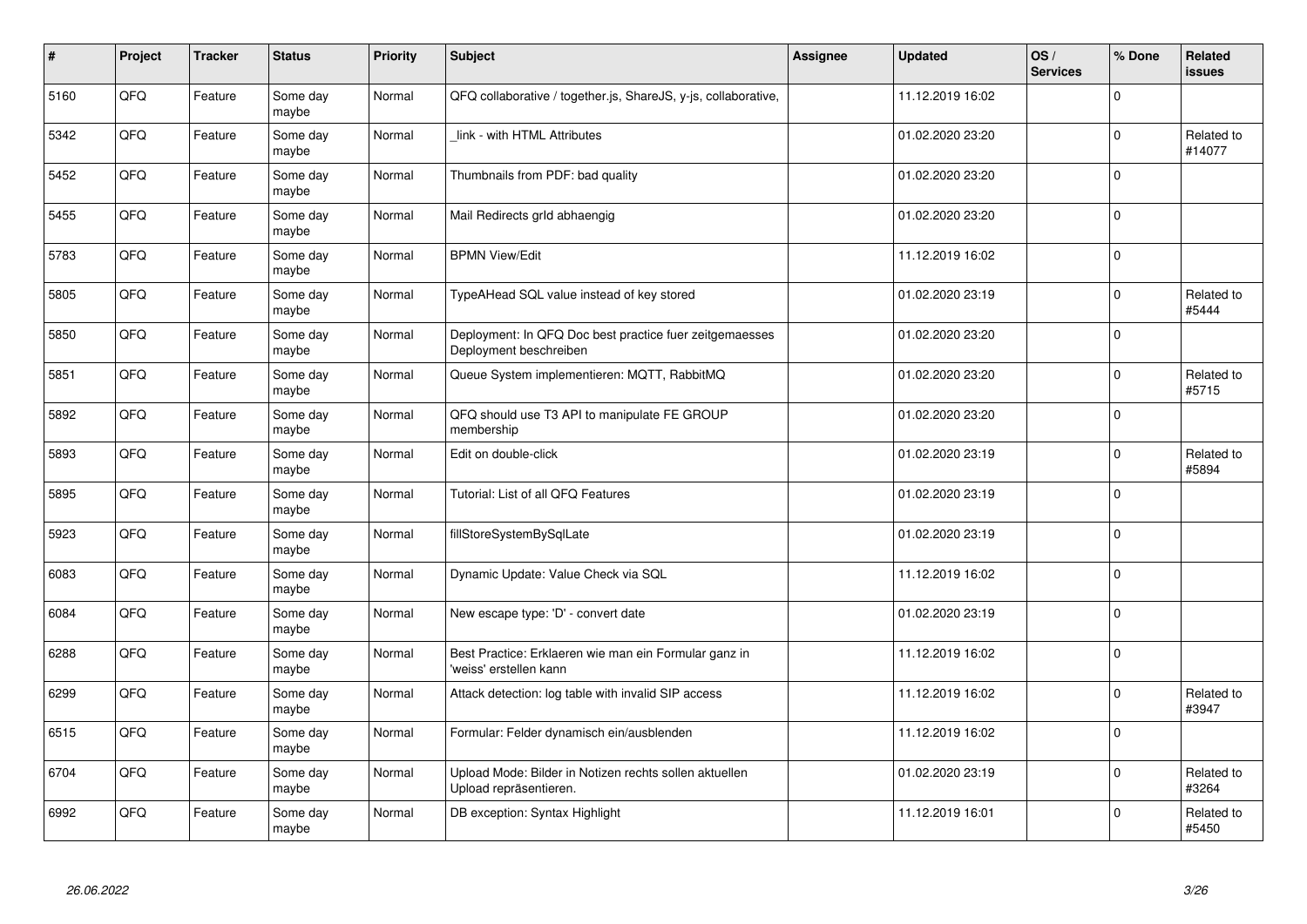| $\vert$ # | Project | <b>Tracker</b> | <b>Status</b>     | <b>Priority</b> | <b>Subject</b>                                                     | Assignee | <b>Updated</b>   | OS/<br><b>Services</b> | % Done      | Related<br><b>issues</b>                    |
|-----------|---------|----------------|-------------------|-----------------|--------------------------------------------------------------------|----------|------------------|------------------------|-------------|---------------------------------------------|
| 7100      | QFQ     | Feature        | Some day<br>maybe | Normal          | Download: log access, max downloads, time limit                    |          | 01.02.2020 23:19 |                        | $\Omega$    |                                             |
| 7104      | QFQ     | Feature        | Some day<br>maybe | Normal          | Manual: hint about escaping if '\r' appears in mail body           |          | 11.12.2019 16:01 |                        | $\mathbf 0$ |                                             |
| 7105      | QFQ     | Feature        | Some day<br>maybe | Normal          | Beispiel wie man in einer zweiten Tabelle speichert.               |          | 11.12.2019 16:01 |                        | $\Omega$    |                                             |
| 7106      | QFQ     | Feature        | Some day<br>maybe | Normal          | Beispiel Nummerierung von Rows in Report                           |          | 11.12.2019 16:01 |                        | $\Omega$    |                                             |
| 7108      | QFQ     | Feature        | Some day<br>maybe | Normal          | QFQ Wrap Elements                                                  |          | 11.12.2019 16:01 |                        | 0           |                                             |
| 7229      | QFQ     | Feature        | Some day<br>maybe | Normal          | New FormElement.type: Button                                       |          | 01.02.2021 12:32 |                        | $\Omega$    |                                             |
| 7278      | QFQ     | Feature        | Some day<br>maybe | Normal          | Form: Wert vordefinieren der immer gesetzt wird                    |          | 02.05.2021 09:27 |                        | $\Omega$    |                                             |
| 7921      | QFQ     | Feature        | Some day<br>maybe | Normal          | Rest API Export: URL kuerzer machen                                |          | 01.02.2020 23:19 |                        | $\Omega$    |                                             |
| 8056      | QFQ     | Feature        | Some day<br>maybe | Normal          | Termin Organisation (Reservation)                                  |          | 01.02.2020 23:19 |                        | $\Omega$    | Related to<br>#8658                         |
| 9853      | QFQ     | Feature        | <b>New</b>        | Normal          | Check das SQL / QFQ / Mail Logfile geschrieben wird                |          | 09.01.2020 11:15 |                        | $\mathbf 0$ |                                             |
| 10114     | QFQ     | Feature        | New               | High            | Symbol (Link): 'G:' (Glyphicon) replaced by 'i:' (icon)            |          | 07.12.2021 17:19 |                        | $\Omega$    | Related to<br>#3797,<br>Related to<br>#4194 |
| 10345     | QFQ     | Feature        | <b>New</b>        | Normal          | Templates - Patterns QFQ Style                                     |          | 03.05.2021 21:01 |                        | $\Omega$    | Related to<br>#10713                        |
| 10384     | QFQ     | Feature        | New               | Normal          | Parameter Exchange QFQ Instances                                   |          | 07.05.2020 09:38 |                        | 0           |                                             |
| 10738     | QFQ     | Feature        | Some day<br>maybe | Normal          | CORS headers for external API requests                             |          | 10.06.2020 14:00 |                        | $\Omega$    |                                             |
| 10763     | QFQ     | Feature        | New               | Normal          | form accessed and submitted despite logout?                        |          | 16.06.2020 11:43 |                        | $\Omega$    |                                             |
| 10874     | QFQ     | Feature        | <b>New</b>        | Normal          | Erstellen eines Foreign Keys in der Tabelle "FormElement"          |          | 13.07.2020 10:11 |                        | 0           |                                             |
| 11534     | QFQ     | Feature        | New               | Normal          | Report: Action on selected rows - Table batchprocessing<br>feature |          | 18.11.2020 08:15 |                        | $\Omega$    |                                             |
| 11535     | QFQ     | Feature        | New               | Normal          | Ability to create SQL columns in frontend QFQ forms                |          | 17.11.2020 12:11 |                        | $\Omega$    |                                             |
| 11716     | QFQ     | Feature        | New               | Normal          | Form an beliebiger Stelle im Report anzeigen                       |          | 09.12.2020 09:47 |                        | $\Omega$    |                                             |
| 11850     | QFQ     | Feature        | New               | Urgent          | Wizard Form: basierend auf einer Tabelle eine Form<br>anlegen.     |          | 03.05.2021 21:12 |                        | $\Omega$    | <b>Blocked by</b><br>#8082                  |
| 12038     | QFQ     | Feature        | New               | Normal          | a) STORE_VAR: filenameOnlyStripUniq, b) SP:<br>QSTRIPUNIQ()        |          | 17.02.2021 23:55 |                        | $\Omega$    |                                             |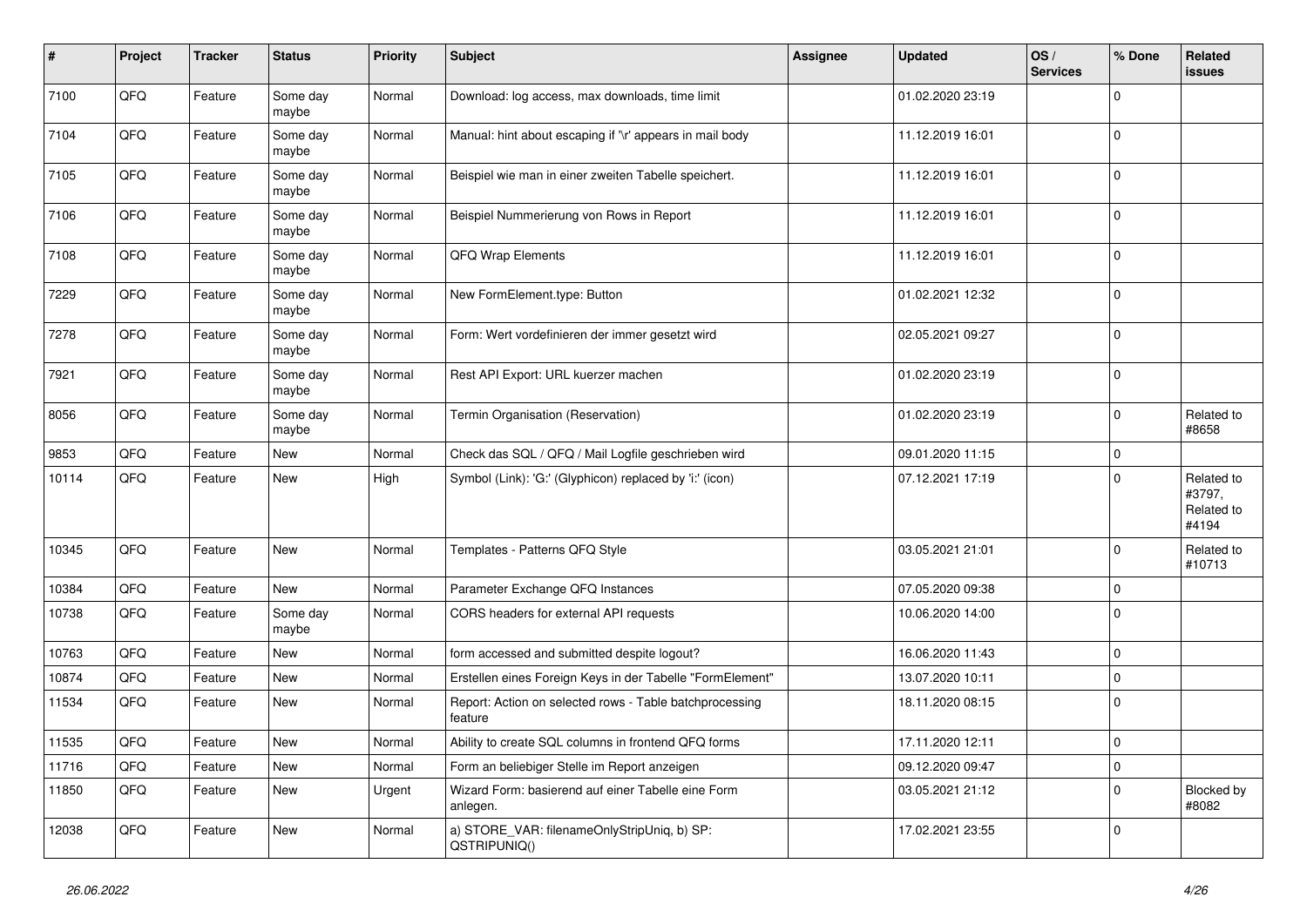| ∦     | Project | <b>Tracker</b> | <b>Status</b>     | <b>Priority</b> | <b>Subject</b>                                                                            | Assignee | <b>Updated</b>   | OS/<br><b>Services</b> | % Done      | Related<br>issues    |
|-------|---------|----------------|-------------------|-----------------|-------------------------------------------------------------------------------------------|----------|------------------|------------------------|-------------|----------------------|
| 12039 | QFQ     | Feature        | <b>New</b>        | Normal          | Missing htmlSpecialChar() in pre processing on form submit                                |          | 18.02.2021 00:09 |                        | $\Omega$    | Related to<br>#14320 |
| 12135 | QFQ     | Feature        | New               | Normal          | Subrecord: Notiz                                                                          |          | 24.04.2021 16:58 |                        | $\mathbf 0$ |                      |
| 12156 | QFQ     | Feature        | <b>New</b>        | Normal          | Form: Optional disable 'leave page'                                                       |          | 03.05.2021 20:45 |                        | $\mathbf 0$ |                      |
| 4122  | QFQ     | <b>Bug</b>     | Some day<br>maybe | Normal          | file: Render Mode hat keinen Effekt                                                       |          | 11.12.2019 16:03 |                        | $\Omega$    |                      |
| 4138  | QFQ     | Bug            | Some day<br>maybe | Normal          | style fehlt                                                                               |          | 11.12.2019 16:03 |                        | $\mathbf 0$ |                      |
| 4441  | QFQ     | <b>Bug</b>     | Some day<br>maybe | Normal          | \$_SERVER Vars sollten nur aus dem Store genommen<br>werden - Code entsprechend anpassen. |          | 11.12.2019 16:02 |                        | $\mathbf 0$ |                      |
| 4546  | QFQ     | <b>Bug</b>     | Some day<br>maybe | Normal          | NH: SIP storage is destroyed                                                              |          | 01.02.2020 23:20 |                        | $\mathbf 0$ |                      |
| 5877  | QFQ     | <b>Bug</b>     | Some day<br>maybe | Normal          | FE.type=note:bsColumn strange behaviour                                                   |          | 01.02.2020 23:19 |                        | $\Omega$    |                      |
| 7101  | QFQ     | <b>Bug</b>     | Some day<br>maybe | Normal          | 'form' in SIP and 'report' - breaks                                                       |          | 01.02.2020 23:20 |                        | $\mathbf 0$ |                      |
| 7281  | QFQ     | <b>Bug</b>     | Some day<br>maybe | Normal          | Subrecords: on large screen separator line too short                                      |          | 01.02.2020 23:19 |                        | $\Omega$    |                      |
| 7402  | QFQ     | <b>Bug</b>     | Some day<br>maybe | Normal          | thumbnail cache: outdated picture when permission denied<br>and permission resolved.      |          | 01.02.2020 23:20 |                        | $\Omega$    |                      |
| 9020  | QFQ     | Bug            | Some day<br>maybe | Normal          | radio mit buttonClass und dynamicUpdate lassen sich nicht<br>kombinieren                  |          | 11.12.2019 16:01 |                        | $\mathbf 0$ |                      |
| 9024  | QFQ     | Bug            | Some day<br>maybe | Normal          | QFQ Einarbeitung                                                                          |          | 01.02.2020 15:56 |                        | $\mathbf 0$ |                      |
| 9126  | QFQ     | <b>Bug</b>     | Some day<br>maybe | Normal          | hidden Form elements are present in page source                                           |          | 02.01.2021 18:41 |                        | 0           |                      |
| 9855  | QFQ     | <b>Bug</b>     | New               | Normal          | <b>Required Check</b>                                                                     |          | 01.02.2020 15:56 |                        | $\mathbf 0$ |                      |
| 10324 | QFQ     | <b>Bug</b>     | New               | Normal          | Excel Export mit Template funktioniert nur, wenn Template<br>vor uid kommt                |          | 30.03.2020 11:20 |                        | $\Omega$    | Related to<br>#10257 |
| 10759 | QFQ     | Bug            | New               | Normal          | emptyMeansNull - Feld falsch aktualisiert                                                 |          | 12.11.2020 23:45 |                        | 0           |                      |
| 10766 | QFQ     | <b>Bug</b>     | New               | High            | Radiobutton / parameter.buttonClass=btn-default: dynamic<br>update                        |          | 03.05.2021 21:12 |                        | 0           | Related to<br>#11237 |
| 10890 | QFG     | Bug            | New               | Normal          | AutoCron hangs                                                                            |          | 20.07.2020 13:56 |                        | 0           |                      |
| 11195 | QFG     | <b>Bug</b>     | New               | Low             | Dynamic Update: Note not updated if new text is empty<br>(v20.4)                          |          | 25.09.2020 11:14 |                        | $\Omega$    |                      |
| 11522 | QFG     | <b>Bug</b>     | New               | Normal          | Aus/Einblenden von Reitern                                                                |          | 13.11.2020 14:58 |                        | 0           |                      |
| 11715 | QFQ     | <b>Bug</b>     | New               | Normal          | acceptZeroAsRequired and requiredOffButMark do not<br>coincide                            |          | 08.12.2020 12:13 |                        | 0           |                      |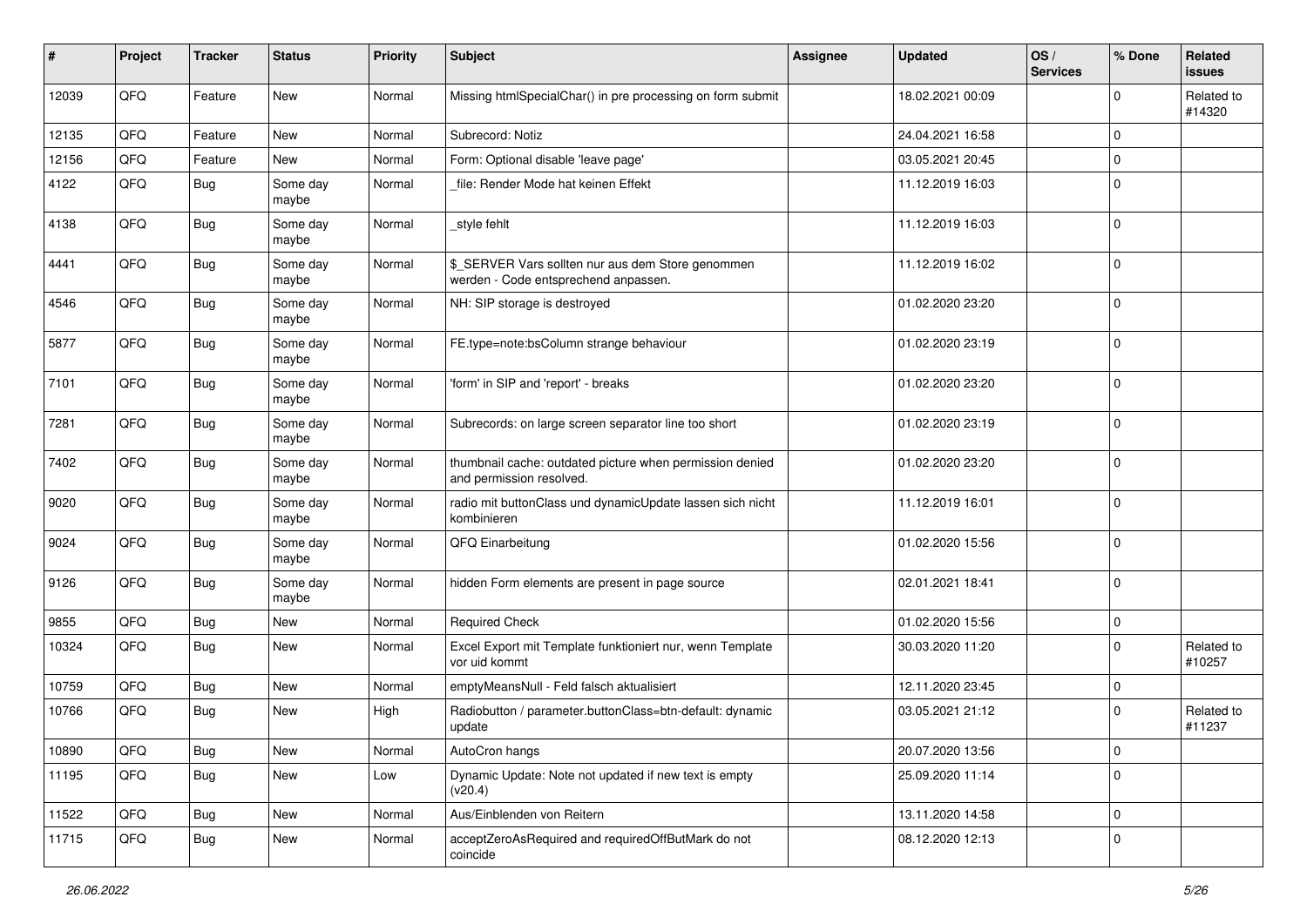| $\vert$ # | Project | <b>Tracker</b> | <b>Status</b>     | <b>Priority</b> | <b>Subject</b>                                                                | Assignee        | <b>Updated</b>   | OS/<br><b>Services</b> | % Done       | Related<br>issues                                                      |
|-----------|---------|----------------|-------------------|-----------------|-------------------------------------------------------------------------------|-----------------|------------------|------------------------|--------------|------------------------------------------------------------------------|
| 14185     | QFQ     | Feature        | New               | Normal          | External/Autocron.php - better suitable directory                             | Support: System | 28.05.2022 11:03 |                        | $\Omega$     |                                                                        |
| 3415      | QFQ     | Feature        | Some day<br>maybe | Normal          | FE Login Box Templatefile                                                     | Benjamin Baer   | 11.12.2019 16:02 |                        | $\Omega$     |                                                                        |
| 3692      | QFQ     | Feature        | Some day<br>maybe | Normal          | QFQ Webseite                                                                  | Benjamin Baer   | 11.12.2019 16:02 |                        | $\mathbf 0$  | Related to<br>#5033                                                    |
| 4420      | QFQ     | Feature        | Some day<br>maybe | Normal          | Client: Local Storage - store the changes of a form, local in<br>the browser. | Benjamin Baer   | 11.12.2019 16:02 |                        | $\Omega$     |                                                                        |
| 5024      | QFQ     | Feature        | Some day<br>maybe | Normal          | Fabric: Generate PDF with edits                                               | Benjamin Baer   | 01.02.2020 23:20 |                        | $\Omega$     | Related to<br>#10704                                                   |
| 5366      | QFQ     | Feature        | Priorize          | Normal          | Saving with keyboard shortcuts                                                | Benjamin Baer   | 21.03.2022 09:47 |                        | $\mathbf 0$  |                                                                        |
| 5389      | QFQ     | Feature        | Some day<br>maybe | Normal          | QFQ Design: Multline label / note                                             | Benjamin Baer   | 01.02.2020 23:19 |                        | $\mathbf 0$  |                                                                        |
| 5562      | QFQ     | Feature        | Priorize          | Normal          | Drag'n'Drop fuer Uploads                                                      | Benjamin Baer   | 21.03.2022 09:52 |                        | $\mathbf 0$  | Related to<br>#9706                                                    |
| 6224      | QFQ     | Feature        | Priorize          | Normal          | Dynamic update: fade in/out fields                                            | Benjamin Baer   | 21.03.2022 09:50 |                        | $\mathbf{0}$ |                                                                        |
| 6801      | QFQ     | Feature        | Priorize          | Normal          | Fabric: Maximize / Fulllscreen                                                | Benjamin Baer   | 21.03.2022 09:56 |                        | $\Omega$     |                                                                        |
| 6870      | QFQ     | Feature        | Priorize          | Normal          | Click on '_link' triggers an API call                                         | Benjamin Baer   | 03.01.2022 08:25 |                        | $\Omega$     |                                                                        |
| 6970      | QFQ     | Feature        | Some day<br>maybe | Normal          | tablesorter: default fuer 'sortReset' aendern von 'Ctrl' zu 'Alt'             | Benjamin Baer   | 01.02.2020 23:21 |                        | $\Omega$     |                                                                        |
| 6972      | QFQ     | Feature        | Some day<br>maybe | Normal          | Fabric Clipboard / cross browser tab                                          | Benjamin Baer   | 01.02.2020 23:21 |                        | $\Omega$     |                                                                        |
| 7602      | QFQ     | Feature        | ToDo              | High            | Multi Select: with checkboxes                                                 | Benjamin Baer   | 22.03.2022 09:07 |                        | l 0          |                                                                        |
| 7730      | QFQ     | Feature        | Priorize          | Normal          | SELECT Box: title in between                                                  | Benjamin Baer   | 01.02.2020 23:22 |                        | $\mathbf 0$  |                                                                        |
| 7732      | QFQ     | Feature        | Some day<br>maybe | Normal          | Javascript: Lazy Loading der add on libs                                      | Benjamin Baer   | 08.06.2022 10:38 |                        | $\mathbf 0$  | Related to<br>#12611,<br>Related to<br>#12490,<br>Related to<br>#10013 |
| 7965      | QFQ     | Feature        | Priorize          | Normal          | Input type 'text' with visual format - currency                               | Benjamin Baer   | 03.01.2022 07:45 |                        | $\mathbf 0$  |                                                                        |
| 8522      | QFQ     | Feature        | Some day<br>maybe | Normal          | build QFQ - npm warnings                                                      | Benjamin Baer   | 01.02.2020 23:19 |                        | 50           |                                                                        |
| 9130      | QFQ     | Feature        | Some day<br>maybe | Normal          | tablesorter: Automatic Row numbering / Zeilenummer                            | Benjamin Baer   | 01.02.2020 23:22 |                        | $\Omega$     |                                                                        |
| 9135      | QFQ     | Feature        | Priorize          | Normal          | Progress Bar generic / replace old hourglass download<br>popup                | Benjamin Baer   | 03.01.2022 07:43 |                        | $\Omega$     |                                                                        |
| 9548      | QFQ     | Feature        | Feedback          | High            | FormElement: Pattern mismatch - optional report only on<br>focus lost         | Benjamin Baer   | 03.05.2021 21:14 |                        | $\Omega$     |                                                                        |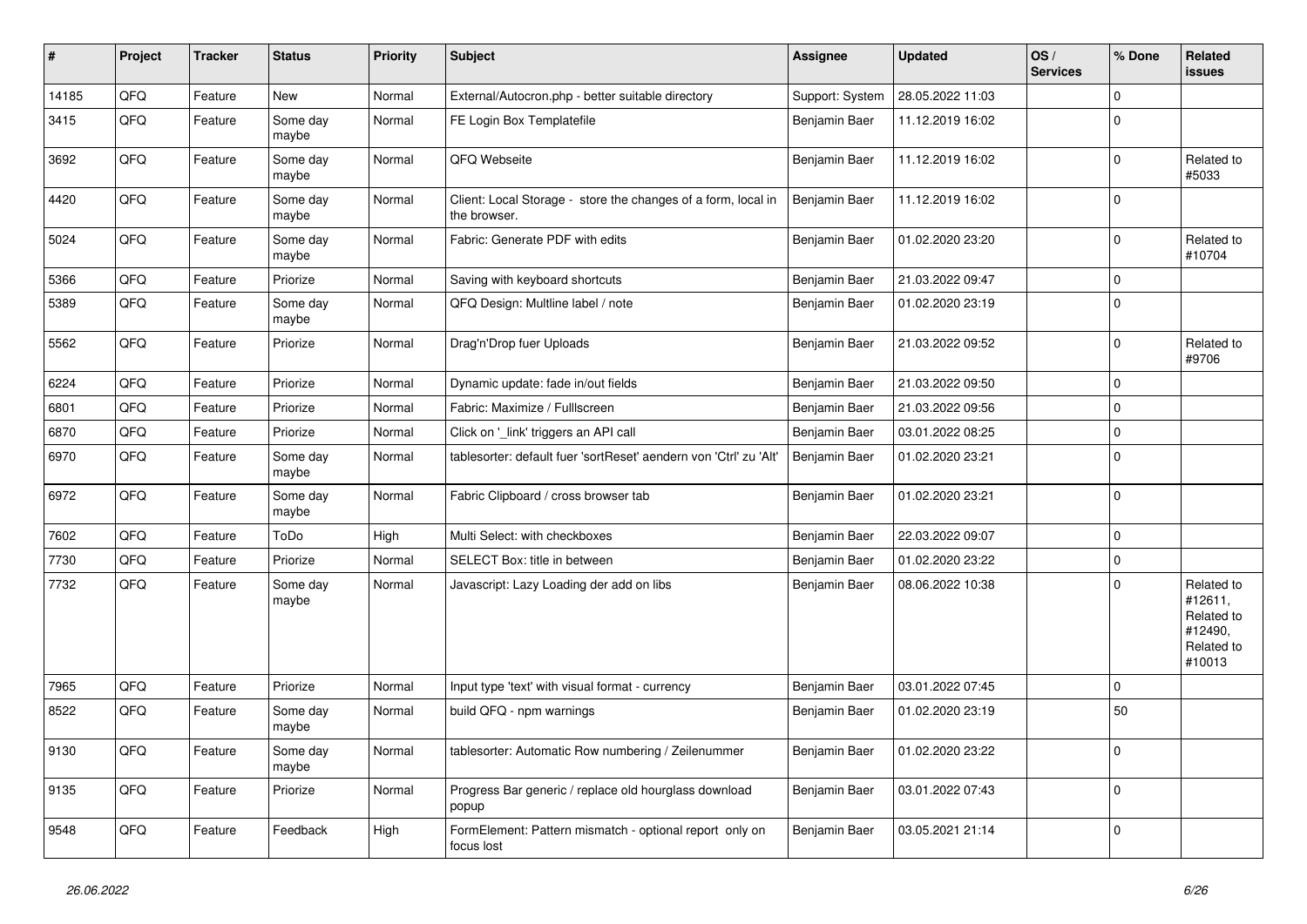| #     | Project | <b>Tracker</b> | <b>Status</b>     | <b>Priority</b> | Subject                                                                                                                                                  | Assignee      | <b>Updated</b>   | OS/<br><b>Services</b> | % Done      | Related<br>issues                                                     |
|-------|---------|----------------|-------------------|-----------------|----------------------------------------------------------------------------------------------------------------------------------------------------------|---------------|------------------|------------------------|-------------|-----------------------------------------------------------------------|
| 10003 | QFQ     | Feature        | Priorize          | Normal          | fieldset: stronger visualize group                                                                                                                       | Benjamin Baer | 12.02.2020 08:13 |                        | $\Omega$    |                                                                       |
| 12476 | QFQ     | Feature        | New               | Normal          | clearMe: a) should trigger 'dirty', b) sticky on textarea resize                                                                                         | Benjamin Baer | 04.01.2022 08:40 |                        | $\Omega$    | Related to<br>#9528                                                   |
| 12490 | QFQ     | Feature        | <b>New</b>        | Normal          | Loading Plugins in QFQ - see what tinymce does. (lazy<br>loading)                                                                                        | Benjamin Baer | 08.06.2022 10:37 |                        | $\Omega$    | Related to<br>#12611,<br>Related to<br>#10013,<br>Related to<br>#7732 |
| 12556 | QFQ     | Feature        | <b>New</b>        | Normal          | Pills Title: colored = static or dynamic on allrequiredgiven                                                                                             | Benjamin Baer | 19.03.2022 17:49 |                        | $\mathbf 0$ |                                                                       |
| 2063  | QFQ     | <b>Bug</b>     | Some day<br>maybe | Normal          | Pills auf 'inaktiv' setzen falls keine Element auf dem Pill<br>sichtbar sind.                                                                            | Benjamin Baer | 11.12.2019 16:03 |                        | $\Omega$    | Related to<br>#3752                                                   |
| 2665  | QFQ     | <b>Bug</b>     | Priorize          | Normal          | Dynamic Update funktioniert nicht, wenn beim<br>entsprechenden FormElement eine size angegeben ist.                                                      | Benjamin Baer | 03.01.2022 08:12 |                        | 30          |                                                                       |
| 4398  | QFQ     | Bug            | Some day<br>maybe | Normal          | Typeahead: mouse click in a prefilled input opens a single<br>item dropdown with the current value - click on it seems to<br>set the value, not the key. | Benjamin Baer | 01.02.2020 23:20 |                        | $\Omega$    | Related to<br>#4457                                                   |
| 4454  | QFQ     | Bug            | Some day<br>maybe | Normal          | Required Elements: multiple elements in a row - whole row<br>marked if only one input is empty.                                                          | Benjamin Baer | 01.02.2020 23:20 |                        | $\Omega$    |                                                                       |
| 4457  | QFQ     | <b>Bug</b>     | Priorize          | Normal          | typeahead: pressing return to select an item, saves the form<br>and closes the form.                                                                     | Benjamin Baer | 03.01.2022 08:01 |                        | $\Omega$    | Related to<br>#4398                                                   |
| 6140  | QFQ     | Bug            | Priorize          | Normal          | QFQ DnD Sort: Locked fields                                                                                                                              | Benjamin Baer | 21.03.2022 09:56 |                        | $\Omega$    |                                                                       |
| 6566  | QFQ     | <b>Bug</b>     | Priorize          | Normal          | Link Function 'delete': provided parameter missing on page<br>reload                                                                                     | Benjamin Baer | 03.01.2022 08:08 |                        | $\Omega$    |                                                                       |
| 9535  | QFQ     | <b>Bug</b>     | Feedback          | Normal          | Report:  AS '_vertical' - column to wide - vertical >> rot45,<br>rot <sub>90</sub>                                                                       | Benjamin Baer | 01.02.2020 15:56 |                        | $\Omega$    |                                                                       |
| 9898  | QFQ     | Bug            | Feedback          | Normal          | Formular trotz Timeout gespeichert                                                                                                                       | Benjamin Baer | 01.02.2020 15:56 |                        | $\mathbf 0$ |                                                                       |
| 11057 | QFQ     | <b>Bug</b>     | New               | High            | Checkboxes ohne span.checkmark im Report werden<br>ausgeblendet                                                                                          | Benjamin Baer | 03.05.2021 21:12 |                        | $\mathbf 0$ | Related to<br>#11039                                                  |
| 11237 | QFQ     | Bug            | <b>New</b>        | High            | Radiobutton / parameter.buttonClass= btn-default - kein dirty<br>Trigger                                                                                 | Benjamin Baer | 03.05.2021 21:12 |                        | $\Omega$    | Related to<br>#10766                                                  |
| 13528 | QFQ     | <b>Bug</b>     | <b>New</b>        | Normal          | qfq.io > releases: es wird kein neues Release angelegt                                                                                                   | Benjamin Baer | 19.03.2022 17:46 |                        | $\mathbf 0$ |                                                                       |
| 13647 | QFQ     | Bug            | New               | Normal          | Autofocus funktioniert nicht auf Chrome                                                                                                                  | Benjamin Baer | 19.03.2022 17:44 |                        | $\Omega$    |                                                                       |
| 1635  | QFQ     | Feature        | Some day<br>maybe | Normal          | QFQ Extension content record: weitere Optionen<br>einblenden.                                                                                            | Carsten Rose  | 11.12.2019 16:03 |                        | 0           |                                                                       |
| 1946  | QFQ     | Feature        | Some day<br>maybe | Normal          | Kontrolle ob der ReadOnly Modus bei den<br>Formularelementen korrekt implementiert ist                                                                   | Carsten Rose  | 11.12.2019 16:03 |                        | $\mathbf 0$ |                                                                       |
| 2084  | QFQ     | Feature        | Some day<br>maybe | Normal          | Mailto mit encryption: Subrecord                                                                                                                         | Carsten Rose  | 11.12.2019 16:03 |                        | 0           | Related to<br>#2082                                                   |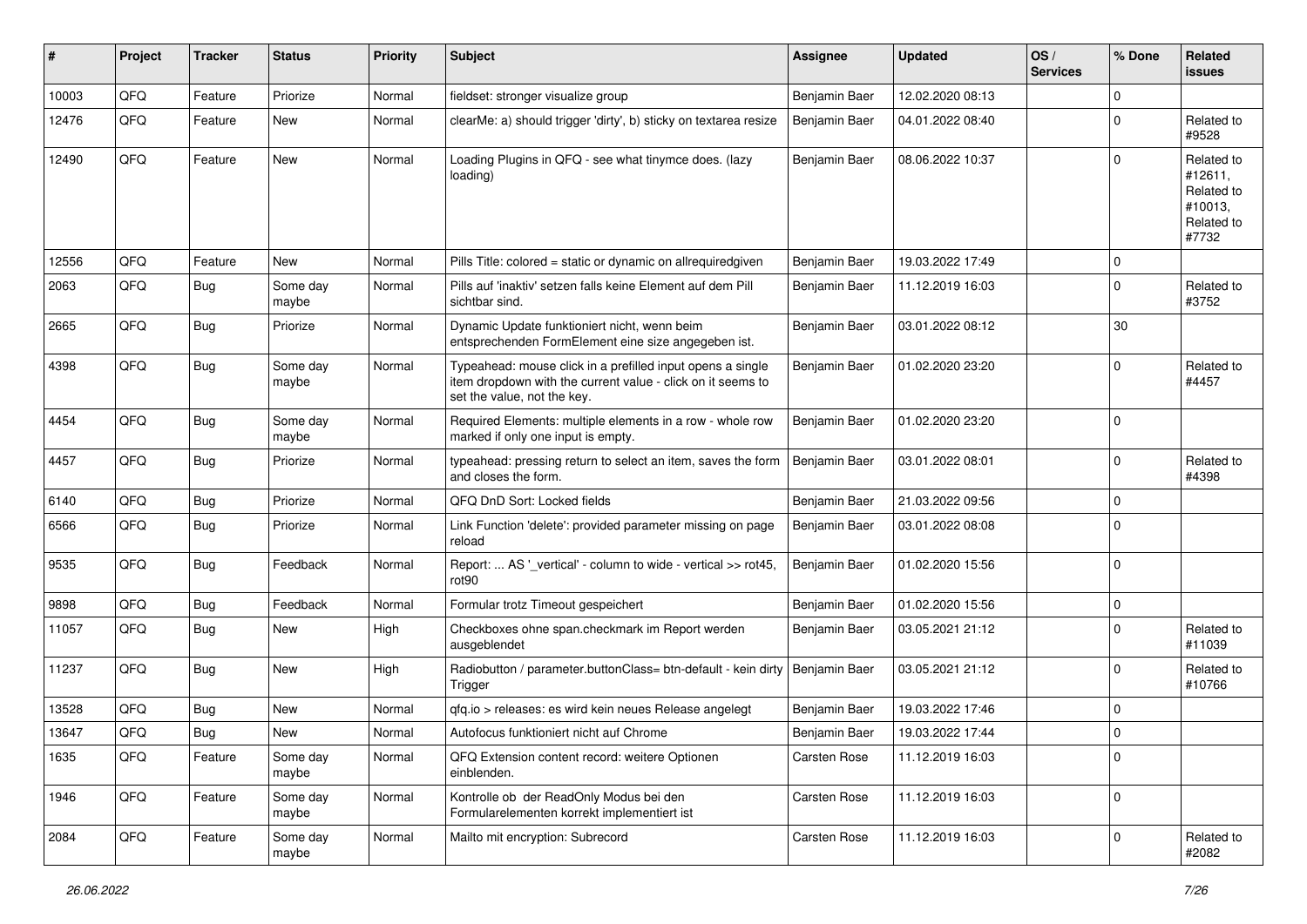| #    | Project | <b>Tracker</b> | <b>Status</b>     | <b>Priority</b> | <b>Subject</b>                                                                                                     | Assignee            | <b>Updated</b>   | OS/<br><b>Services</b> | % Done      | Related<br><b>issues</b>                    |
|------|---------|----------------|-------------------|-----------------|--------------------------------------------------------------------------------------------------------------------|---------------------|------------------|------------------------|-------------|---------------------------------------------|
| 2361 | QFQ     | Feature        | <b>New</b>        | Normal          | Logging wer/wann/wo welches Formular aufgerufen hat                                                                | <b>Carsten Rose</b> | 11.12.2019 16:15 |                        | $\Omega$    | Related to<br>#4432,<br>Related to<br>#7480 |
| 2995 | QFQ     | Feature        | Some day<br>maybe | Normal          | Dropdown JQuery Plugin: 'chosen' - Moeglichkeit um Select<br>Listen mehr Funktion zu geben. Kein Bootstrap noetig. | <b>Carsten Rose</b> | 11.12.2019 16:03 |                        | $\mathbf 0$ |                                             |
| 3216 | QFQ     | Feature        | Some day<br>maybe | Normal          | dynamic update für checkbox label2                                                                                 | Carsten Rose        | 11.12.2019 16:03 |                        | $\Omega$    | Related to<br>#2081                         |
| 3267 | QFQ     | Feature        | Some day<br>maybe | Normal          | 2 Forms auf einer Seite: real + Read only                                                                          | <b>Carsten Rose</b> | 11.12.2019 16:03 |                        | $\mathbf 0$ |                                             |
| 3273 | QFQ     | Feature        | Some day<br>maybe | Low             | Dirty Flag in Form                                                                                                 | Carsten Rose        | 11.12.2019 16:02 |                        | $\Omega$    |                                             |
| 3285 | QFQ     | Feature        | Some day<br>maybe | Normal          | Zeichenlimit pro Feld: textarea / editor                                                                           | <b>Carsten Rose</b> | 11.12.2019 16:02 |                        | $\Omega$    |                                             |
| 3291 | QFQ     | Feature        | Some day<br>maybe | Normal          | AutoCron websiteToken                                                                                              | Carsten Rose        | 11.12.2019 16:02 |                        | $\mathbf 0$ | Related to<br>#4250                         |
| 3331 | QFQ     | Feature        | Some day<br>maybe | Normal          | Default Tooltip fuer _page? Links: mit Form und Record ID                                                          | Carsten Rose        | 11.12.2019 16:02 |                        | $\Omega$    |                                             |
| 3332 | QFQ     | Feature        | Some day<br>maybe | Normal          | Uploads: Thumbnails, Details zum hochgeladenen File                                                                | Carsten Rose        | 11.12.2019 16:02 |                        | $\Omega$    | Related to<br>#3264,<br>Related to<br>#5333 |
| 3350 | QFQ     | Feature        | Some day<br>maybe | Normal          | FormEditor: Hilfetext hinter 'checktype'                                                                           | <b>Carsten Rose</b> | 11.12.2019 16:02 |                        | 0 l         |                                             |
| 3385 | QFQ     | Feature        | Some day<br>maybe | Normal          | templateGroup: insert/update/delete non primary records                                                            | Carsten Rose        | 11.12.2019 16:02 |                        | $\mathbf 0$ |                                             |
| 3402 | QFQ     | Feature        | Some day<br>maybe | Normal          | Syntax Highlighting via CodeMirror                                                                                 | <b>Carsten Rose</b> | 11.12.2019 16:02 |                        | 100         | Related to<br>#3207                         |
| 3432 | QFQ     | Feature        | <b>New</b>        | Normal          | subrecord: dynamicUpdate                                                                                           | Carsten Rose        | 11.06.2020 21:10 |                        | $\Omega$    | Related to<br>#5691                         |
| 3457 | QFQ     | Feature        | Some day<br>maybe | Normal          | LDAP: concat multi values to one single entry                                                                      | Carsten Rose        | 11.12.2019 16:02 |                        | $\Omega$    |                                             |
| 3458 | QFQ     | Feature        | Some day<br>maybe | Normal          | Display 'Edit Form Element'-Checkbox on form: should<br>depend on FE Group                                         | <b>Carsten Rose</b> | 11.12.2019 16:02 |                        | $\Omega$    | Related to<br>#3447                         |
| 3504 | QFQ     | Feature        | <b>New</b>        | Normal          | Logging: welche Action FEs werden wann wie ausgefuehrt                                                             | <b>Carsten Rose</b> | 01.02.2020 23:21 |                        | $\mathbf 0$ | Related to<br>#5458,<br>Related to<br>#4092 |
| 3537 | QFQ     | Feature        | Some day<br>maybe | Low             | SHOW COLUMNS FROM tableName - Extend '{{!'<br>definition                                                           | <b>Carsten Rose</b> | 11.12.2019 16:02 |                        | $\mathbf 0$ |                                             |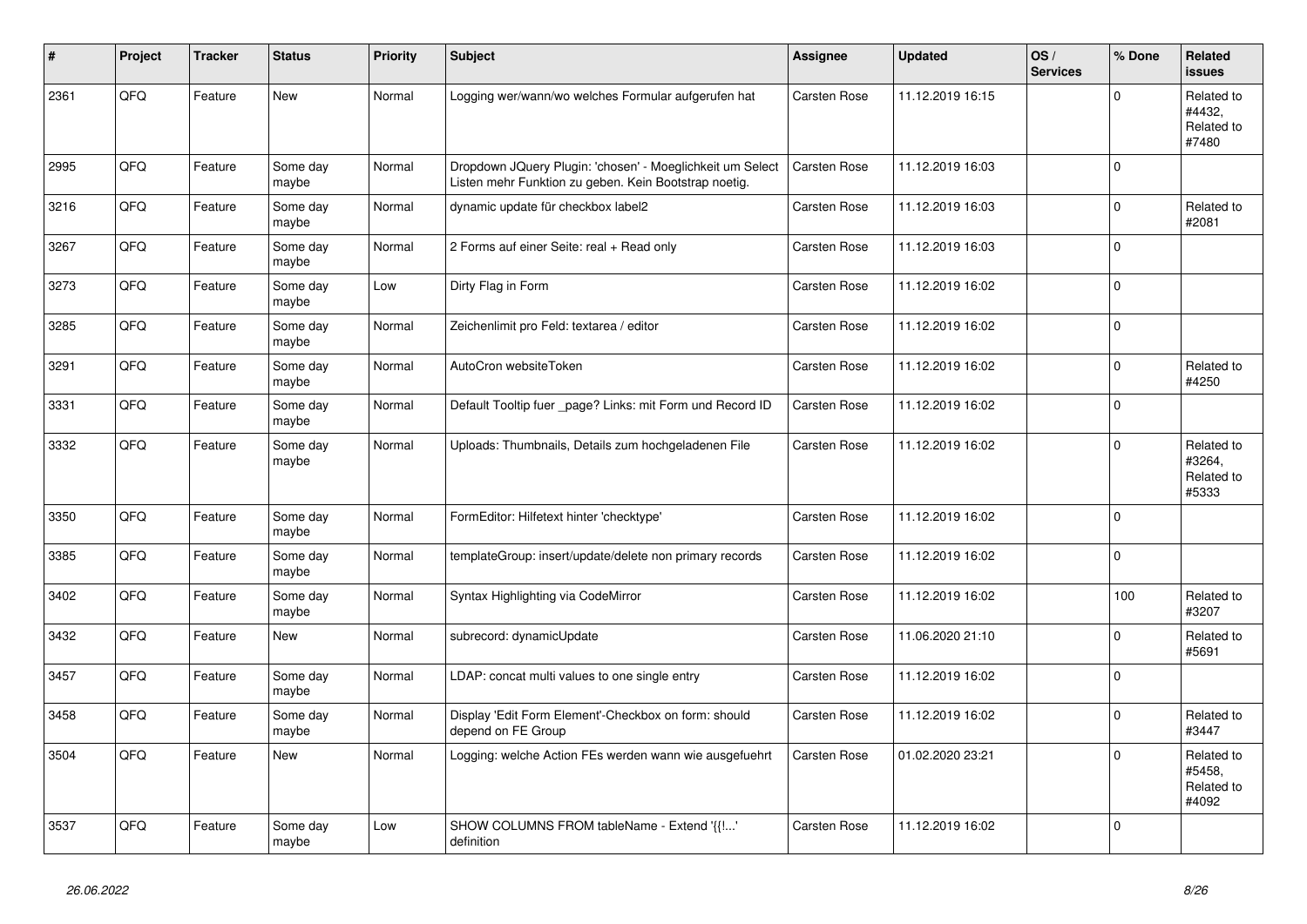| #    | Project | <b>Tracker</b> | <b>Status</b>     | <b>Priority</b> | Subject                                                                                                                                      | <b>Assignee</b>     | <b>Updated</b>   | OS/<br><b>Services</b> | % Done      | Related<br>issues                           |
|------|---------|----------------|-------------------|-----------------|----------------------------------------------------------------------------------------------------------------------------------------------|---------------------|------------------|------------------------|-------------|---------------------------------------------|
| 3666 | QFQ     | Feature        | Some day<br>maybe | Normal          | a) Performance Messung: mysql_real_escape_string() im<br>Vergleich zu str_replace(), b) doppeltes Aufrufen von<br>mysql_real_escape_string() | Carsten Rose        | 11.12.2019 16:02 |                        | $\Omega$    |                                             |
| 3677 | QFQ     | Feature        | Some day<br>maybe | Normal          | wkhtmltopdf: FE User access prohibited, if client IP changes<br>- \$TYPO3_CONF_VARS[FE][lockIP]                                              | <b>Carsten Rose</b> | 11.12.2019 16:02 |                        | $\mathbf 0$ |                                             |
| 3708 | QFQ     | Feature        | Some day<br>maybe | Normal          | Form: input - 'specialchars', 'none'  gewisse tags<br>erlauben, andere verbieten                                                             | Carsten Rose        | 11.12.2019 16:02 |                        | $\mathbf 0$ | Related to<br>#14320                        |
| 3727 | QFQ     | Feature        | New               | High            | Security: Session Hijacking erschweren                                                                                                       | Carsten Rose        | 03.05.2021 21:14 |                        | 0           |                                             |
| 3848 | QFQ     | Feature        | Some day<br>maybe | High            | Antivirus check fuer Upload files in qfq?                                                                                                    | Carsten Rose        | 03.05.2021 21:14 |                        | $\Omega$    | Related to<br>#4131                         |
| 3864 | QFQ     | Feature        | New               | Normal          | Encrypt / decrypt field                                                                                                                      | Carsten Rose        | 08.03.2021 18:08 |                        | $\Omega$    |                                             |
| 3867 | QFQ     | Feature        | Priorize          | Normal          | Readonly Formular: Template Groups add/delete<br>ausbeldnen                                                                                  | Carsten Rose        | 05.05.2021 22:12 |                        | $\mathbf 0$ |                                             |
| 3877 | QFQ     | Feature        | Some day<br>maybe | Normal          | FormEditor: die Felder die aktuell nicht gebraucht werden<br>nur auf readonly/disabled setzen (nicht ausblenden > das<br>irritiert.          | <b>Carsten Rose</b> | 11.12.2019 16:03 |                        | $\mathbf 0$ |                                             |
| 3900 | QFQ     | Feature        | Some day<br>maybe | Normal          | Extend documentation of 'Copy / Paste'                                                                                                       | <b>Carsten Rose</b> | 11.12.2019 16:03 |                        | $\mathbf 0$ | Related to<br>#3899                         |
| 3905 | QFQ     | Feature        | Some day<br>maybe | Normal          | Documentation: Best Practice anhand eines Online<br>Bewerbungstools                                                                          | Carsten Rose        | 11.12.2019 16:03 |                        | $\Omega$    |                                             |
| 3941 | QFQ     | Feature        | Some day<br>maybe | Normal          | sglAfter: es sollten mehrere moeglich sein                                                                                                   | <b>Carsten Rose</b> | 11.12.2019 16:03 |                        | $\Omega$    | Related to<br>#3942                         |
| 3942 | QFQ     | Feature        | Some day<br>maybe | Normal          | Action Elemente: neu generierte IDs via FE weitergeben                                                                                       | Carsten Rose        | 11.12.2019 16:03 |                        | $\Omega$    | Related to<br>#3941                         |
| 3947 | QFQ     | Feature        | Some day<br>maybe | Normal          | Attack detectect: logout current user                                                                                                        | Carsten Rose        | 11.12.2019 16:03 |                        | $\Omega$    | Related to<br>#5458,<br>Related to<br>#6299 |
| 3967 | QFQ     | Feature        | Some day<br>maybe | High            | Report: Checkbox, Radio, Dropdown, Input welches ohne<br>Submit funktioniert - 'Inline-Form'                                                 | Carsten Rose        | 03.05.2021 21:14 |                        | $\Omega$    |                                             |
| 3990 | QFQ     | Feature        | Some day<br>maybe | High            | custom class definition: add space automatically                                                                                             | Carsten Rose        | 03.05.2021 21:14 |                        | $\Omega$    |                                             |
| 3991 | QFQ     | Feature        | Some day<br>maybe | Normal          | report: Columnname '_skipWrap' skips 'fbeg', 'fend'                                                                                          | <b>Carsten Rose</b> | 11.12.2019 16:03 |                        | $\Omega$    |                                             |
| 4018 | QFQ     | Feature        | Some day<br>maybe | Normal          | typeahead: solve problem with potential long query<br>parameter                                                                              | <b>Carsten Rose</b> | 11.12.2019 16:03 |                        | $\mathbf 0$ |                                             |
| 4023 | QFQ     | Feature        | New               | Normal          | prepared statements - FE action: salveld, sqllnsert,<br>sqlUpdate, sqlDelete, sqlBefore, sqlAfter                                            | Carsten Rose        | 11.12.2019 16:15 |                        | l 0         |                                             |
| 4026 | QFQ     | Feature        | Some day<br>maybe | Normal          | sqlLog.sql: log number of FE.id                                                                                                              | Carsten Rose        | 11.12.2019 16:03 |                        | $\mathbf 0$ | Related to<br>#5458                         |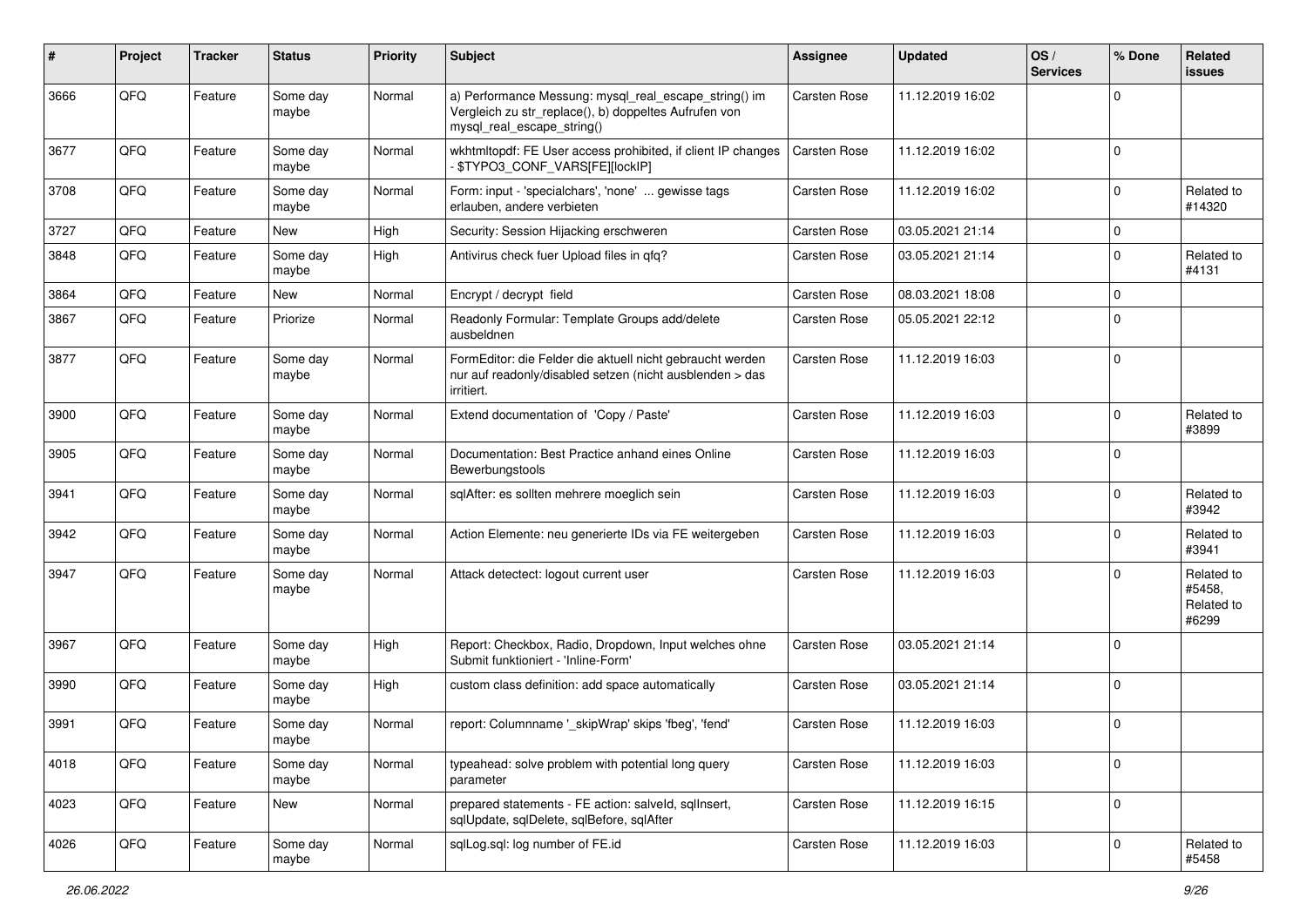| #    | Project | <b>Tracker</b> | <b>Status</b>     | <b>Priority</b> | Subject                                                                                                                 | <b>Assignee</b>     | <b>Updated</b>   | OS/<br><b>Services</b> | % Done         | Related<br>issues                           |
|------|---------|----------------|-------------------|-----------------|-------------------------------------------------------------------------------------------------------------------------|---------------------|------------------|------------------------|----------------|---------------------------------------------|
| 4050 | QFQ     | Feature        | <b>New</b>        | Normal          | sql.log: 1) FormElement ID which causes a specific action,<br>2) Result in the same row.                                | Carsten Rose        | 15.04.2020 11:35 |                        | $\Omega$       | Related to<br>#5458                         |
| 4082 | QFQ     | Feature        | New               | Normal          | Dynamic Update: modeSql - useful default                                                                                | Carsten Rose        | 01.02.2020 23:22 |                        | $\mathbf 0$    |                                             |
| 4197 | QFQ     | Feature        | Some day<br>maybe | Normal          | Unit Test fuer JSON Stream von QuickFormQuery.php ><br>doForm()                                                         | <b>Carsten Rose</b> | 11.12.2019 16:03 |                        | $\mathbf 0$    |                                             |
| 4250 | QFQ     | Feature        | New               | Normal          | AutoCron in QFQ via PHP                                                                                                 | <b>Carsten Rose</b> | 01.02.2020 23:21 |                        | $\Omega$       | Related to<br>#3292,<br>Related to<br>#3291 |
| 4258 | QFQ     | Feature        | Some day<br>maybe | High            | <b>System Defaults: Forms</b>                                                                                           | Carsten Rose        | 03.05.2021 21:14 |                        | $\Omega$       |                                             |
| 4259 | QFQ     | Feature        | Some day<br>maybe | Normal          | Instant trigger a cron job                                                                                              | <b>Carsten Rose</b> | 11.12.2019 16:03 |                        | 0              |                                             |
| 4330 | QFQ     | Feature        | Some day<br>maybe | Normal          | Error Message: report missing {{ / }} in sqlUpdate, sqlInsert,<br>sqlDelete, sqlAfter, sqlBefore in FE action elements. | Carsten Rose        | 01.02.2020 23:20 |                        | $\Omega$       |                                             |
| 4343 | QFQ     | Feature        | Some day<br>maybe | Normal          | Link: Classifier to add 'attributes'                                                                                    | <b>Carsten Rose</b> | 01.02.2020 23:20 |                        | $\Omega$       | Related to<br>#14077                        |
| 4349 | QFQ     | Feature        | Some day<br>maybe | Normal          | link download: downloaded external URL to<br>deliver/concatenate - check mimetipe and handle it correctly               | <b>Carsten Rose</b> | 11.12.2019 16:02 |                        | $\mathbf 0$    |                                             |
| 4365 | QFQ     | Feature        | Some day<br>maybe | Normal          | Multi Language: new way of config                                                                                       | <b>Carsten Rose</b> | 01.02.2020 23:20 |                        | $\mathbf 0$    |                                             |
| 4413 | QFQ     | Feature        | New               | Normal          | fieldset: show/hidden, modeSql, dynamicUpdate                                                                           | Carsten Rose        | 09.02.2022 15:19 |                        | 0              |                                             |
| 4606 | QFQ     | Feature        | Some day<br>maybe | Normal          | link: qualifier to render bootstrap button                                                                              | Carsten Rose        | 01.02.2020 23:19 |                        | $\Omega$       |                                             |
| 4650 | QFQ     | Feature        | Some day<br>maybe | Normal          | Convert html to doc/rtf                                                                                                 | Carsten Rose        | 01.02.2020 23:20 |                        | $\Omega$       | Related to<br>#10704                        |
| 4652 | QFQ     | Feature        | Some day<br>maybe | Normal          | UZH CD: Weiterleitung auf benutzerdefinierte 403/404 Seite                                                              | <b>Carsten Rose</b> | 01.02.2020 23:20 |                        | $\Omega$       |                                             |
| 4757 | QFQ     | Feature        | Some day<br>maybe | Normal          | Test subrecord: download links ok? Links ok?                                                                            | <b>Carsten Rose</b> | 01.02.2020 23:20 |                        | $\mathbf 0$    |                                             |
| 4839 | QFQ     | Feature        | Some day<br>maybe | Normal          | gfg-handle in <head> Abschnitt</head>                                                                                   | Carsten Rose        | 11.12.2019 16:02 |                        | 0              |                                             |
| 4869 | QFQ     | Feature        | Some day<br>maybe | Normal          | Dynamic Update (show, hide, readonly?, required?) for<br><b>Template Group Elements</b>                                 | <b>Carsten Rose</b> | 01.02.2020 23:19 |                        | $\overline{0}$ | Related to<br>#4865                         |
| 4872 | QFQ     | Feature        | Some day<br>maybe | Normal          | Fields of Typo3 page available in STORE_TYPO3                                                                           | Carsten Rose        | 01.02.2020 23:19 |                        | $\mathbf 0$    |                                             |
| 4956 | QFQ     | Feature        | Some day<br>maybe | Normal          | Sendmail: Benutzerdefinierte Headers                                                                                    | Carsten Rose        | 11.12.2019 16:02 |                        | $\mathbf 0$    |                                             |
| 5131 | QFG     | Feature        | New               | Normal          | Activate Spin Gear ('wait/busy' indicator) via LINK attribute                                                           | Carsten Rose        | 01.02.2020 23:21 |                        | 0              |                                             |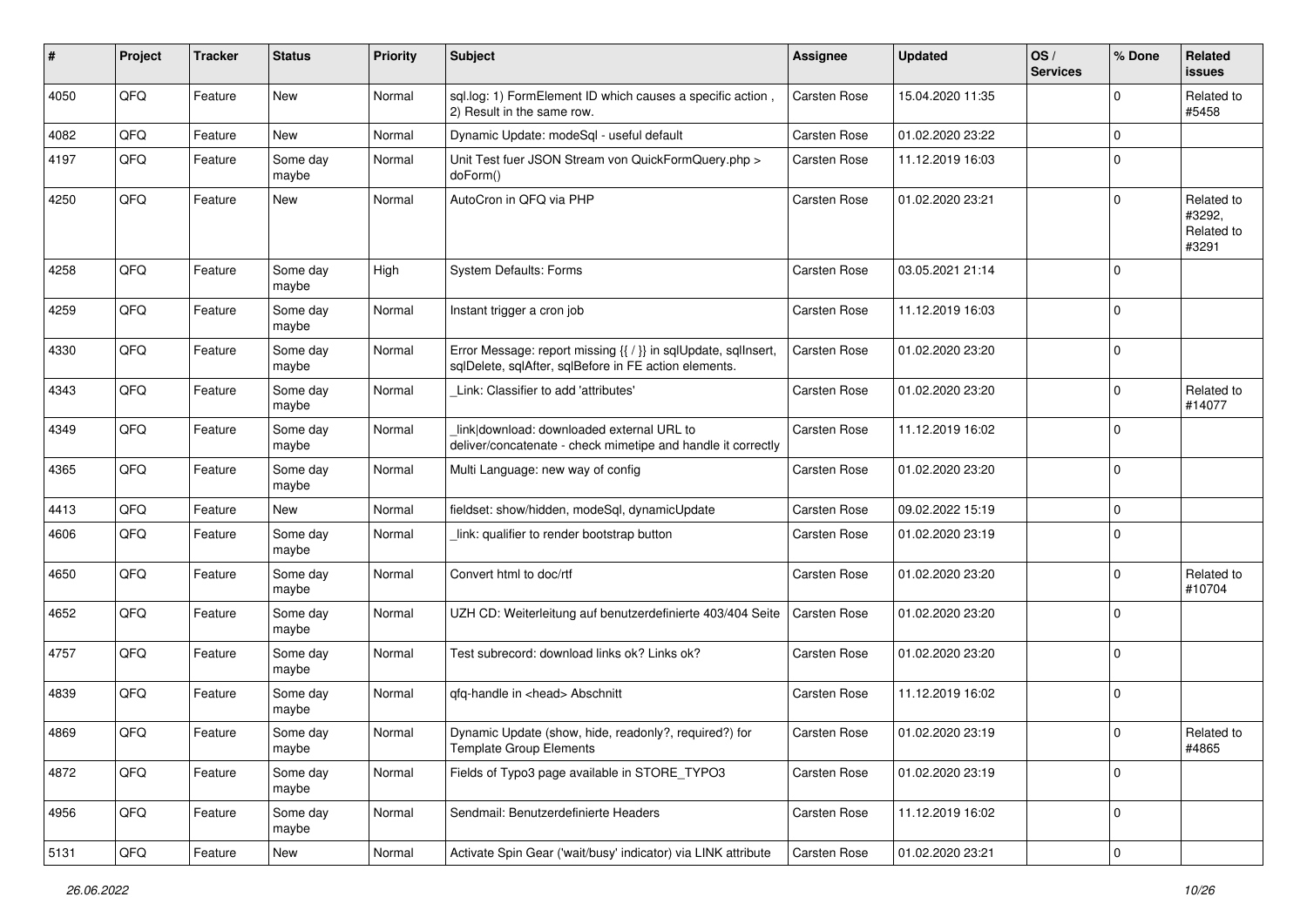| #    | Project | <b>Tracker</b> | <b>Status</b>     | <b>Priority</b> | <b>Subject</b>                                                                                        | Assignee            | <b>Updated</b>   | OS/<br><b>Services</b> | % Done      | Related<br><b>issues</b>                    |
|------|---------|----------------|-------------------|-----------------|-------------------------------------------------------------------------------------------------------|---------------------|------------------|------------------------|-------------|---------------------------------------------|
| 5132 | QFQ     | Feature        | Some day<br>maybe | Normal          | Error Message sendmail missing attachment: more details                                               | <b>Carsten Rose</b> | 01.02.2020 23:19 |                        | $\Omega$    |                                             |
| 5345 | QFQ     | Feature        | <b>New</b>        | Normal          | Report: UPDATE / INSERT / DELETE statements should<br>trigger subqueries, depending on the result.    | <b>Carsten Rose</b> | 27.05.2020 16:11 |                        | $\Omega$    |                                             |
| 5428 | QFQ     | Feature        | Some day<br>maybe | Normal          | secure thumbnail: late render on access.                                                              | Carsten Rose        | 01.02.2020 23:20 |                        | $\Omega$    |                                             |
| 5480 | QFQ     | Feature        | Some day<br>maybe | Normal          | QFQ: Dokumentation mit Screenshots versehen                                                           | Carsten Rose        | 01.02.2020 23:20 |                        | $\mathbf 0$ | Related to<br>#9879                         |
| 5548 | QFQ     | Feature        | Some day<br>maybe | Normal          | 801 Textfiles/Scriptfiles als Thumbnail                                                               | Carsten Rose        | 07.03.2022 16:26 |                        | $\mathbf 0$ |                                             |
| 5579 | QFQ     | Feature        | Some day<br>maybe | Normal          | Enhance Doc / Presentation: variable type 'link column type'                                          | <b>Carsten Rose</b> | 01.02.2020 23:19 |                        | $\mathbf 0$ |                                             |
| 5665 | QFQ     | Feature        | Some day<br>maybe | Normal          | Versuch das '{{!' nicht mehr noetig ist.                                                              | Carsten Rose        | 01.02.2020 23:20 |                        | $\Omega$    | Related to<br>#7432,<br>Related to<br>#7434 |
| 5695 | QFQ     | Feature        | In Progress       | Normal          | Multiform                                                                                             | Carsten Rose        | 02.01.2021 18:38 |                        | $\mathbf 0$ |                                             |
| 5715 | QFQ     | Feature        | New               | High            | <b>PDF Caching</b>                                                                                    | <b>Carsten Rose</b> | 03.05.2021 21:14 |                        | $\Omega$    | Related to<br>#5851,<br>Related to<br>#6357 |
| 5782 | QFQ     | Feature        | New               | Normal          | NextCloud API                                                                                         | <b>Carsten Rose</b> | 01.02.2020 10:02 |                        | 0           |                                             |
| 5852 | QFQ     | Feature        | Some day<br>maybe | Normal          | Logging: mail.log / sql.log - im FE anzeigen und via AJAX<br>aktualisieren                            | <b>Carsten Rose</b> | 01.02.2020 23:19 |                        | $\Omega$    | Related to<br>#5885                         |
| 5894 | QFQ     | Feature        | Feedback          | Normal          | Typeahead in Report: show/hide rows dynamically                                                       | <b>Carsten Rose</b> | 18.02.2022 08:50 |                        | $\Omega$    | Related to<br>#5893,<br>Related to<br>#5885 |
| 5942 | QFQ     | Feature        | Priorize          | Normal          | 'L' and 'type': append to links, generate via '_link' by using<br>'u:' .                              | Carsten Rose        | 01.02.2020 10:13 |                        | $\Omega$    |                                             |
| 5983 | QFQ     | Feature        | Some day<br>maybe | Normal          | Form Submit (save & update): normalize date/-time FE                                                  | Carsten Rose        | 01.02.2020 23:19 |                        | $\Omega$    |                                             |
| 6250 | QFQ     | Feature        | In Progress       | Normal          | Enhance layout: a) Subrecord, b) Subrecord-Title                                                      | Carsten Rose        | 01.02.2020 23:22 |                        | $\Omega$    | Related to<br>#5391                         |
| 6261 | QFQ     | Feature        | <b>New</b>        | Normal          | Persistent SIP                                                                                        | <b>Carsten Rose</b> | 12.06.2021 09:07 |                        | $\Omega$    | Related to<br>#10819                        |
| 6289 | QFQ     | Feature        | <b>New</b>        | Normal          | Form: Log                                                                                             | <b>Carsten Rose</b> | 01.02.2020 23:21 |                        | $\mathbf 0$ |                                             |
| 6292 | QFQ     | Feature        | New               | Normal          | Download: File speichern mit Hash aber original Filename in<br>der Datenbank vermerken fuer Downloads | <b>Carsten Rose</b> | 01.02.2020 23:21 |                        | $\Omega$    |                                             |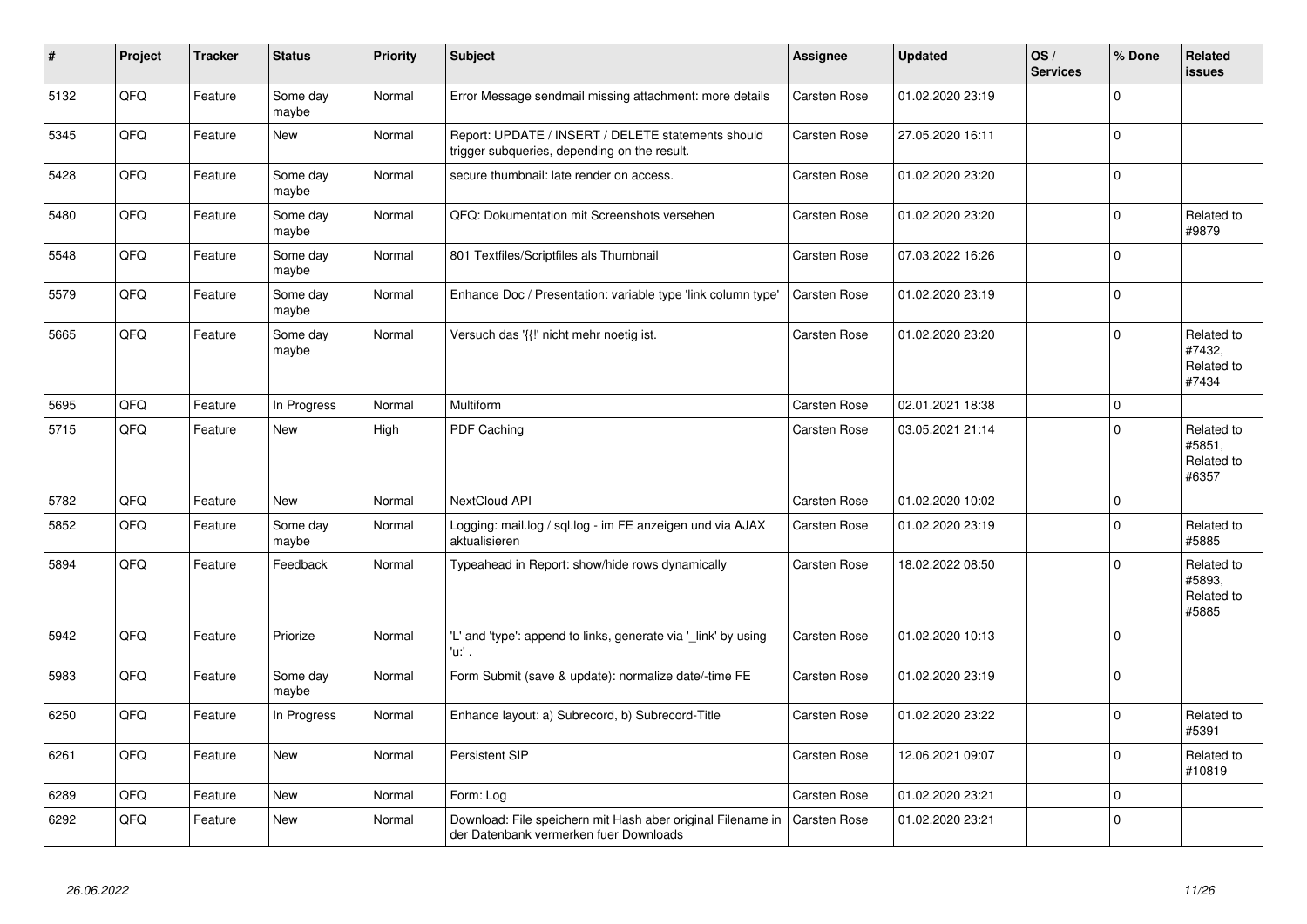| #    | Project | <b>Tracker</b> | <b>Status</b>     | <b>Priority</b> | <b>Subject</b>                                                                                                             | Assignee            | <b>Updated</b>   | OS/<br><b>Services</b> | % Done      | Related<br><b>issues</b>                    |
|------|---------|----------------|-------------------|-----------------|----------------------------------------------------------------------------------------------------------------------------|---------------------|------------------|------------------------|-------------|---------------------------------------------|
| 6437 | QFQ     | Feature        | New               | Normal          | Neuer Mode Button bei FormElementen                                                                                        | Carsten Rose        | 01.02.2020 23:21 |                        | O           | Related to<br>#9668.<br>Blocked by<br>#9678 |
| 6594 | QFQ     | Feature        | <b>New</b>        | Normal          | Excel: on download, check if there is a valid sip                                                                          | Carsten Rose        | 01.02.2020 23:21 |                        | $\Omega$    |                                             |
| 6602 | QFQ     | Feature        | <b>New</b>        | Normal          | Formlet: in Report auf Mausklick ein mini-form oeffnen                                                                     | Carsten Rose        | 11.12.2019 16:16 |                        | $\Omega$    |                                             |
| 6609 | QFQ     | Feature        | New               | Normal          | Formlet: JSON API erweitern                                                                                                | Carsten Rose        | 01.02.2020 23:21 |                        | 50          |                                             |
| 6715 | QFQ     | Feature        | Some day<br>maybe | Normal          | Code-Refactoring: dbArray vereinheitlichen                                                                                 | Carsten Rose        | 11.12.2019 16:02 |                        | $\Omega$    |                                             |
| 6723 | QFQ     | Feature        | <b>New</b>        | Normal          | Report QFQ Installation and Version                                                                                        | Carsten Rose        | 12.06.2021 09:07 |                        | $\mathbf 0$ |                                             |
| 6765 | QFQ     | Feature        | <b>New</b>        | Normal          | Moeglichkeit via QFQ eigene Logs zu schreiben                                                                              | Carsten Rose        | 01.02.2020 23:21 |                        | 0           |                                             |
| 6855 | QFQ     | Feature        | New               | Normal          | With {{feUser:U}}!={{feUser:T}}: Save / Delete: only possible<br>with {{feUserSave:U}}='yes' and '{{feUserDelete:U}}='yes' | Carsten Rose        | 01.02.2020 23:21 |                        | $\Omega$    |                                             |
| 6998 | QFQ     | Feature        | Priorize          | Normal          | Form: with debug=on show column information as tooltip of<br>column label                                                  | <b>Carsten Rose</b> | 01.02.2020 10:13 |                        | $\Omega$    |                                             |
| 7099 | QFQ     | Feature        | <b>New</b>        | Normal          | Redesign FormEditor                                                                                                        | Carsten Rose        | 01.02.2020 23:21 |                        | $\Omega$    |                                             |
| 7102 | QFQ     | Feature        | New               | Normal          | Comment sign in report: '#' and '--'                                                                                       | Carsten Rose        | 01.02.2020 23:21 |                        | $\mathbf 0$ |                                             |
| 7107 | QFQ     | Feature        | Some day<br>maybe | Normal          | Showcase Registration Tool: Anmeldung / Administration :<br>Liste Anmeldungen / Emaileinaldung                             | Carsten Rose        | 11.12.2019 16:01 |                        | $\Omega$    |                                             |
| 7109 | QFQ     | Feature        | <b>New</b>        | Normal          | Dynamic Updates: row/element hide                                                                                          | Carsten Rose        | 01.02.2020 23:22 |                        | $\Omega$    | Has<br>duplicate<br>#4081                   |
| 7119 | QFQ     | Feature        | New               | Normal          | Upload: scaleDownWidth, scaleDownHeight                                                                                    | Carsten Rose        | 01.02.2020 23:21 |                        | $\Omega$    |                                             |
| 7175 | QFQ     | Feature        | New               | Normal          | Upload: md5 hash as filename                                                                                               | Carsten Rose        | 01.02.2020 23:21 |                        | $\Omega$    |                                             |
| 7217 | QFQ     | Feature        | Priorize          | Normal          | Download: notice User if `_sip=?` is missing                                                                               | Carsten Rose        | 01.02.2020 10:13 |                        | $\mathbf 0$ |                                             |
| 7239 | QFQ     | Feature        | New               | Normal          | TinyMCE: html tag whitelist                                                                                                | Carsten Rose        | 01.02.2020 23:21 |                        | $\mathbf 0$ | Related to<br>#14320                        |
| 7280 | QFQ     | Feature        | <b>New</b>        | Normal          | recently used table                                                                                                        | Carsten Rose        | 01.02.2020 23:21 |                        | $\mathbf 0$ |                                             |
| 7290 | QFQ     | Feature        | Priorize          | Normal          | FormEditor: title as textarea if LEN(title)>60                                                                             | Carsten Rose        | 01.02.2020 10:13 |                        | $\Omega$    | Blocked by<br>#7682                         |
| 7336 | QFQ     | Feature        | Some day<br>maybe | Normal          | PDF Upload: disallow PDFs with specific Meta information                                                                   | <b>Carsten Rose</b> | 11.12.2019 16:01 |                        | $\Omega$    |                                             |
| 7342 | QFQ     | Feature        | New               | Normal          | add content = hide_this                                                                                                    | Carsten Rose        | 01.02.2020 23:21 |                        | 0           |                                             |
| 7452 | QFQ     | Feature        | Some day<br>maybe | Normal          | automate deployment new QFQ version                                                                                        | Carsten Rose        | 16.09.2021 15:10 |                        | $\mathbf 0$ |                                             |
| 7453 | QFQ     | Feature        | Some day<br>maybe | Normal          | import / export forms QFQ                                                                                                  | Carsten Rose        | 16.09.2021 15:10 |                        | 0           |                                             |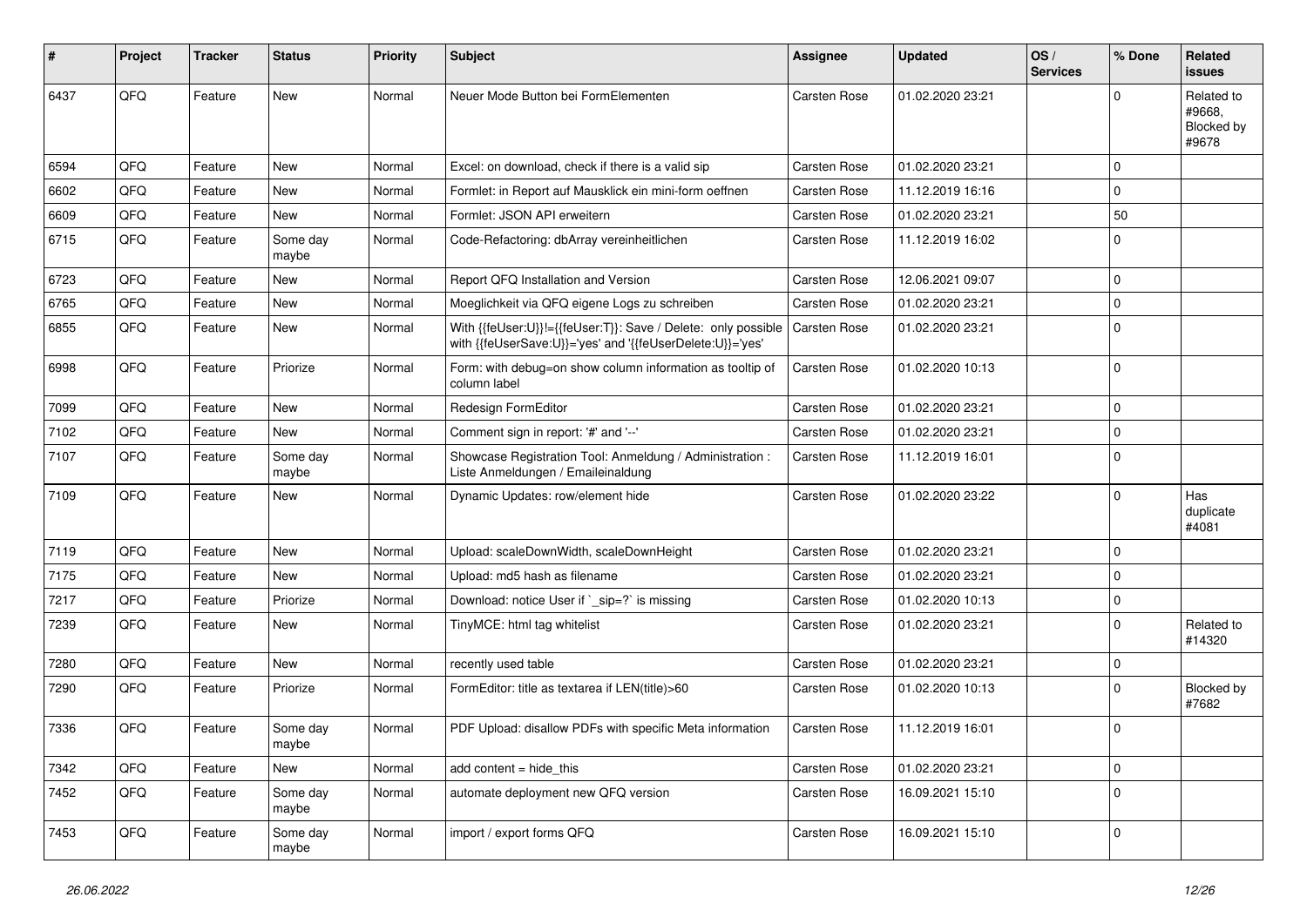| $\vert$ # | Project | <b>Tracker</b> | <b>Status</b>     | <b>Priority</b> | <b>Subject</b>                                                             | <b>Assignee</b>     | <b>Updated</b>   | OS/<br><b>Services</b> | % Done      | Related<br><b>issues</b>                        |
|-----------|---------|----------------|-------------------|-----------------|----------------------------------------------------------------------------|---------------------|------------------|------------------------|-------------|-------------------------------------------------|
| 7480      | QFQ     | Feature        | New               | Normal          | Record History (Undo / Redo)                                               | Carsten Rose        | 11.12.2019 16:16 |                        | $\Omega$    | Related to<br>#2361                             |
| 7481      | QFQ     | Feature        | <b>New</b>        | Normal          | Detect 'BaseUrl' automatically                                             | Carsten Rose        | 01.02.2020 23:21 |                        | $\pmb{0}$   |                                                 |
| 7519      | QFQ     | Feature        | New               | Normal          | Select: Multi                                                              | <b>Carsten Rose</b> | 01.02.2020 23:22 |                        | $\mathbf 0$ |                                                 |
| 7520      | QFQ     | Feature        | New               | Normal          | QR Code:  AS _qr ( AS _link)                                               | Carsten Rose        | 01.02.2020 23:22 |                        | $\mathbf 0$ |                                                 |
| 7521      | QFQ     | Feature        | New               | Normal          | TemplateGroup: fe.type=upload                                              | Carsten Rose        | 01.02.2020 23:21 |                        | $\mathbf 0$ | Related to<br>#9706                             |
| 7522      | QFQ     | Feature        | Priorize          | Normal          | Inserting default index.html to folder (Avoid Apache<br>Indexing)          | Carsten Rose        | 01.02.2020 10:13 |                        | $\Omega$    |                                                 |
| 7630      | QFQ     | Feature        | Priorize          | Normal          | detailed error message for simple upload                                   | Carsten Rose        | 01.02.2020 10:13 |                        | $\mathbf 0$ |                                                 |
| 7660      | QFQ     | Feature        | <b>New</b>        | Normal          | IMAP: import mails to DB, move / delete mails                              | Carsten Rose        | 01.02.2020 09:52 |                        | $\mathbf 0$ |                                                 |
| 7681      | QFQ     | Feature        | New               | Normal          | Optional switch off 'check for modified record'                            | Carsten Rose        | 01.02.2020 23:21 |                        | $\pmb{0}$   |                                                 |
| 7683      | QFQ     | Feature        | New               | Normal          | Special column names in '{{ SELECT  AS link }}' should<br>be detected      | <b>Carsten Rose</b> | 01.02.2020 23:21 |                        | $\mathbf 0$ |                                                 |
| 7812      | QFQ     | Feature        | New               | Normal          | FE 'Subrecord' - new option 'subrecordShowFilter',<br>'subrecordPaging'    | Carsten Rose        | 01.02.2020 23:22 |                        | $\mathbf 0$ |                                                 |
| 7850      | QFQ     | Feature        | <b>New</b>        | High            | Upload records: non 'pathFileName' column                                  | Carsten Rose        | 03.05.2021 21:14 |                        | $\mathbf 0$ |                                                 |
| 7920      | QFQ     | Feature        | <b>New</b>        | Normal          | FE: Syntax Highlight, Zeinlenumbruch                                       | Carsten Rose        | 01.02.2020 10:03 |                        | $\mathbf 0$ |                                                 |
| 7924      | QFQ     | Feature        | <b>New</b>        | Normal          | Radio/Checkbox with Tooltip                                                | <b>Carsten Rose</b> | 01.02.2020 23:22 |                        | $\pmb{0}$   |                                                 |
| 8034      | QFQ     | Feature        | Priorize          | Normal          | FormElement 'data': 22.22.2222 should not be accepted                      | <b>Carsten Rose</b> | 01.02.2020 10:13 |                        | $\mathbf 0$ |                                                 |
| 8044      | QFQ     | Feature        | Priorize          | Normal          | Transaction: a) Form, b) Report                                            | <b>Carsten Rose</b> | 05.05.2021 22:14 |                        | $\mathbf 0$ | Related to<br>#8043                             |
| 8082      | QFQ     | Feature        | Priorize          | High            | Contact form without saving record                                         | Carsten Rose        | 07.12.2021 15:20 |                        | $\mathbf 0$ | Related to<br>#8587,<br><b>Blocks</b><br>#11850 |
| 8089      | QFQ     | Feature        | New               | Normal          | Copy/Paste for FormElements                                                | Carsten Rose        | 01.02.2020 23:22 |                        | $\Omega$    |                                                 |
| 8101      | QFQ     | Feature        | Some day<br>maybe | Normal          | Password hash: support further hashing methods                             | <b>Carsten Rose</b> | 16.09.2021 15:10 |                        | $\Omega$    |                                                 |
| 8187      | QFQ     | Feature        | <b>New</b>        | Normal          | Subrecord: enable/hide new button - make new/edit/delete<br>customizeable. | <b>Carsten Rose</b> | 06.03.2021 18:44 |                        | $\mathbf 0$ | Related to<br>#11326                            |
| 8204      | QFQ     | Feature        | Priorize          | High            | Position 'required mark'                                                   | Carsten Rose        | 16.06.2021 13:44 |                        | $\mathbf 0$ |                                                 |
| 8217      | QFQ     | Feature        | <b>New</b>        | Normal          | if-elseif-else construct                                                   | Carsten Rose        | 16.03.2021 18:41 |                        | $\Omega$    | Related to<br>#10716                            |
| 8277      | QFQ     | Feature        | Priorize          | Normal          | fe.parameter.default=                                                      | <b>Carsten Rose</b> | 01.02.2020 23:17 |                        | $\Omega$    | Related to<br>#8113                             |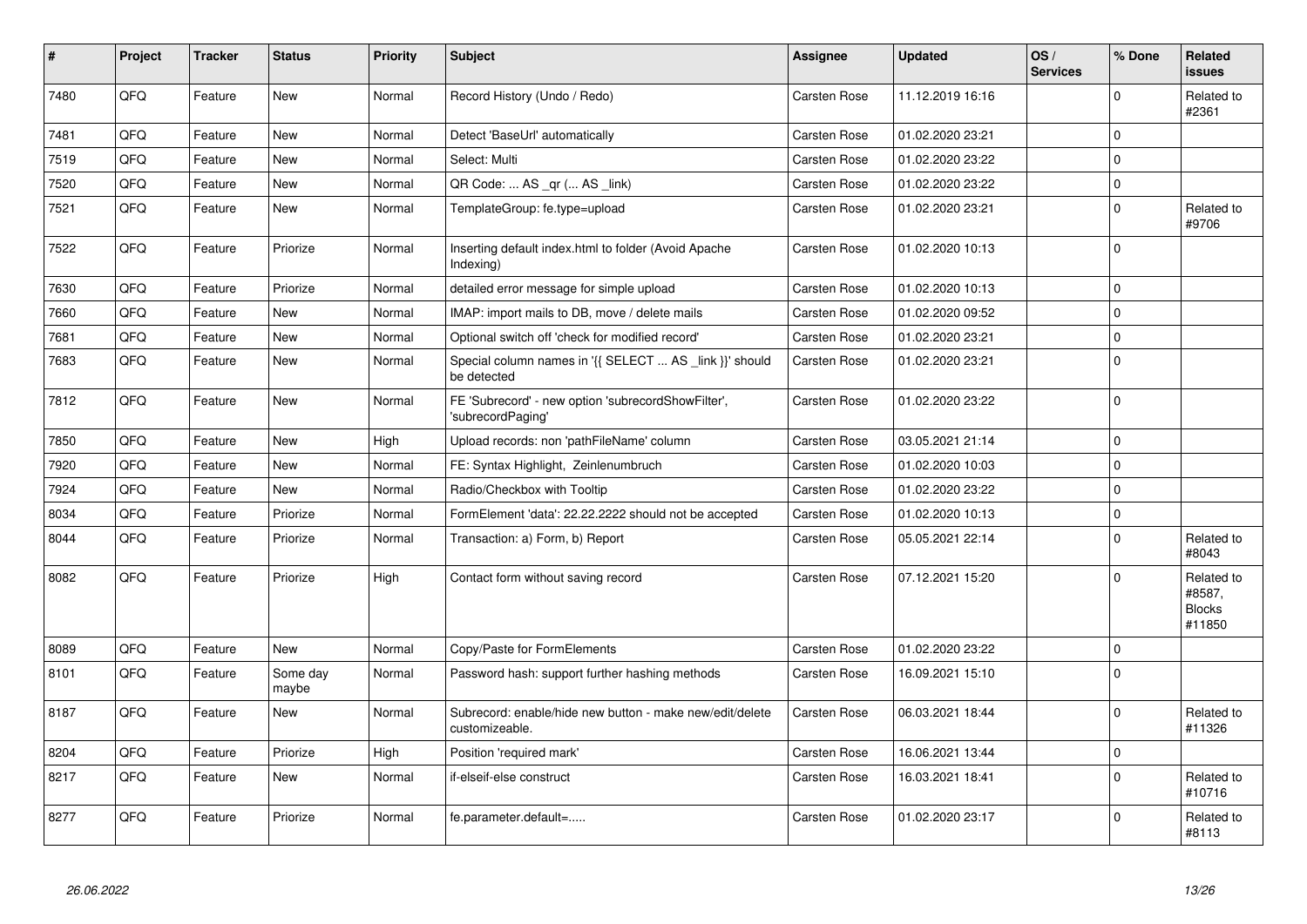| $\vert$ # | Project | <b>Tracker</b> | <b>Status</b>     | <b>Priority</b> | <b>Subject</b>                                                                                         | Assignee            | <b>Updated</b>   | OS/<br><b>Services</b> | % Done       | <b>Related</b><br><b>issues</b> |
|-----------|---------|----------------|-------------------|-----------------|--------------------------------------------------------------------------------------------------------|---------------------|------------------|------------------------|--------------|---------------------------------|
| 8336      | QFQ     | Feature        | <b>New</b>        | Normal          | Form > modified > Close New: a) Optional disable popup, b)<br>custom text, c) mode on save: close stay | <b>Carsten Rose</b> | 01.02.2020 23:22 |                        | $\Omega$     | Related to<br>#8335             |
| 8520      | QFQ     | Feature        | Some day<br>maybe | Normal          | Bring QFQ to Composer                                                                                  | Carsten Rose        | 16.09.2021 15:10 |                        | $\mathbf 0$  |                                 |
| 8584      | QFQ     | Feature        | Priorize          | Normal          | FE 'Action' - never assign to Container (except Template<br>Group)                                     | Carsten Rose        | 01.02.2020 10:13 |                        | $\Omega$     |                                 |
| 8585      | QFQ     | Feature        | Priorize          | Normal          | Enhance Error message for 'unknown form'                                                               | <b>Carsten Rose</b> | 01.02.2020 10:13 |                        | $\Omega$     |                                 |
| 8586      | QFQ     | Feature        | Some day<br>maybe | Normal          | QFQ: Enhance Error message for 'record not found'                                                      | Carsten Rose        | 16.09.2021 15:10 |                        | $\Omega$     |                                 |
| 8702      | QFQ     | Feature        | <b>New</b>        | Normal          | Load Record which is locked: missing user info                                                         | Carsten Rose        | 11.12.2019 16:16 |                        | $\mathbf{0}$ | Related to<br>#9789             |
| 8719      | QFQ     | Feature        | New               | Normal          | extraButtonLock: add support for 0/1                                                                   | Carsten Rose        | 01.02.2020 23:22 |                        | $\Omega$     |                                 |
| 8806      | QFQ     | Feature        | <b>New</b>        | Normal          | SQL Function nl2br                                                                                     | Carsten Rose        | 01.02.2020 23:22 |                        | $\mathbf 0$  |                                 |
| 8892      | QFQ     | Feature        | Some day<br>maybe | Normal          | Display and Edit SQL Comments in Form Editor                                                           | Carsten Rose        | 11.12.2019 16:01 |                        | $\Omega$     |                                 |
| 8894      | QFQ     | Feature        | Some day<br>maybe | Normal          | Documentation Tags Usable in QFQ Application                                                           | <b>Carsten Rose</b> | 11.12.2019 16:01 |                        | $\Omega$     |                                 |
| 8962      | QFQ     | Feature        | <b>New</b>        | High            | allow for form fields with identical names                                                             | Carsten Rose        | 03.05.2021 21:14 |                        | $\Omega$     |                                 |
| 8963      | QFQ     | Feature        | Priorize          | Normal          | Setting values in a store: flexible way                                                                | Carsten Rose        | 05.05.2021 22:10 |                        | $\Omega$     | Related to<br>#8975             |
| 8975      | QFQ     | Feature        | <b>New</b>        | Normal          | Report Notation: 2.0                                                                                   | Carsten Rose        | 01.02.2020 23:22 |                        | $\mathbf{0}$ | Related to<br>#8963             |
| 9128      | QFQ     | Feature        | New               | Normal          | Error Message: not replaced variables- a) replace back to<br>'{{', b) underline                        | Carsten Rose        | 01.02.2020 23:22 |                        | $\Omega$     | Related to<br>#9129             |
| 9129      | QFQ     | Feature        | <b>New</b>        | Normal          | sqlValidate: Message as notification, not as error                                                     | Carsten Rose        | 01.02.2020 23:22 |                        | $\Omega$     | Related to<br>#9128             |
| 9136      | QFQ     | Feature        | <b>New</b>        | Normal          | Create ZIP files with dynamic PDFs                                                                     | Carsten Rose        | 01.02.2020 23:22 |                        | $\Omega$     |                                 |
| 9208      | QFQ     | Feature        | <b>New</b>        | Normal          | Manage 'recent' records                                                                                | <b>Carsten Rose</b> | 01.02.2020 23:22 |                        | $\Omega$     |                                 |
| 9221      | QFQ     | Feature        | <b>New</b>        | Normal          | typeAhead: Zeichenlimite ausschalten                                                                   | Carsten Rose        | 08.05.2021 17:06 |                        | $\Omega$     |                                 |
| 9346      | QFQ     | Feature        | Priorize          | Normal          | beforeSave: check if an upload is given                                                                | Carsten Rose        | 11.06.2021 21:18 |                        | $\Omega$     |                                 |
| 9348      | QFQ     | Feature        | <b>New</b>        | Normal          | defaultThumbnailSize: pre render thumbnails                                                            | Carsten Rose        | 12.06.2021 09:05 |                        | $\mathbf 0$  |                                 |
| 9352      | QFQ     | Feature        | <b>New</b>        | Normal          | FE 'Native' fire slaveld, sqlAfter, sqlIns                                                             | Carsten Rose        | 01.02.2020 23:22 |                        | $\mathbf 0$  |                                 |
| 9394      | QFQ     | Feature        | Priorize          | Normal          | REST: allow for non numerical ids in get requests                                                      | Carsten Rose        | 05.05.2021 22:10 |                        | $\Omega$     |                                 |
| 9517      | QFQ     | Feature        | In Progress       | High            | Input multiple tags with typeahead                                                                     | Carsten Rose        | 03.05.2021 21:14 |                        | 40           | Related to<br>#10150            |
| 9537      | QFQ     | Feature        | <b>New</b>        | Normal          | FormEditor: Edit fieldset in FrontEnd                                                                  | Carsten Rose        | 01.02.2020 23:22 |                        | $\mathbf 0$  |                                 |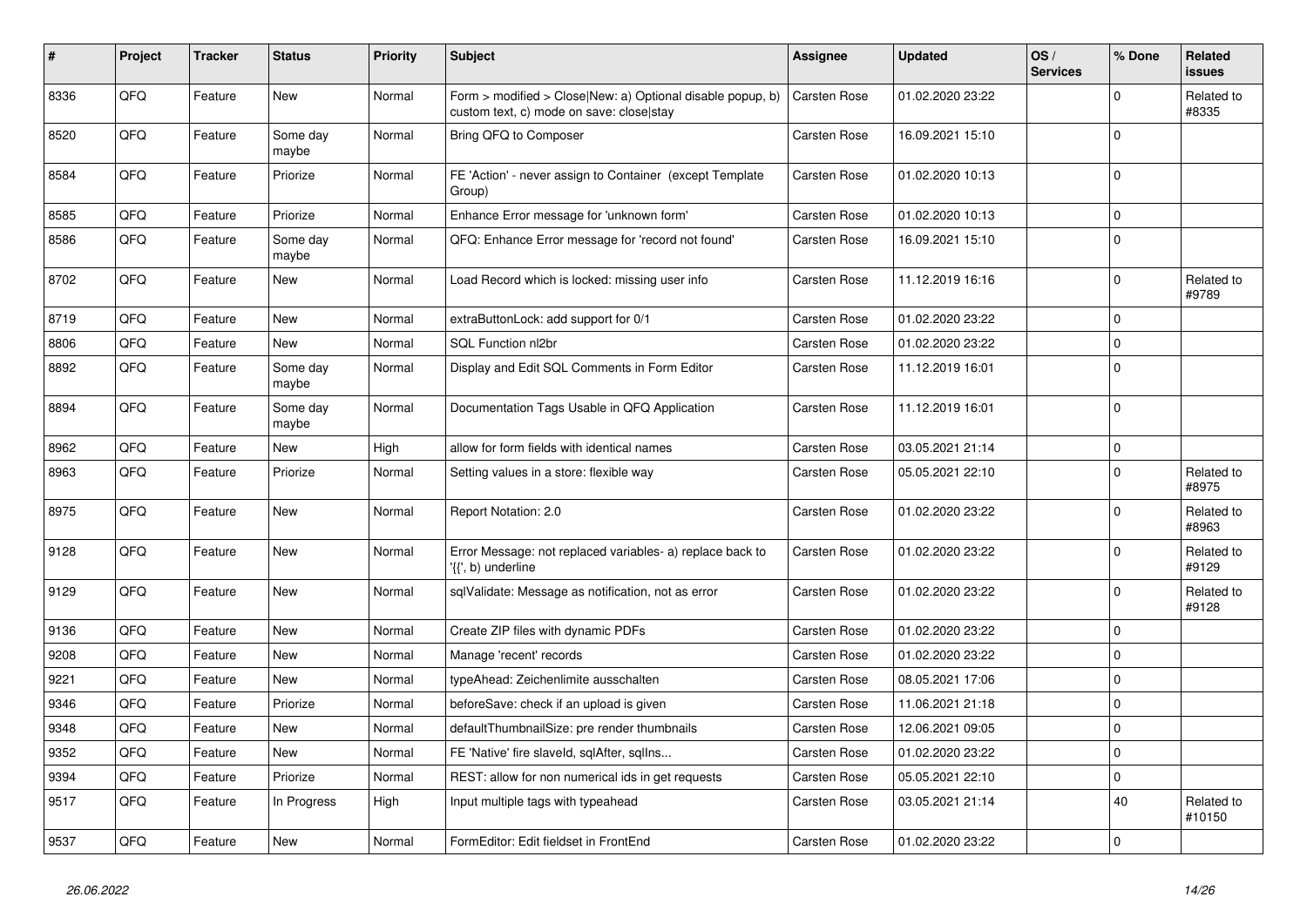| $\vert$ # | Project | <b>Tracker</b> | <b>Status</b>     | <b>Priority</b> | Subject                                                                                                                               | Assignee     | <b>Updated</b>   | OS/<br><b>Services</b> | % Done              | Related<br><b>issues</b>                                               |
|-----------|---------|----------------|-------------------|-----------------|---------------------------------------------------------------------------------------------------------------------------------------|--------------|------------------|------------------------|---------------------|------------------------------------------------------------------------|
| 9579      | QFQ     | Feature        | Some day<br>maybe | Normal          | Multiform with Process Row                                                                                                            | Carsten Rose | 11.12.2019 16:01 |                        | $\Omega$            |                                                                        |
| 9602      | QFQ     | Feature        | <b>New</b>        | Normal          | Form definition as JSON                                                                                                               | Carsten Rose | 01.02.2020 23:21 |                        | $\Omega$            | Related to<br>#9600                                                    |
| 9668      | QFQ     | Feature        | Priorize          | Normal          | Form.mode: rename 'hidden' to 'hide'                                                                                                  | Carsten Rose | 05.05.2021 22:14 |                        | $\Omega$            | Related to<br>#6437                                                    |
| 9704      | QFQ     | Feature        | Some day<br>maybe | Normal          | Thumbnails Generieren beim Splitten von PDF Files                                                                                     | Carsten Rose | 11.12.2019 16:01 |                        | $\Omega$            |                                                                        |
| 9706      | QFQ     | Feature        | New               | Normal          | Multi File Upload (hidden template group)                                                                                             | Carsten Rose | 01.02.2020 23:22 |                        | $\Omega$            | Related to<br>#7521,<br>Related to<br>#5562.<br>Related to<br>#13330   |
| 9707      | QFQ     | Feature        | <b>New</b>        | Normal          | SIP security: encode pageld and check pageld on decode                                                                                | Carsten Rose | 01.02.2020 23:22 |                        | $\mathbf 0$         |                                                                        |
| 9777      | QFQ     | Feature        | New               | Normal          | Logging QFQ Variables                                                                                                                 | Carsten Rose | 16.12.2019 17:17 |                        | $\mathbf 0$         |                                                                        |
| 9781      | QFQ     | Feature        | <b>New</b>        | Normal          | Button: CSS class to make buttons smaller                                                                                             | Carsten Rose | 01.02.2020 23:22 |                        | $\mathbf 0$         |                                                                        |
| 9811      | QFQ     | Feature        | New               | Normal          | Report: tag every n'th row                                                                                                            | Carsten Rose | 01.02.2020 23:22 |                        | $\mathsf 0$         |                                                                        |
| 9900      | QFQ     | Feature        | Priorize          | Normal          | Generic API Call: tt-content record >> JSON                                                                                           | Carsten Rose | 01.02.2020 10:13 |                        | $\mathsf{O}\xspace$ |                                                                        |
| 9927      | QFQ     | Feature        | New               | Normal          | QFQ Update: a) Update nur machen wenn BE User<br>eingeloggt ist., b) Bei Fehler genaue Meldung welcher<br>Updateschritt Probleme hat. | Carsten Rose | 22.01.2020 12:59 |                        | $\mathbf 0$         |                                                                        |
| 9928      | QFQ     | Feature        | Priorize          | Normal          | SpecialColumnName: a) Deprecated: ' AS "_+tag " ', b)<br>New: ' AS "_ <tag1><tag2>"</tag2></tag1>                                     | Carsten Rose | 01.02.2020 23:17 |                        | $\Omega$            | Related to<br>#9929                                                    |
| 9968      | QFQ     | Feature        | Priorize          | Normal          | Tooltip in Links for Developer                                                                                                        | Carsten Rose | 01.02.2020 23:17 |                        | $\mathbf 0$         |                                                                        |
| 9983      | QFQ     | Feature        | New               | Normal          | Report Notation: new keyword 'range'                                                                                                  | Carsten Rose | 01.02.2020 15:55 |                        | $\mathbf 0$         |                                                                        |
| 10005     | QFQ     | Feature        | Priorize          | Normal          | Report / special column name:  AS _calendar                                                                                           | Carsten Rose | 03.06.2020 17:28 |                        | $\mathbf 0$         |                                                                        |
| 10011     | QFQ     | Feature        | Priorize          | Normal          | Offer new STORE_TYPO3 Variable 'beUser', 'beEmail'                                                                                    | Carsten Rose | 08.05.2021 09:51 |                        | $\Omega$            | Related to<br>#10012,<br>Related to<br>#12511                          |
| 10012     | QFQ     | Feature        | Priorize          | Normal          | redirectAllMailTo: {{beEmail:T}}                                                                                                      | Carsten Rose | 08.05.2021 09:54 |                        | $\mathbf 0$         | Related to<br>#12412,<br>Related to<br>#12413,<br>Related to<br>#10011 |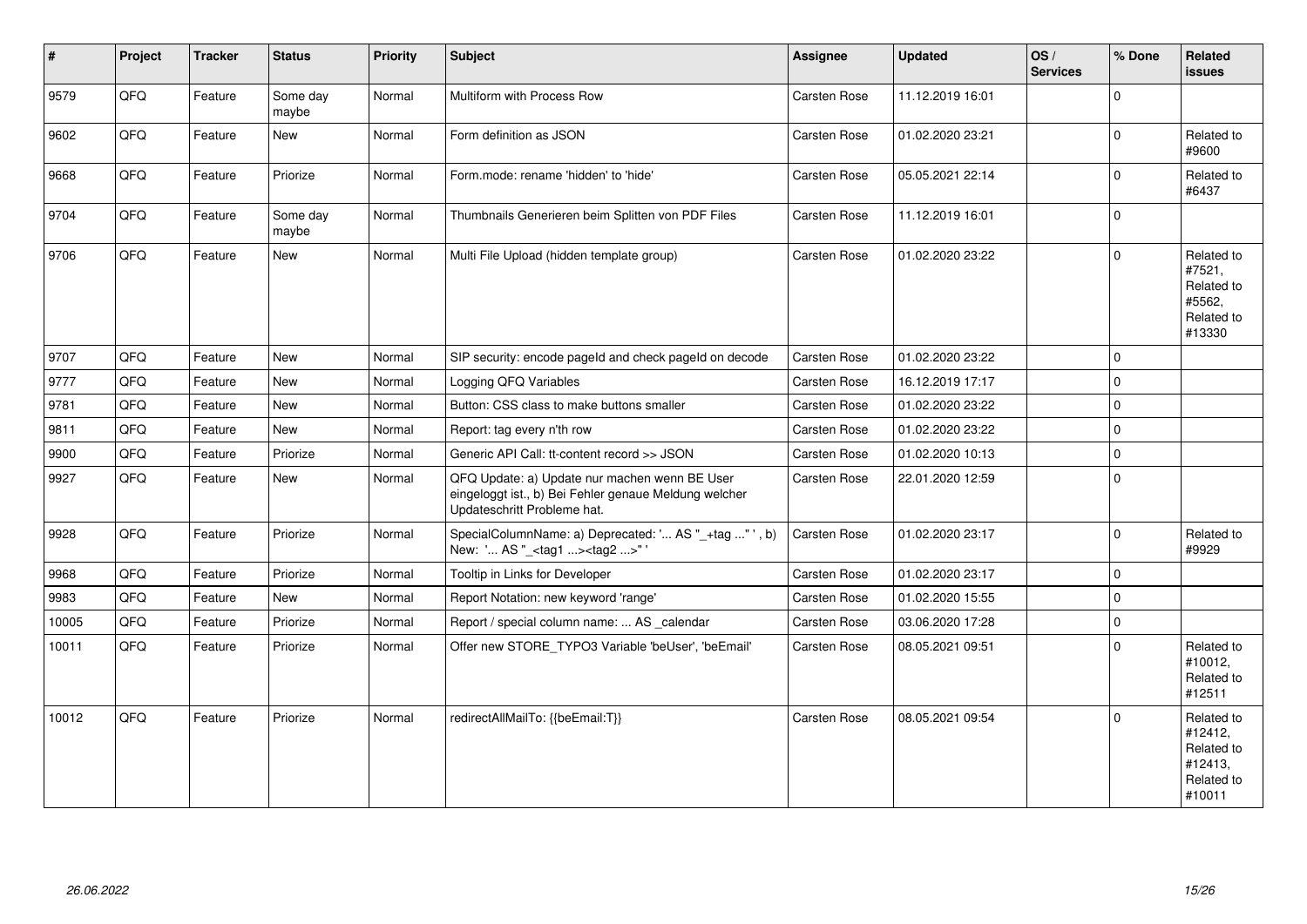| ∦     | Project | <b>Tracker</b> | <b>Status</b>     | <b>Priority</b> | <b>Subject</b>                                                                           | Assignee            | <b>Updated</b>   | OS/<br><b>Services</b> | % Done      | Related<br><b>issues</b>                                              |
|-------|---------|----------------|-------------------|-----------------|------------------------------------------------------------------------------------------|---------------------|------------------|------------------------|-------------|-----------------------------------------------------------------------|
| 10013 | QFQ     | Feature        | Some day<br>maybe | Normal          | FE.typ=editor: CodeMirror                                                                | <b>Carsten Rose</b> | 08.06.2022 10:37 |                        | $\Omega$    | Related to<br>#12611,<br>Related to<br>#12490,<br>Related to<br>#7732 |
| 10014 | QFQ     | Feature        | New               | Normal          | Manual.rst: describe behaviour and process order of<br>fillStoreVar, slaveId, sqlBefore, | Carsten Rose        | 01.02.2020 22:31 |                        | $\Omega$    |                                                                       |
| 10015 | QFQ     | Feature        | Priorize          | Normal          | Monospace in Textarea                                                                    | Carsten Rose        | 03.02.2020 13:40 |                        | $\mathbf 0$ |                                                                       |
| 10080 | QFQ     | Feature        | New               | Normal          | Popup on 'save' / 'close': configure dialog (answer<br>yes/no/cancle/)                   | Carsten Rose        | 28.03.2021 20:52 |                        | $\Omega$    | Is duplicate<br>of #12262                                             |
| 10095 | QFQ     | Feature        | Some day<br>maybe | Normal          | Generic Gitlab Integration into QFQ                                                      | Carsten Rose        | 16.09.2021 15:10 |                        | $\Omega$    |                                                                       |
| 10115 | QFQ     | Feature        | <b>New</b>        | Normal          | TypeAhead: static list                                                                   | Carsten Rose        | 26.02.2020 16:42 |                        | 100         |                                                                       |
| 10116 | QFQ     | Feature        | Some day<br>maybe | Normal          | TypeAhead: Tag - show inside 'input' element                                             | Carsten Rose        | 16.09.2021 15:09 |                        | $\Omega$    |                                                                       |
| 10119 | QFQ     | Feature        | <b>New</b>        | Normal          | Dropdown (selectlist) & TypeAhead: format and catagorize<br>list                         | Carsten Rose        | 07.05.2020 09:36 |                        | $\mathbf 0$ |                                                                       |
| 10443 | QFQ     | Feature        | In Progress       | Normal          | Konzept_api / _live                                                                      | Carsten Rose        | 07.05.2020 09:39 |                        | $\pmb{0}$   |                                                                       |
| 10593 | QFQ     | Feature        | <b>New</b>        | Normal          | label2: text behind input element                                                        | <b>Carsten Rose</b> | 16.05.2020 10:57 |                        | $\mathbf 0$ |                                                                       |
| 10714 | QFQ     | Feature        | <b>New</b>        | Normal          | multi Table Form                                                                         | Carsten Rose        | 16.03.2021 18:44 |                        | $\mathbf 0$ |                                                                       |
| 10716 | QFQ     | Feature        | Some day<br>maybe | Normal          | Business Logic mit Externen Skripten                                                     | Carsten Rose        | 16.09.2021 15:10 |                        | $\mathbf 0$ | Related to<br>#10713,<br>Related to<br>#8217                          |
| 10745 | QFQ     | Feature        | Some day<br>maybe | Normal          | Tablesorter Excel Export                                                                 | Carsten Rose        | 16.09.2021 15:09 |                        | $\Omega$    |                                                                       |
| 10793 | QFQ     | Feature        | In Progress       | Normal          | <b>Update NPM Packages</b>                                                               | Carsten Rose        | 07.09.2021 13:25 |                        | 30          |                                                                       |
| 10819 | QFQ     | Feature        | New               | Normal          | Persistent SIP - second try                                                              | <b>Carsten Rose</b> | 29.06.2020 23:02 |                        | $\Omega$    | Related to<br>#6261                                                   |
| 10976 | QFQ     | Feature        | <b>New</b>        | Normal          | Excel Export Verbesserungen                                                              | <b>Carsten Rose</b> | 06.08.2020 10:56 |                        | $\mathbf 0$ |                                                                       |
| 10979 | QFQ     | Feature        | New               | Normal          | Ajax Calls an API - dataReport                                                           | <b>Carsten Rose</b> | 11.05.2022 12:15 |                        | $\mathbf 0$ |                                                                       |
| 10996 | QFQ     | Feature        | <b>New</b>        | Normal          | Download video via sip: no seek                                                          | <b>Carsten Rose</b> | 12.08.2020 14:18 |                        | $\mathbf 0$ |                                                                       |
| 11036 | QFQ     | Feature        | Some day<br>maybe | Normal          | inline report editor permissions                                                         | <b>Carsten Rose</b> | 16.09.2021 15:09 |                        | $\mathbf 0$ | Related to<br>#11323                                                  |
| 11076 | QFQ     | Feature        | In Progress       | Normal          | SELECT  AS _websocket                                                                    | Carsten Rose        | 30.08.2020 17:49 |                        | $\mathbf 0$ |                                                                       |
| 11080 | QFQ     | Feature        | <b>New</b>        | Normal          | Send MQTT messages                                                                       | <b>Carsten Rose</b> | 29.08.2020 19:49 |                        | $\Omega$    |                                                                       |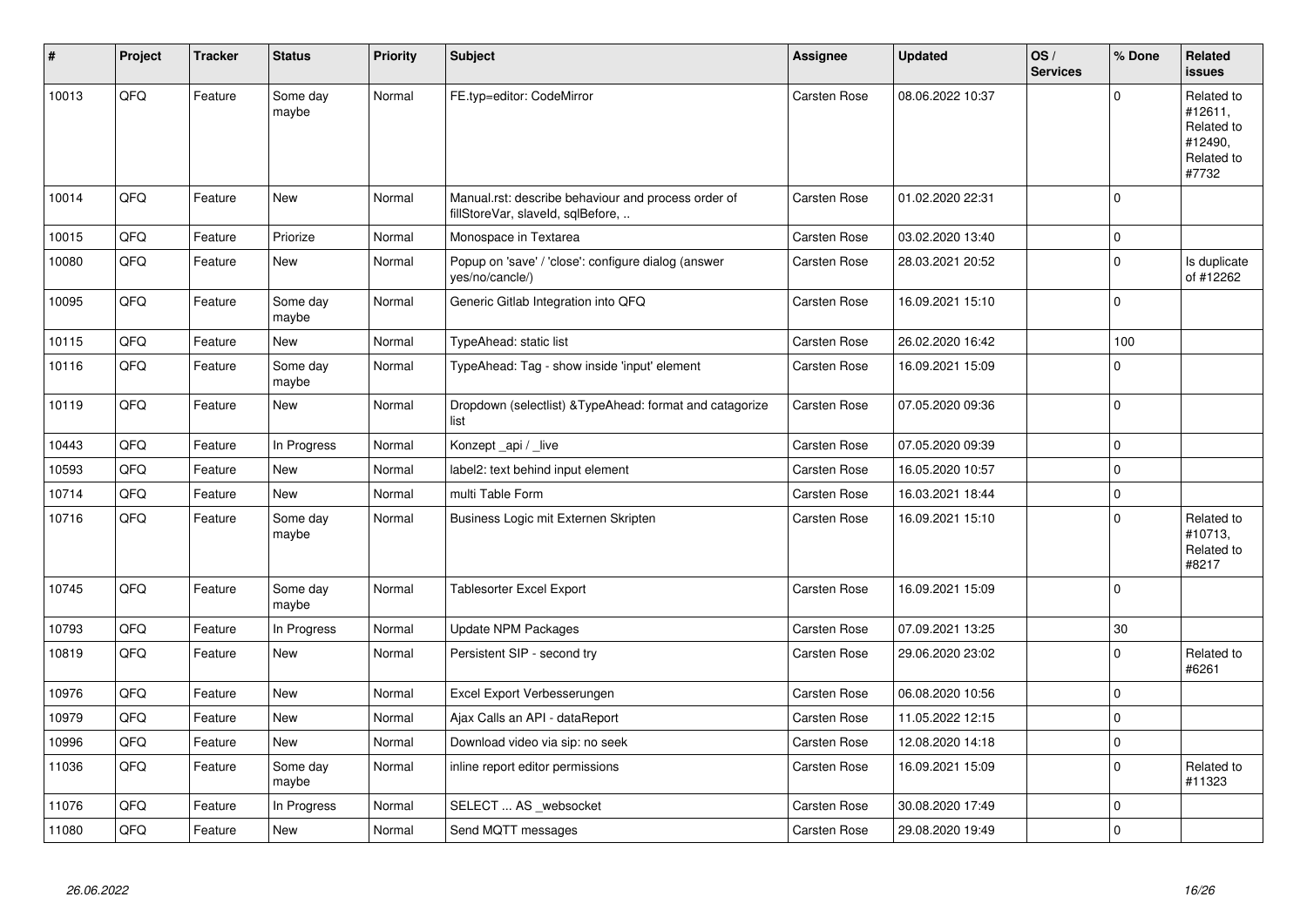| #     | Project | <b>Tracker</b> | <b>Status</b>     | <b>Priority</b> | <b>Subject</b>                                                                                       | Assignee                                               | <b>Updated</b>   | OS/<br><b>Services</b> | % Done              | <b>Related</b><br><b>issues</b>               |                      |
|-------|---------|----------------|-------------------|-----------------|------------------------------------------------------------------------------------------------------|--------------------------------------------------------|------------------|------------------------|---------------------|-----------------------------------------------|----------------------|
| 11217 | QFQ     | Feature        | Some day<br>maybe | Normal          | <b>Extend Script Functionality</b>                                                                   | Carsten Rose                                           | 16.09.2021 15:10 |                        | $\mathbf 0$         |                                               |                      |
| 11320 | QFQ     | Feature        | Priorize          | Normal          | Typo3 Version 10 support                                                                             | <b>Carsten Rose</b>                                    | 05.05.2021 22:09 |                        | $\mathbf 0$         |                                               |                      |
| 11322 | QFQ     | Feature        | Some day<br>maybe | Normal          | Form Element JSON - (multiline parameter field)                                                      | Carsten Rose                                           | 16.09.2021 15:10 |                        | $\Omega$            |                                               |                      |
| 11323 | QFQ     | Feature        | Some day<br>maybe | Normal          | Report Frontend Editor Modal + Codemirror                                                            | Carsten Rose                                           | 16.09.2021 15:10 |                        | $\mathbf 0$         | Related to<br>#11036                          |                      |
| 11460 | QFQ     | Feature        | New               | Normal          | Easier creation of changelog: gitchangelog                                                           | Carsten Rose                                           | 12.06.2021 10:20 |                        | $\mathbf 0$         | Related to<br>#13467                          |                      |
| 11504 | QFQ     | Feature        | <b>New</b>        | Normal          | Dynamic Update: Button text update for 'Save',' Close' &<br>Delete'                                  | Carsten Rose                                           | 12.11.2020 23:44 |                        | $\mathsf 0$         |                                               |                      |
| 11516 | QFQ     | Feature        | <b>New</b>        | Normal          | Multi Page Form (Previous/Next Buttons)                                                              | <b>Carsten Rose</b>                                    | 16.03.2021 17:52 |                        | $\mathsf{O}\xspace$ |                                               |                      |
| 11523 | QFQ     | Feature        | <b>New</b>        | Normal          | Mit dynamic Update erkennen, ob Upload gemacht wurde                                                 | Carsten Rose                                           | 13.11.2020 15:07 |                        | $\mathbf 0$         | Related to<br>#9533                           |                      |
| 11702 | QFQ     | Feature        | <b>New</b>        | Normal          | HTML Special Char makes no sense for 'allbut' if '&' is<br>forbidden                                 | Carsten Rose                                           | 07.12.2021 16:35 |                        | $\mathbf 0$         | Related to<br>#5112.<br>Related to<br>#14320  |                      |
| 11747 | QFQ     | Feature        | New               | Normal          | Maintenance Page with Redirect                                                                       | Carsten Rose                                           | 03.05.2021 20:47 |                        | $\pmb{0}$           | Related to<br>#11741                          |                      |
| 11775 | QFQ     | Feature        | New               | Normal          | Subrecord Tooltip pro Feld                                                                           | Carsten Rose                                           | 18.12.2020 15:22 |                        | $\Omega$            | Related to<br>#11955                          |                      |
| 11893 | QFQ     | Feature        | <b>New</b>        | High            | Broken SIP: a) only report one time, b) only report in main<br>column                                | Carsten Rose                                           | 12.05.2021 12:13 |                        | $\Omega$            | Related to<br>#12532,<br>Related to<br>#14187 |                      |
| 11955 | QFQ     | Feature        | <b>New</b>        | Normal          | subrecord: new title option to set <th> attributes - e.g. to<br/>customize tablesorter options.</th> | attributes - e.g. to<br>customize tablesorter options. | Carsten Rose     | 03.05.2021 20:47       |                     | $\mathbf 0$                                   | Related to<br>#11775 |
| 11980 | QFQ     | Feature        | In Progress       | Normal          | protected verzeichnis MUSS geschützt werden                                                          | Carsten Rose                                           | 07.09.2021 13:30 |                        | $\mathsf{O}\xspace$ |                                               |                      |
| 12023 | QFQ     | Feature        | <b>New</b>        | Normal          | MySQL Stored Precdure: QDECODESPECIALCHAR()                                                          | Carsten Rose                                           | 16.02.2021 11:16 |                        | $\mathbf 0$         | Related to<br>#12022                          |                      |
| 12024 | QFQ     | Feature        | New               | Normal          | Excel Export: text columns by default decode<br>htmlspeciachar()                                     | Carsten Rose                                           | 17.02.2021 23:55 |                        | $\mathbf 0$         | Related to<br>#12022                          |                      |
| 12109 | QFQ     | Feature        | New               | Normal          | Donwload Link: Plain, SIP, Persistent Link, Peristent SIP -<br>new notation                          | Carsten Rose                                           | 03.05.2021 20:45 |                        | $\mathbf 0$         | Related to<br>#12085                          |                      |
| 12119 | QFQ     | Feature        | <b>New</b>        | Normal          | AS paged: error message missing if there ist no 'r' argument.                                        | Carsten Rose                                           | 03.05.2021 20:51 |                        | $\mathbf 0$         |                                               |                      |
| 12146 | QFQ     | Feature        | New               | Normal          | Autocron Job: Anzeigen wann der naechste Job ausgefuehrt<br>wird, resp das er nicht ausgefuehrt wird | <b>Carsten Rose</b>                                    | 15.03.2021 15:23 |                        | $\mathbf 0$         |                                               |                      |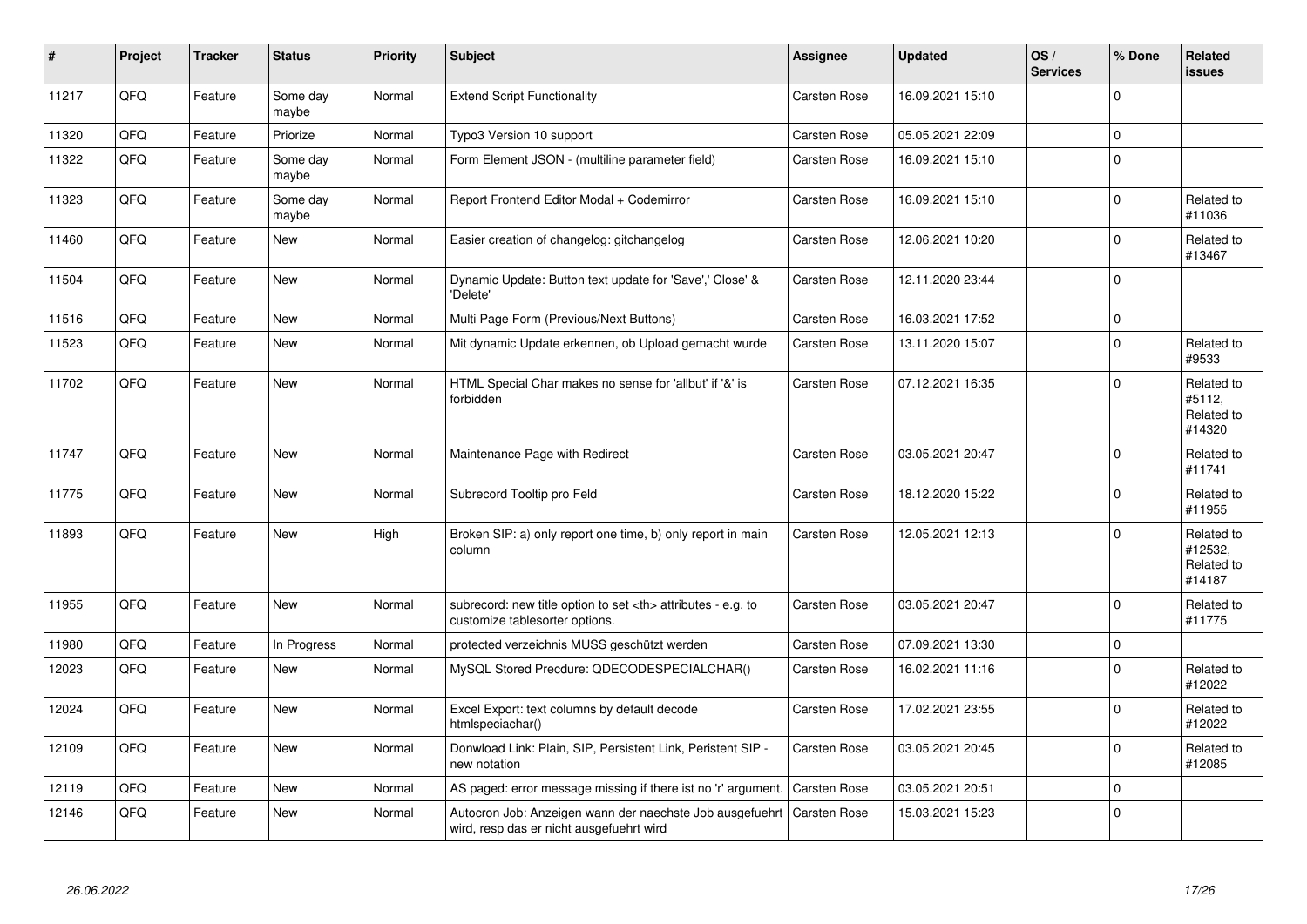| ∦     | Project | <b>Tracker</b> | <b>Status</b>     | <b>Priority</b> | <b>Subject</b>                                                                                                 | Assignee            | <b>Updated</b>   | OS/<br><b>Services</b> | % Done      | Related<br>issues                                                      |
|-------|---------|----------------|-------------------|-----------------|----------------------------------------------------------------------------------------------------------------|---------------------|------------------|------------------------|-------------|------------------------------------------------------------------------|
| 12162 | QFQ     | Feature        | New               | Normal          | FE.type=sendmail: personalized mailing (several mails) via<br>template                                         | Carsten Rose        | 03.05.2021 20:45 |                        | $\Omega$    |                                                                        |
| 12163 | QFQ     | Feature        | <b>New</b>        | Normal          | Checkbox: table wrap                                                                                           | Carsten Rose        | 03.05.2021 20:51 |                        | $\Omega$    |                                                                        |
| 12186 | QFQ     | Feature        | New               | High            | TinyMCE Config für Objekte                                                                                     | Carsten Rose        | 07.12.2021 17:19 |                        | $\Omega$    | <b>Blocks</b><br>#12632                                                |
| 12269 | QFQ     | Feature        | New               | Normal          | 2FA - Login                                                                                                    | <b>Carsten Rose</b> | 03.05.2021 20:45 |                        | $\mathbf 0$ |                                                                        |
| 12315 | QFQ     | Feature        | Some day<br>maybe | Normal          | Form History (Diffs) / Backups                                                                                 | Carsten Rose        | 16.09.2021 15:10 |                        | $\Omega$    |                                                                        |
| 12330 | QFQ     | Feature        | New               | Normal          | Copy to input field / text area / TinyMCE                                                                      | Carsten Rose        | 07.04.2021 09:01 |                        | $\mathbf 0$ |                                                                        |
| 12337 | QFQ     | Feature        | Some day<br>maybe | Normal          | Database.php: better caching                                                                                   | Carsten Rose        | 16.09.2021 15:10 |                        | $\Omega$    |                                                                        |
| 12400 | QFQ     | Feature        | New               | Normal          | Tutorial ist in QFQ Doku, Wird in der Suche gefunden, es<br>gibt aber kein Menupunkt - Inhalt ueberpruefen     | Carsten Rose        | 03.05.2021 20:45 |                        | $\Omega$    |                                                                        |
| 12412 | QFQ     | Feature        | New               | Normal          | Action/Escape qualifier 'e' (empty), '0': if given, an empty<br>string (or '0') will be treated as 'not found' | <b>Carsten Rose</b> | 08.05.2021 09:40 |                        | $\Omega$    | Related to<br>#12413,<br>Related to<br>#10012                          |
| 12413 | QFQ     | Feature        | <b>New</b>        | Normal          | STORE_TYPO3: enhance for {{be_users.email:T}},<br>{{fe users.email:T}}                                         | <b>Carsten Rose</b> | 03.05.2021 20:45 |                        | $\Omega$    | Related to<br>#12412.<br>Related to<br>#10012                          |
| 12439 | QFQ     | Feature        | In Progress       | Normal          | TinyMCE Paste from Word & Character Count/Limit                                                                | Carsten Rose        | 05.05.2021 22:15 |                        | $\mathbf 0$ |                                                                        |
| 12440 | QFQ     | Feature        | In Progress       | Normal          | Typo3 V10 upgrade (durchfuehren und testen)                                                                    | <b>Carsten Rose</b> | 21.03.2022 09:53 |                        | 50          | Related to<br>#12357,<br>Related to<br>#12067.<br>Related to<br>#10661 |
| 12452 | QFQ     | Feature        | Priorize          | Normal          | BaseURL: alsways with '/' at the end                                                                           | Carsten Rose        | 19.06.2022 13:45 |                        | $\Omega$    | Related to<br>#10782                                                   |
| 12465 | QFQ     | Feature        | New               | Normal          | QFQ Function: use in FE to fill StoreRecord                                                                    | Carsten Rose        | 05.05.2021 21:58 |                        | $\Omega$    |                                                                        |
| 12474 | QFQ     | Feature        | <b>New</b>        | Normal          | Check BaseConfigURL if it is given and the the last char is '/                                                 | <b>Carsten Rose</b> | 03.05.2021 20:45 |                        | $\mathbf 0$ |                                                                        |
| 12477 | QFQ     | Feature        | <b>New</b>        | Normal          | Support for refactoring: Form, FormElement, diverse<br>Tabellen/Spalten, tt-content Records                    | <b>Carsten Rose</b> | 03.05.2021 20:45 |                        | $\Omega$    |                                                                        |
| 12480 | QFQ     | Feature        | <b>New</b>        | Normal          | If QFQ upgrade is running, block further request                                                               | Carsten Rose        | 03.05.2021 20:45 |                        | $\Omega$    |                                                                        |
| 12503 | QFQ     | Feature        | Priorize          | Normal          | Detect dangerous UPDATE statement with missing WHERE                                                           | <b>Carsten Rose</b> | 05.05.2021 22:09 |                        | $\mathbf 0$ |                                                                        |
| 12504 | QFQ     | Feature        | Priorize          | Normal          | sql.log: report fe.id                                                                                          | <b>Carsten Rose</b> | 05.05.2021 22:09 |                        | $\mathbf 0$ |                                                                        |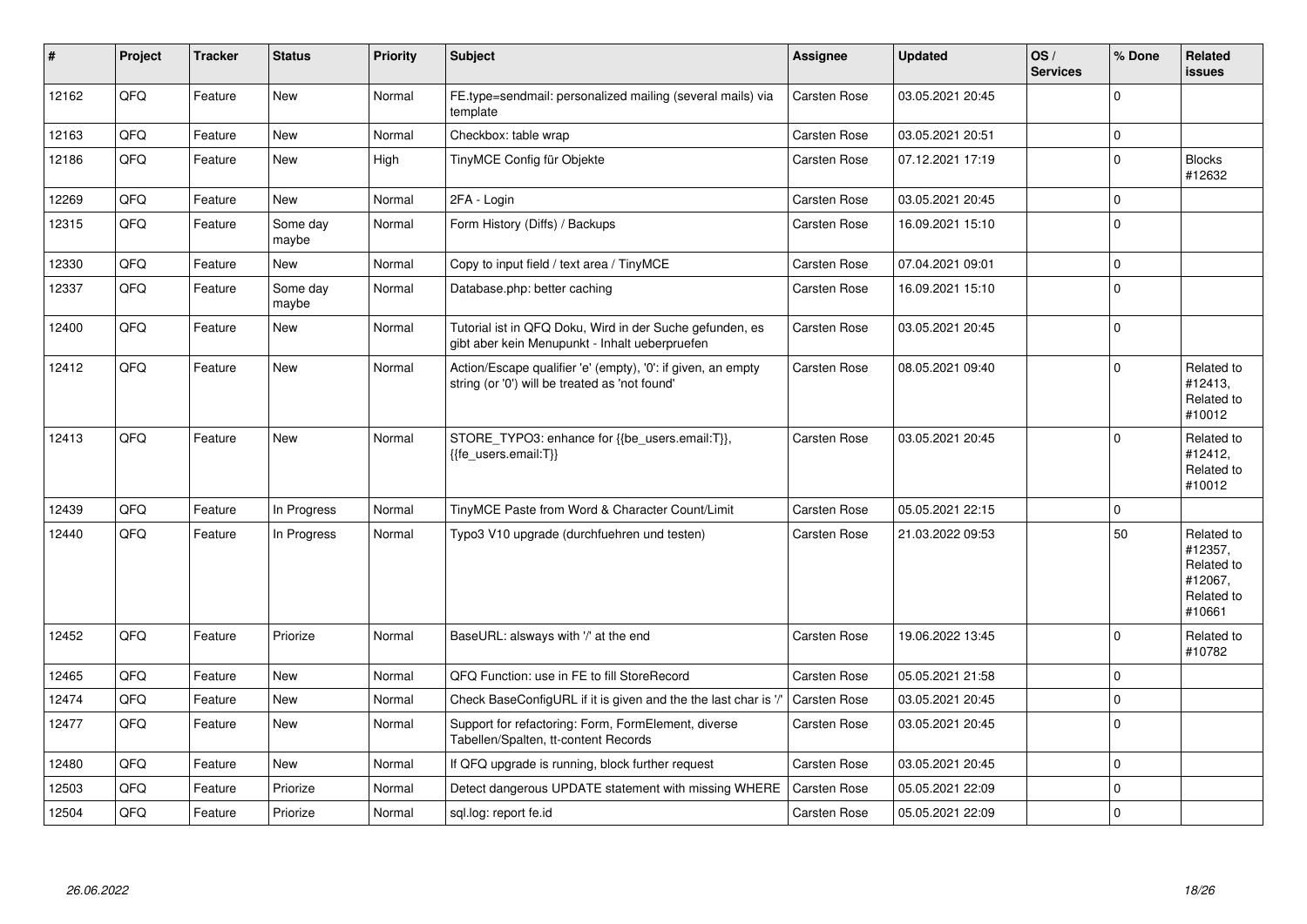| #     | Project | <b>Tracker</b> | <b>Status</b>              | <b>Priority</b> | Subject                                                                                                                               | Assignee            | <b>Updated</b>   | OS/<br><b>Services</b> | % Done      | Related<br>issues                                                      |
|-------|---------|----------------|----------------------------|-----------------|---------------------------------------------------------------------------------------------------------------------------------------|---------------------|------------------|------------------------|-------------|------------------------------------------------------------------------|
| 12532 | QFQ     | Feature        | <b>New</b>                 | High            | SIP-Parameter bei Seitenaufruf in Browser-Console<br>anzeigen                                                                         | Carsten Rose        | 07.12.2021 17:19 |                        | $\Omega$    | Related to<br>#11893,<br>Related to<br>#14187                          |
| 12544 | QFQ     | Feature        | New                        | High            | a) ' AS _link' new also as ' AS _format', b) sortierung via<br>'display: none;', c) '_format' benoeitgt nicht zwingend<br>u/U/p/m/z/d | <b>Carsten Rose</b> | 14.12.2021 16:03 |                        | $\mathbf 0$ |                                                                        |
| 12584 | QFQ     | Feature        | Feedback                   | Normal          | T3 v10 migration script: replace alias-patterns (v11)                                                                                 | Carsten Rose        | 28.05.2022 11:12 |                        | 100         |                                                                        |
| 12603 | QFQ     | Feature        | New                        | Normal          | Dropdown (Select), Radio, checkbox:<br>itemListAlways={{!SELECT key, value}}                                                          | Carsten Rose        | 19.03.2022 17:47 |                        | $\mathbf 0$ |                                                                        |
| 12611 | QFQ     | Feature        | Some day<br>maybe          | Normal          | Refactoring: Bootstrap with Lazy Loading                                                                                              | Carsten Rose        | 08.06.2022 10:37 |                        | $\mathbf 0$ | Related to<br>#12490,<br>Related to<br>#10013,<br>Related to<br>#7732  |
| 12632 | QFQ     | Feature        | <b>New</b>                 | Normal          | TinyMCE: Prepare CSS classes for images                                                                                               | Carsten Rose        | 04.06.2021 14:35 |                        | 100         | Blocked by<br>#12186                                                   |
| 12664 | QFQ     | Feature        | New                        | Normal          | TinyMCE: report/remove malicous HTML/JS Code                                                                                          | Carsten Rose        | 19.03.2022 17:47 |                        | $\Omega$    | Related to<br>#14320                                                   |
| 12679 | QFQ     | Feature        | <b>New</b>                 | Normal          | tablesorter: custom column width                                                                                                      | Carsten Rose        | 16.06.2021 11:10 |                        | $\mathbf 0$ |                                                                        |
| 13330 | QFQ     | Feature        | In Progress                | Normal          | Multi Form: Upload                                                                                                                    | Carsten Rose        | 07.11.2021 12:40 |                        | 50          | Related to<br>#9706                                                    |
| 13354 | QFQ     | Feature        | <b>New</b>                 | Normal          | Using Websocket in QFQ                                                                                                                | <b>Carsten Rose</b> | 10.11.2021 15:47 |                        | $\mathbf 0$ |                                                                        |
| 13467 | QFQ     | Feature        | New                        | Normal          | ChangeLog Generator                                                                                                                   | Carsten Rose        | 19.03.2022 17:46 |                        | $\mathbf 0$ | Related to<br>#11460                                                   |
| 13566 | QFQ     | Feature        | Ready to sync<br>(develop) | Normal          | Delete config-example.qfq.php file                                                                                                    | Carsten Rose        | 23.12.2021 09:25 |                        | $\mathbf 0$ |                                                                        |
| 13700 | QFQ     | Feature        | <b>New</b>                 | Normal          | Redesign qfq.io Seite                                                                                                                 | <b>Carsten Rose</b> | 19.03.2022 17:43 |                        | $\mathbf 0$ |                                                                        |
| 13841 | QFQ     | Feature        | New                        | Normal          | Create PDF via iText - evaluate                                                                                                       | Carsten Rose        | 19.03.2022 17:42 |                        | 0           |                                                                        |
| 13843 | QFQ     | Feature        | New                        | Normal          | Create JWT via QFQ                                                                                                                    | Carsten Rose        | 19.03.2022 17:42 |                        | $\mathbf 0$ |                                                                        |
| 14090 | QFQ     | Feature        | <b>New</b>                 | Normal          | Nützliche _script funktionen                                                                                                          | Carsten Rose        | 28.05.2022 11:03 |                        | 0           |                                                                        |
| 14187 | QFQ     | Feature        | New                        | High            | gfg.log: show current URL                                                                                                             | Carsten Rose        | 28.05.2022 11:02 |                        | 0           | Related to<br>#13933,<br>Related to<br>#12532,<br>Related to<br>#11893 |
| 14290 | QFQ     | Feature        | Priorize                   | Normal          | FormEditor: Show Table Definition                                                                                                     | Carsten Rose        | 19.06.2022 16:37 |                        | 0           |                                                                        |
| 14371 | QFQ     | Feature        | Priorize                   | Normal          | LDAP via REPORT                                                                                                                       | Carsten Rose        | 19.06.2022 16:37 |                        | $\mathbf 0$ |                                                                        |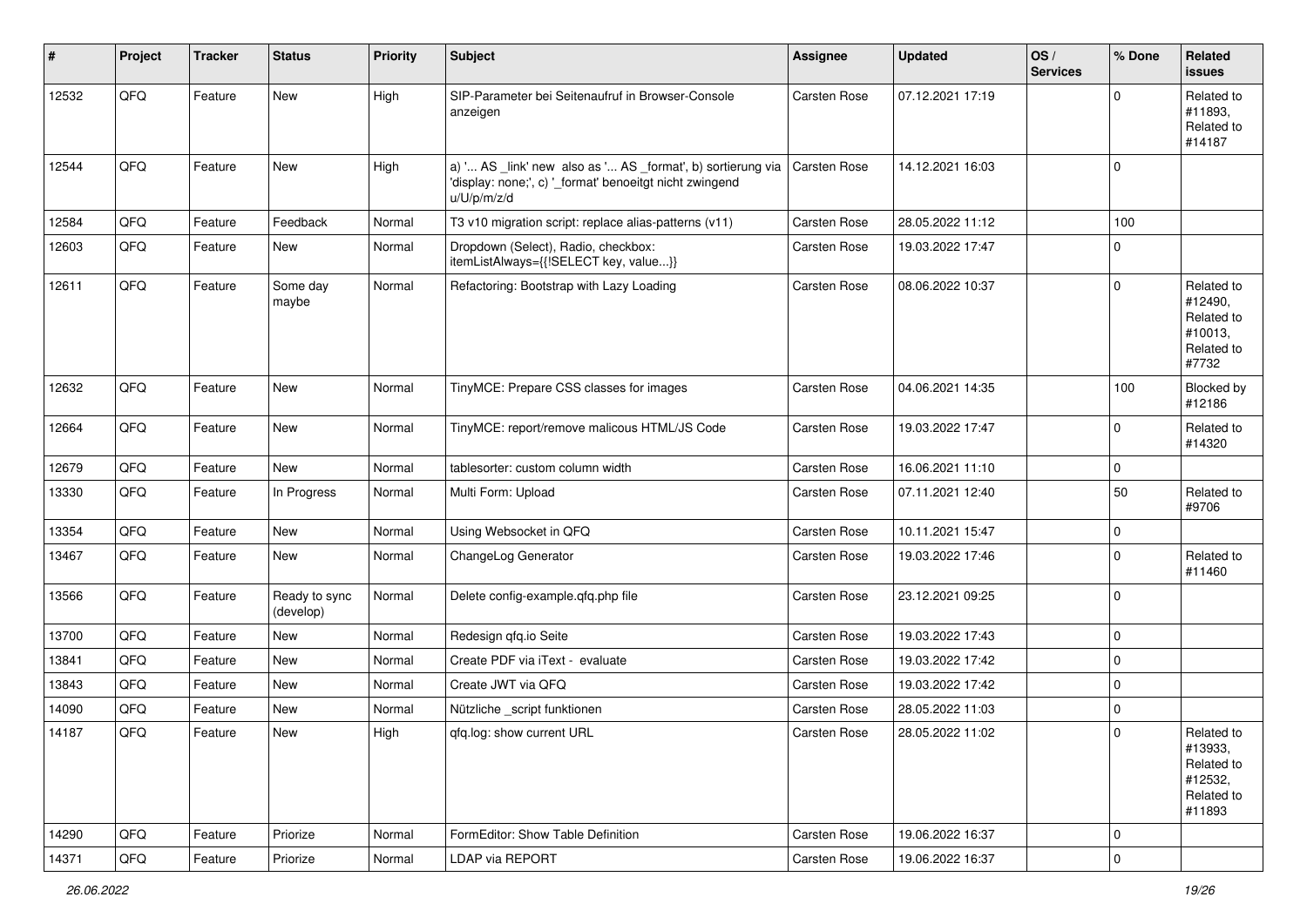| ∦    | Project    | <b>Tracker</b> | <b>Status</b>     | <b>Priority</b> | <b>Subject</b>                                                                                                                | <b>Assignee</b>     | <b>Updated</b>   | OS/<br><b>Services</b> | % Done       | Related<br><b>issues</b> |
|------|------------|----------------|-------------------|-----------------|-------------------------------------------------------------------------------------------------------------------------------|---------------------|------------------|------------------------|--------------|--------------------------|
| 2643 | QFQ        | Bug            | Some day<br>maybe | Normal          | Zend / PHP Webinars anschauen                                                                                                 | <b>Carsten Rose</b> | 01.02.2020 15:56 |                        | $\Omega$     |                          |
| 3061 | QFQ        | Bug            | Some day<br>maybe | High            | winstitute: mysql connection durcheinander - nmhp17<br>(ag7)/QFQ arbeitet mit DB/Tabellen von biostat.                        | Carsten Rose        | 03.05.2021 21:14 |                        | $\Omega$     |                          |
| 3109 | QFQ        | Bug            | Some day<br>maybe | High            | RealUrl: Links werden nicht korrekt gerendert                                                                                 | Carsten Rose        | 03.05.2021 21:14 |                        | $\Omega$     |                          |
| 3130 | QFQ        | <b>Bug</b>     | Some day<br>maybe | Normal          | Debug Info's nicht korrekt nach 'New > Save'.                                                                                 | Carsten Rose        | 11.12.2019 16:03 |                        | $\Omega$     | Related to<br>#3253      |
| 3349 | QFQ        | <b>Bug</b>     | Some day<br>maybe | Normal          | config.qfq.ini: a) vertraegt keine '=' im Value (z.B. Passwort),<br>b) Values sollten in ticks einschliessbar sein (spaces, ) | <b>Carsten Rose</b> | 11.12.2019 16:02 |                        | $\mathbf 0$  |                          |
| 3547 | <b>OFO</b> | <b>Bug</b>     | <b>New</b>        | Normal          | FE of type 'note' causes writing of empty fields.                                                                             | Carsten Rose        | 01.02.2020 23:21 |                        | $\Omega$     |                          |
| 3570 | QFQ        | Bug            | Some day<br>maybe | High            | Formular mit prmitnew permitEdit=Always wird nicht<br>aufgerufen (ist leer)                                                   | <b>Carsten Rose</b> | 03.05.2021 21:14 |                        | $\mathbf 0$  |                          |
| 3588 | <b>OFO</b> | Bug            | Some day<br>maybe | Normal          | templateGroup: versteckte Elemente werden weiterhin<br>gespeichert.                                                           | <b>Carsten Rose</b> | 11.12.2019 16:02 |                        | $\Omega$     |                          |
| 3682 | QFQ        | Bug            | Some day<br>maybe | Normal          | Dynamic update: Radio buttons                                                                                                 | Carsten Rose        | 11.12.2019 16:02 |                        | $\Omega$     |                          |
| 3750 | QFQ        | Bug            | Some day<br>maybe | Normal          | FE in a row: if one violates check, all are red                                                                               | Carsten Rose        | 11.12.2019 16:03 |                        | $\Omega$     |                          |
| 3782 | QFQ        | <b>Bug</b>     | Priorize          | Normal          | Bei fehlerhafter Eingabe (z.B. Datum) sollte das erwartete<br>Format angezeigt werden                                         | <b>Carsten Rose</b> | 01.02.2020 10:13 |                        | $\Omega$     |                          |
| 3811 | QFQ        | Bug            | Some day<br>maybe | Normal          | Dynamic Update: extraButtonInfo - Text aktualisieren                                                                          | <b>Carsten Rose</b> | 11.12.2019 16:03 |                        | $\Omega$     | Related to<br>#11517     |
| 3882 | QFQ        | <b>Bug</b>     | Some day<br>maybe | Normal          | templateGroup: disable 'add' if limit is reached - funktioniert<br>nicht wenn bereits records existierten                     | <b>Carsten Rose</b> | 11.12.2019 16:03 |                        | $\Omega$     |                          |
| 3895 | QFQ        | <b>Bug</b>     | Some day<br>maybe | Normal          | typeahead pedantic: on lehrkredit Idap webpass - if only one<br>person is in dropdown, such person can't be selected          | <b>Carsten Rose</b> | 11.12.2019 16:03 |                        | $\Omega$     |                          |
| 4008 | QFQ        | <b>Bug</b>     | Some day<br>maybe | Normal          | FormElemen.type=sendmail: wrong 'TO' if 'real<br>name <rea@mail.to>' is used</rea@mail.to>                                    | <b>Carsten Rose</b> | 11.12.2019 16:03 |                        | $\Omega$     |                          |
| 4092 | QFQ        | Bug            | Some day<br>maybe | Normal          | 1) Logging verbessern wann welches FE warum<br>ausgefuehrt wird, 2) Documentation: Best Practice Template<br>Group            | <b>Carsten Rose</b> | 01.02.2020 23:19 |                        | $\mathbf 0$  | Related to<br>#3504      |
| 4279 | QFQ        | Bug            | Some day<br>maybe | High            | config.linkVars lost                                                                                                          | <b>Carsten Rose</b> | 03.05.2021 21:14 |                        | $\mathbf{0}$ |                          |
| 4293 | QFQ        | <b>Bug</b>     | Some day<br>maybe | Normal          | Download broken if token 'd:' is missing - but no error<br>message                                                            | Carsten Rose        | 11.12.2019 16:03 |                        | $\Omega$     | Related to<br>#7514      |
| 4328 | QFQ        | Bug            | Some day<br>maybe | Normal          | Error Message: Show FE name/number on problems in FE                                                                          | Carsten Rose        | 01.02.2020 23:20 |                        | $\Omega$     |                          |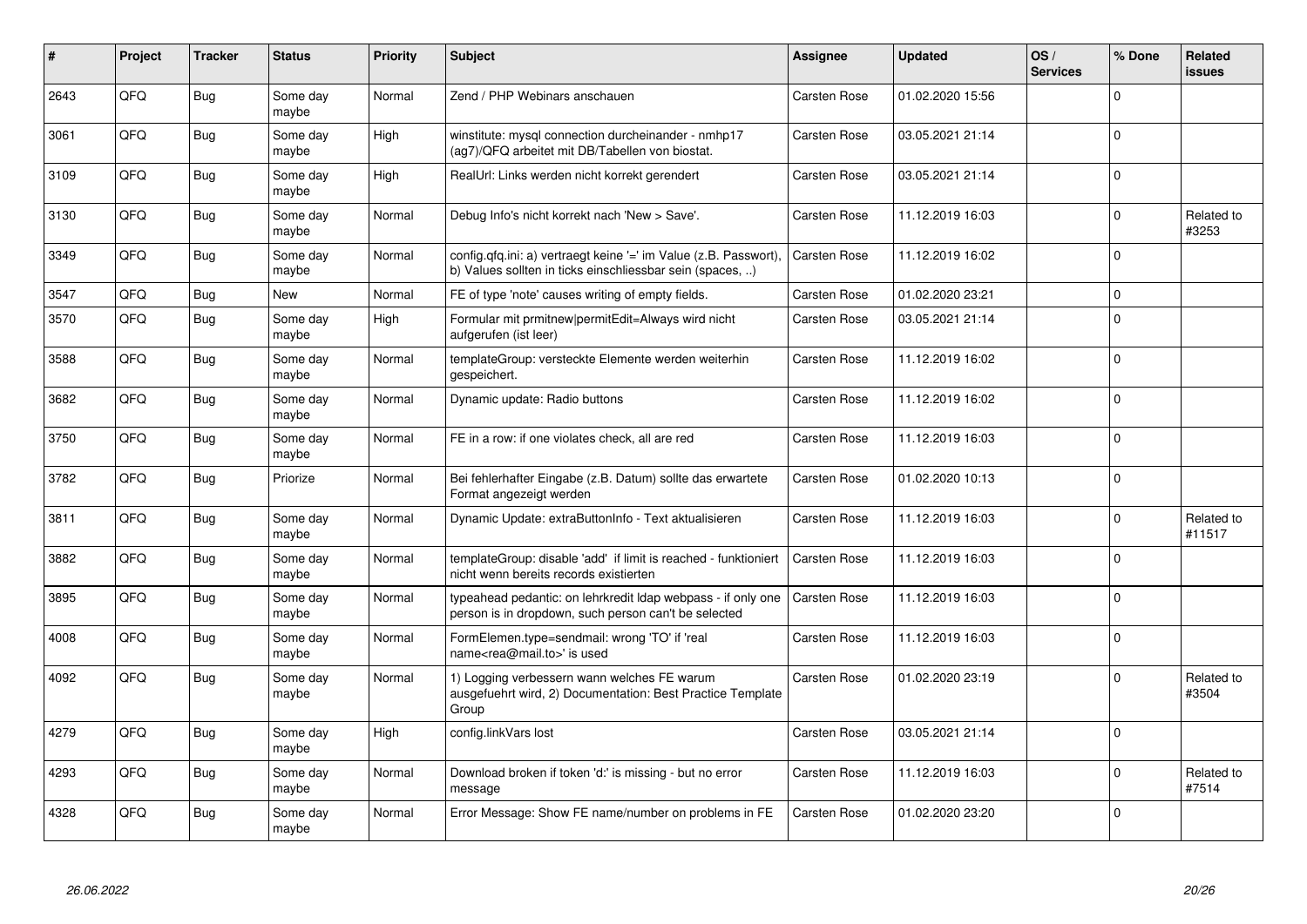| #    | Project | <b>Tracker</b> | <b>Status</b>     | <b>Priority</b> | <b>Subject</b>                                                                                                       | <b>Assignee</b>     | <b>Updated</b>   | OS/<br><b>Services</b> | % Done      | Related<br><b>issues</b>                       |
|------|---------|----------------|-------------------|-----------------|----------------------------------------------------------------------------------------------------------------------|---------------------|------------------|------------------------|-------------|------------------------------------------------|
| 4528 | QFQ     | <b>Bug</b>     | Some day<br>maybe | Normal          | extraButtonLock mit SQLAhead Bug                                                                                     | Carsten Rose        | 01.02.2020 23:19 |                        | $\Omega$    |                                                |
| 4549 | QFQ     | Bug            | Some day<br>maybe | Normal          | TemplateGroups: FE.type SELECT loose selected value<br>after save                                                    | <b>Carsten Rose</b> | 01.02.2020 23:20 |                        | $\Omega$    | Related to<br>#4548,<br>Related to<br>#4771    |
| 4583 | QFQ     | <b>Bug</b>     | Some day<br>maybe | Normal          | Dynamic Update bei TypeAhead Feldern                                                                                 | <b>Carsten Rose</b> | 01.02.2020 23:19 |                        | $\Omega$    |                                                |
| 4651 | QFQ     | <b>Bug</b>     | Some day<br>maybe | Normal          | "Loading document" Modal wird angezeigt bei uzhcd type=2<br>Ansicht                                                  | <b>Carsten Rose</b> | 01.02.2020 23:20 |                        | $\Omega$    |                                                |
| 4659 | QFQ     | <b>Bug</b>     | Some day<br>maybe | Normal          | infoButtonExtra                                                                                                      | <b>Carsten Rose</b> | 01.02.2020 23:20 |                        | $\Omega$    |                                                |
| 4756 | QFQ     | <b>Bug</b>     | New               | Normal          | Form dirty even nothing changes                                                                                      | <b>Carsten Rose</b> | 11.12.2019 16:16 |                        | $\Omega$    |                                                |
| 4771 | QFQ     | <b>Bug</b>     | Some day<br>maybe | Normal          | gfg: select-down-values empty after save (edit-form for<br>program administrators)                                   | <b>Carsten Rose</b> | 01.02.2020 23:20 |                        | $\Omega$    | Related to<br>#4549, Has<br>duplicate<br>#4282 |
| 5021 | QFQ     | <b>Bug</b>     | Some day<br>maybe | Normal          | FE.typ=extra - during save displays error 'datum2' already<br>filled in STORE SIP - the value is stored nevertheless | <b>Carsten Rose</b> | 01.02.2020 23:19 |                        | $\Omega$    | Related to<br>#3875                            |
| 5221 | QFQ     | <b>Bug</b>     | <b>New</b>        | High            | Download Dialog: Bleibt stehen in FF wenn Datei<br>automatisch gespeichert wird.                                     | <b>Carsten Rose</b> | 03.05.2021 21:14 |                        | $\Omega$    |                                                |
| 5305 | QFQ     | <b>Bug</b>     | <b>New</b>        | Normal          | Upload FormElement: nicht disabled by readonly Form                                                                  | Carsten Rose        | 16.06.2021 13:43 |                        | $\Omega$    | Related to<br>#9347,<br>Related to<br>#9834    |
| 5459 | QFQ     | <b>Bug</b>     | <b>New</b>        | High            | Multi DB: spread system tables between 'QFQ' and<br>'Data'-DB                                                        | <b>Carsten Rose</b> | 03.05.2021 21:14 |                        | $\Omega$    | Related to<br>#4720                            |
| 5557 | QFQ     | <b>Bug</b>     | Some day<br>maybe | Normal          | Form load: STORE_RECORD filled, but should be empty                                                                  | Carsten Rose        | 01.02.2020 23:19 |                        | $\Omega$    |                                                |
| 5559 | QFQ     | <b>Bug</b>     | New               | Normal          | FE.type = Upload: 'accept' might contain variables                                                                   | <b>Carsten Rose</b> | 11.05.2020 21:23 |                        | $\mathbf 0$ |                                                |
| 5576 | QFQ     | <b>Bug</b>     | <b>New</b>        | Normal          | Using MySQL 'DROP' requires privilege - wich is not really<br>necessary.                                             | <b>Carsten Rose</b> | 01.02.2020 23:21 |                        | $\Omega$    |                                                |
| 5706 | QFQ     | <b>Bug</b>     | Some day<br>maybe | Normal          | upload: fileDestination needs to be sanatized                                                                        | <b>Carsten Rose</b> | 01.02.2020 23:19 |                        | $\Omega$    |                                                |
| 5768 | QFQ     | <b>Bug</b>     | Some day<br>maybe | Normal          | {{pageLanguage:T}}' missing if QFQ is called via api                                                                 | Carsten Rose        | 01.02.2020 23:19 |                        | $\Omega$    |                                                |
| 5991 | QFQ     | Bug            | Some day<br>maybe | Normal          | URLs with ' ' or long parameter are problematic                                                                      | Carsten Rose        | 01.02.2020 23:19 |                        | $\Omega$    |                                                |
| 6116 | QFQ     | Bug            | Priorize          | High            | value of checkbox not saved                                                                                          | <b>Carsten Rose</b> | 07.12.2021 17:19 |                        | 0 l         |                                                |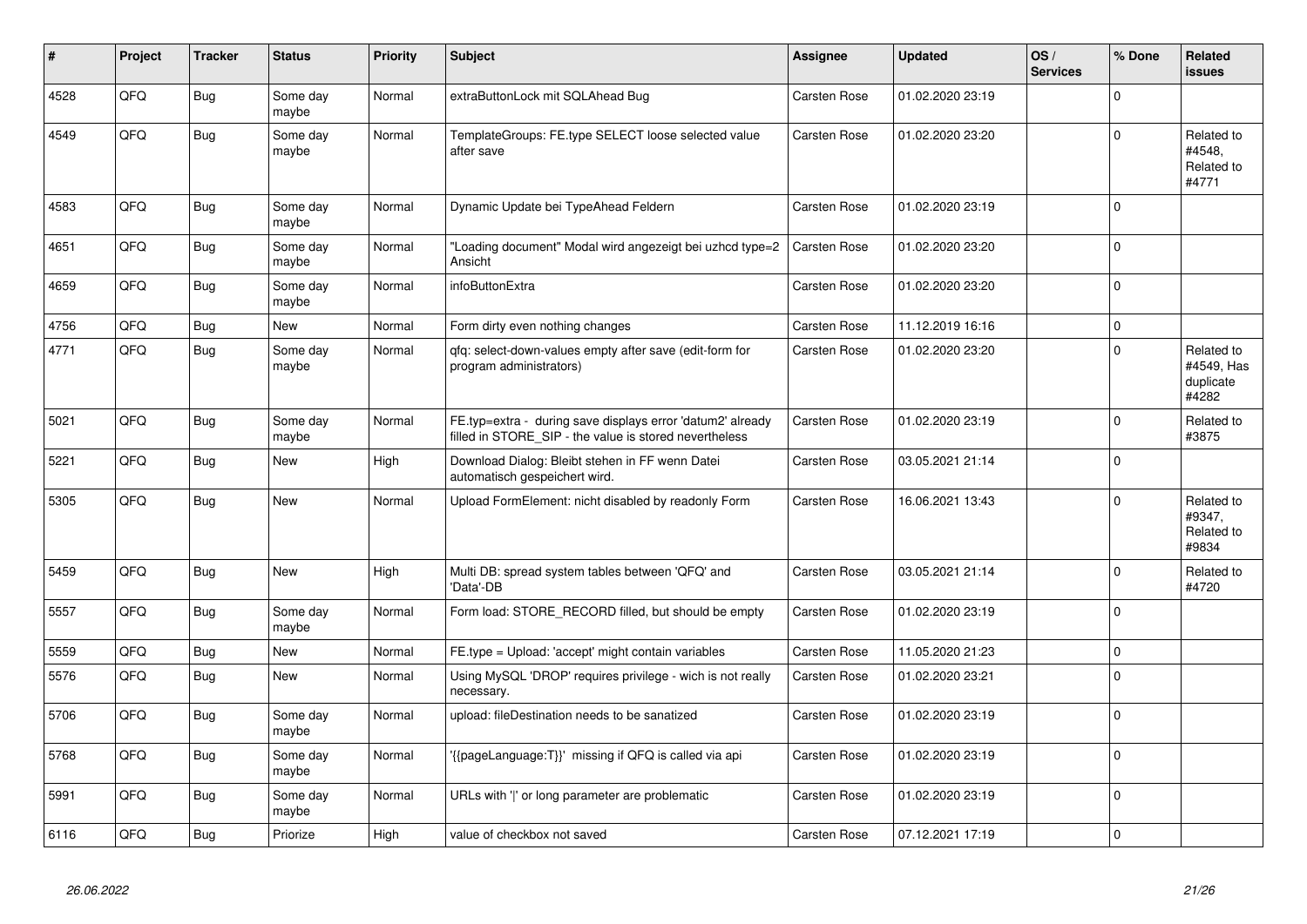| #    | Project | <b>Tracker</b> | <b>Status</b>     | <b>Priority</b> | <b>Subject</b>                                                                                                   | <b>Assignee</b>     | <b>Updated</b>   | OS/<br><b>Services</b> | % Done      | Related<br>issues    |
|------|---------|----------------|-------------------|-----------------|------------------------------------------------------------------------------------------------------------------|---------------------|------------------|------------------------|-------------|----------------------|
| 6462 | QFQ     | Bug            | <b>New</b>        | Normal          | File Upload: Nutzlose Fehlermeldung wenn Datei zu gross                                                          | <b>Carsten Rose</b> | 01.02.2020 23:21 |                        | $\Omega$    | Related to<br>#6139  |
| 6483 | QFQ     | Bug            | New               | Normal          | R Store funktioniert nicht bei 'Report Notation' im FE                                                           | <b>Carsten Rose</b> | 01.02.2020 23:21 |                        | $\Omega$    |                      |
| 6574 | QFQ     | Bug            | Priorize          | Normal          | qfq.log: Fehlermeldung wurde angezeigt, aber nicht geloggt                                                       | <b>Carsten Rose</b> | 01.02.2020 10:13 |                        | $\Omega$    |                      |
| 6677 | QFQ     | Bug            | New               | Normal          | Error message FE Action Element: no/wrong FE reference<br>who cause the problem.                                 | <b>Carsten Rose</b> | 01.02.2020 23:21 |                        | 0           |                      |
| 6912 | QFQ     | <b>Bug</b>     | New               | Normal          | error Message Var 'deadline' already set in SIP - in Form<br>with FE.value={{deadline:R:::{{deadlinePeriod:Y}}}} | <b>Carsten Rose</b> | 01.02.2020 23:21 |                        | $\mathbf 0$ |                      |
| 7002 | QFQ     | Bug            | <b>New</b>        | Normal          | Dynamic Update: row does not disappear / appear                                                                  | <b>Carsten Rose</b> | 01.02.2020 23:22 |                        | $\mathbf 0$ |                      |
| 7014 | QFQ     | Bug            | New               | Normal          | Sending invalid emails succeeds when<br>debug.redirectAllMailTo is set                                           | <b>Carsten Rose</b> | 01.02.2020 23:21 |                        | $\Omega$    |                      |
| 7219 | QFQ     | <b>Bug</b>     | New               | Normal          | typeSheadSql / typeAheadSqlPrefetch: change to curly<br>braces                                                   | <b>Carsten Rose</b> | 01.02.2020 23:21 |                        | $\Omega$    |                      |
| 7261 | QFQ     | <b>Bug</b>     | New               | Normal          | Report pathFilename for user without path, only the filename                                                     | Carsten Rose        | 01.02.2020 23:21 |                        | $\Omega$    |                      |
| 7456 | QFQ     | <b>Bug</b>     | Some day<br>maybe | Low             | Todos in Code: solve or make ticket                                                                              | <b>Carsten Rose</b> | 16.09.2021 15:10 |                        | $\Omega$    |                      |
| 7512 | QFQ     | Bug            | <b>New</b>        | Normal          | FE: inputType=number >> 'pattern' is not respected                                                               | Carsten Rose        | 01.02.2020 23:22 |                        | 0           |                      |
| 7513 | QFQ     | <b>Bug</b>     | New               | Normal          | Radios not correct aligned                                                                                       | <b>Carsten Rose</b> | 01.02.2020 23:22 |                        | $\mathbf 0$ |                      |
| 7524 | QFQ     | Bug            | New               | Normal          | QFQ throws a 'General Error' if 'fileadmin/protected/log/' is<br>not writeable                                   | <b>Carsten Rose</b> | 01.02.2020 23:22 |                        | $\Omega$    |                      |
| 7547 | QFQ     | <b>Bug</b>     | <b>New</b>        | Normal          | Error Message in afterSave: wrong parameter column<br>reported                                                   | Carsten Rose        | 01.02.2020 23:22 |                        | $\Omega$    |                      |
| 7574 | QFQ     | <b>Bug</b>     | New               | Normal          | Substitute error: form element not reported / dont parse<br>Form.note                                            | <b>Carsten Rose</b> | 01.02.2020 23:21 |                        | 0           |                      |
| 7616 | QFQ     | Bug            | Priorize          | Normal          | Selectlist with Enum & Dynamic Update                                                                            | <b>Carsten Rose</b> | 01.02.2020 10:13 |                        | 0           |                      |
| 7650 | QFQ     | Bug            | New               | High            | Optional do not show 'required' sign on FormElement                                                              | <b>Carsten Rose</b> | 03.05.2021 21:14 |                        | $\mathbf 0$ |                      |
| 7656 | QFQ     | Bug            | Priorize          | Normal          | FE with required, 'pattern' and 'extraButtonLock': always<br>complain about missing value                        | Carsten Rose        | 01.02.2020 10:13 |                        | $\Omega$    |                      |
| 7685 | QFQ     | Bug            | New               | Normal          | Open FormElement from QFQ error message and save<br>modified record: error about missing {{formId:F}}            | <b>Carsten Rose</b> | 01.02.2020 23:22 |                        | 0           |                      |
| 7795 | QFQ     | Bug            | New               | Normal          | Readonly Form: Typeahead-Felder                                                                                  | <b>Carsten Rose</b> | 01.02.2020 23:22 |                        | $\Omega$    |                      |
| 7890 | QFQ     | <b>Bug</b>     | New               | Normal          | FormElement 'required': extraButtonInfo not aligned                                                              | Carsten Rose        | 11.06.2021 21:17 |                        | 0           | Related to<br>#11517 |
| 7899 | QFQ     | <b>Bug</b>     | New               | High            | Fe.type=password / retype / required: always complain<br>about missing value                                     | Carsten Rose        | 03.05.2021 21:14 |                        | 0           |                      |
| 8037 | QFQ     | <b>Bug</b>     | Priorize          | Normal          | FE.type=upload (advanced mode): {{slaveld:V}} missing<br>during dynamic update                                   | Carsten Rose        | 01.02.2020 10:13 |                        | 0           |                      |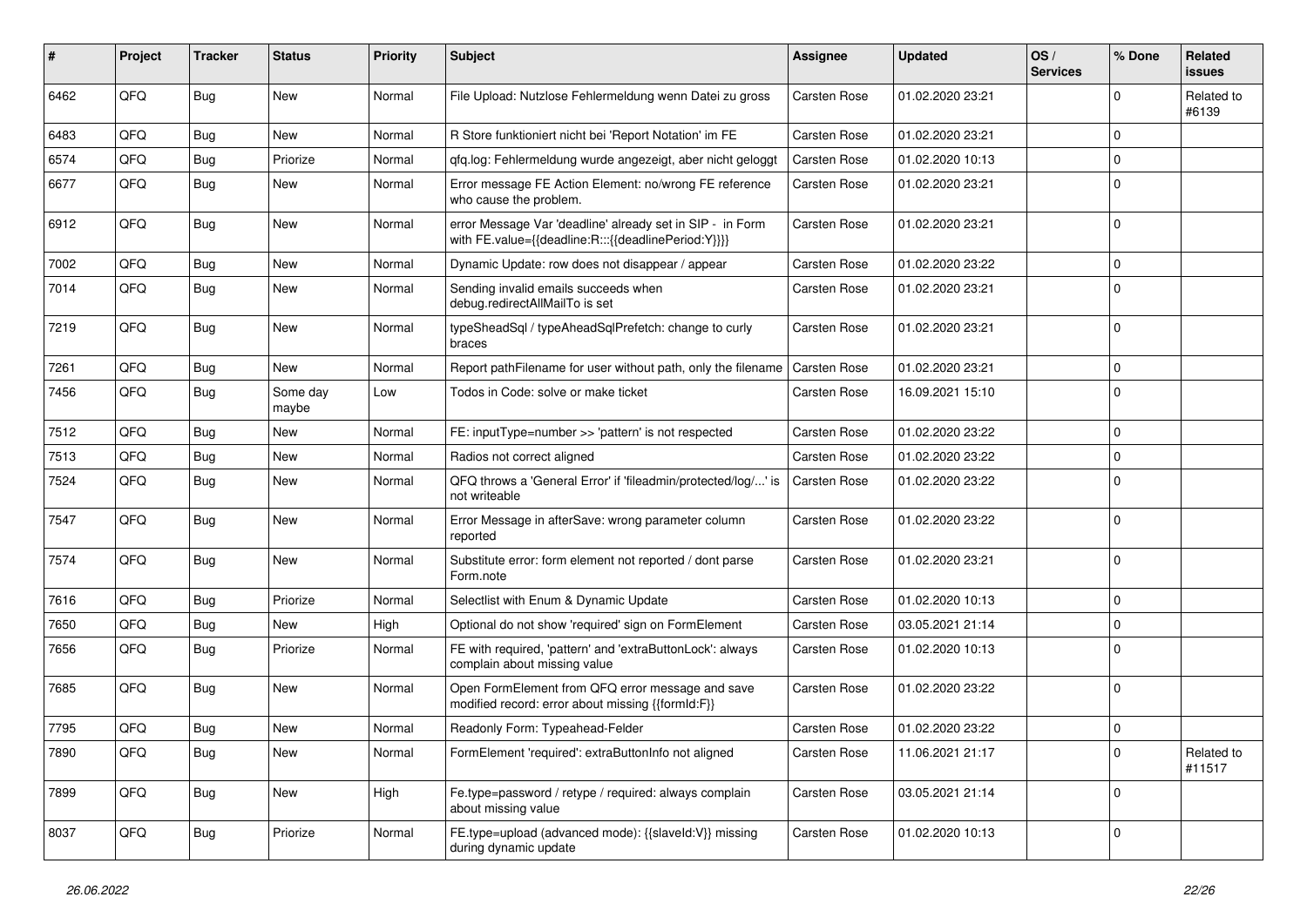| #    | Project | <b>Tracker</b> | <b>Status</b>     | <b>Priority</b> | Subject                                                                       | <b>Assignee</b>     | <b>Updated</b>   | OS/<br><b>Services</b> | % Done         | Related<br>issues                            |
|------|---------|----------------|-------------------|-----------------|-------------------------------------------------------------------------------|---------------------|------------------|------------------------|----------------|----------------------------------------------|
| 8049 | QFQ     | <b>Bug</b>     | <b>New</b>        | Normal          | FE.type=note, column 'value': text moves some pixel to top<br>after save      | Carsten Rose        | 01.02.2020 23:22 |                        | $\Omega$       |                                              |
| 8083 | QFQ     | Bug            | New               | High            | FormEditor: primary table list does not respect<br>'indexDb={{indexData:Y}}'  | <b>Carsten Rose</b> | 03.05.2021 21:14 |                        | $\Omega$       | Has<br>duplicate<br>#6678                    |
| 8106 | QFQ     | Bug            | Some day<br>maybe | Normal          | Dynamic Update: Feld kann nicht auf empty zurückgesetzt<br>werden             | <b>Carsten Rose</b> | 11.12.2019 16:01 |                        | 0              |                                              |
| 8431 | QFQ     | Bug            | New               | High            | autocron.php with wrong path                                                  | <b>Carsten Rose</b> | 03.05.2021 21:14 |                        | $\Omega$       |                                              |
| 8668 | QFQ     | Bug            | New               | High            | Pill disabled: dyamic mode 'hidden' not respected - FE is still<br>required   | Carsten Rose        | 03.05.2021 21:14 |                        | $\Omega$       |                                              |
| 9013 | QFQ     | Bug            | <b>New</b>        | Normal          | Error in Twig template not handled                                            | <b>Carsten Rose</b> | 20.10.2021 13:43 |                        | $\Omega$       |                                              |
| 9077 | QFQ     | Bug            | New               | Normal          | typeAheadSql: report broken SQL                                               | <b>Carsten Rose</b> | 01.02.2020 23:22 |                        | 0              |                                              |
| 9121 | QFQ     | Bug            | Priorize          | High            | sip links have r and __dbIndexData set                                        | <b>Carsten Rose</b> | 12.06.2021 10:41 |                        | $\Omega$       |                                              |
| 9127 | QFQ     | <b>Bug</b>     | New               | Normal          | Error Message: change 'roll over' color - text not readable                   | <b>Carsten Rose</b> | 01.02.2020 23:22 |                        | $\Omega$       |                                              |
| 9173 | QFQ     | Bug            | Priorize          | Urgent          | Stale Record Lock: Firefox                                                    | <b>Carsten Rose</b> | 03.05.2021 21:14 |                        | $\Omega$       | Related to<br>#9789                          |
| 9177 | QFQ     | Bug            | <b>New</b>        | Normal          | Bug? QFQ tries to save an action FE, which has real<br>existing column name   | <b>Carsten Rose</b> | 01.02.2020 23:22 |                        | 0              |                                              |
| 9275 | QFQ     | Bug            | New               | Normal          | autcron: t3 page, which takes to long to respond, is not<br>reported properly | <b>Carsten Rose</b> | 01.02.2020 23:22 |                        | 100            |                                              |
| 9281 | QFQ     | Bug            | Some day<br>maybe | Normal          | Allow STRICT_TRANS_TABLES                                                     | Carsten Rose        | 02.01.2021 18:43 |                        | 0              |                                              |
| 9317 | QFQ     | Bug            | New               | Normal          | FE.type=note: with dynamic show/hidden an empty label<br>causes trouble       | <b>Carsten Rose</b> | 01.02.2020 23:22 |                        | $\Omega$       |                                              |
| 9347 | QFQ     | Bug            | <b>New</b>        | High            | FE.type=upload with dynamic show/hidden: required not<br>detected             | <b>Carsten Rose</b> | 12.06.2021 10:40 |                        | $\Omega$       | Related to<br>#5305,<br>Related to<br>#12398 |
| 9531 | QFQ     | Bug            | New               | High            | FE File: Dynamic Update / modeSql / required detected<br>even it not set      | <b>Carsten Rose</b> | 11.06.2021 20:32 |                        | $\Omega$       | Related to<br>#12398                         |
| 9533 | QFQ     | Bug            | <b>New</b>        | Normal          | FE.type=upload: Check in 'beforeSave' if upload is given                      | <b>Carsten Rose</b> | 01.02.2020 23:22 |                        | $\overline{0}$ | Related to<br>#11523                         |
| 9534 | QFQ     | <b>Bug</b>     | Priorize          | Urgent          | FE.type=upload: 'Unknown Mode: ID"                                            | Carsten Rose        | 03.05.2021 21:14 |                        | ∣ U            | Related to<br>#9532                          |
| 9669 | QFQ     | <b>Bug</b>     | Some day<br>maybe | Normal          | Checkbox / Template Group: radio/checkbox visible broken<br>after 'add'       | Carsten Rose        | 16.06.2021 13:47 |                        | 0              | Related to<br>#8091                          |
| 9691 | QFQ     | <b>Bug</b>     | In Progress       | Normal          | Checkbox: dynamic update > readonly                                           | Carsten Rose        | 01.02.2020 23:22 |                        | 50             | Related to<br>#9834                          |
| 9773 | QFQ     | Bug            | New               | Normal          | form.parameter.formModeGlobal=requiredOff                                     | Carsten Rose        | 01.02.2020 15:56 |                        | l 0            |                                              |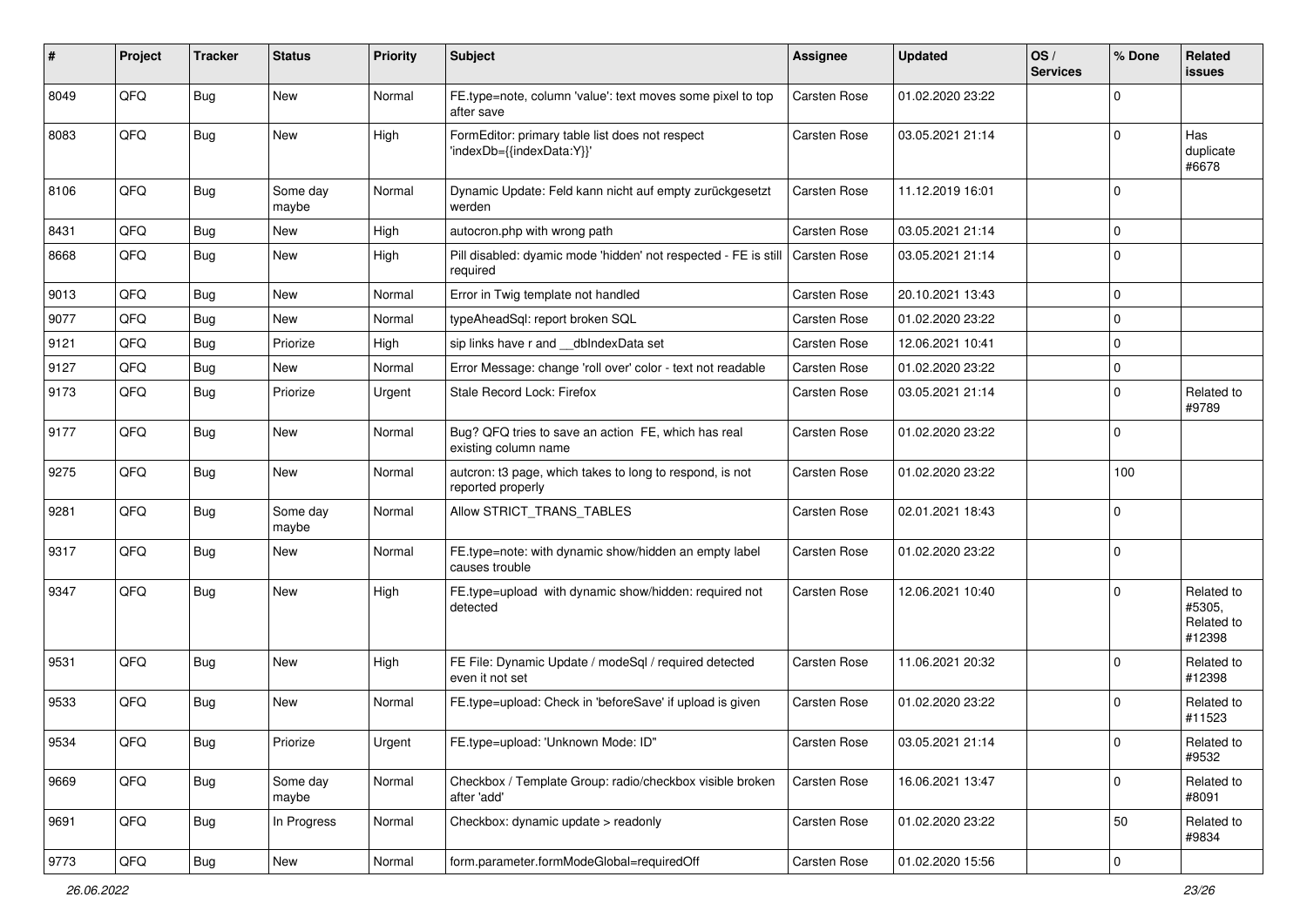| #     | Project | <b>Tracker</b> | <b>Status</b> | <b>Priority</b> | Subject                                                                                                  | Assignee            | <b>Updated</b>   | OS/<br><b>Services</b> | % Done      | <b>Related</b><br>issues                                                |
|-------|---------|----------------|---------------|-----------------|----------------------------------------------------------------------------------------------------------|---------------------|------------------|------------------------|-------------|-------------------------------------------------------------------------|
| 9783  | QFQ     | <b>Bug</b>     | New           | Normal          | Email with special characters                                                                            | Carsten Rose        | 01.02.2020 23:22 |                        | $\Omega$    |                                                                         |
| 9789  | QFQ     | <b>Bug</b>     | In Progress   | High            | Record Lock: release to early on 'leave page'                                                            | Carsten Rose        | 10.01.2022 09:25 |                        | 100         | Related to<br>#10081,<br>Related to<br>#9173,<br>Related to<br>#8702    |
| 9834  | QFQ     | <b>Bug</b>     | Priorize      | Normal          | Input elements with tag 'disabled' are missing on<br>form-submit: server option 'processReadOnly' broken | Carsten Rose        | 07.12.2021 16:43 |                        | $\Omega$    | Related to<br>#9691,<br>Related to<br>#5305, Has<br>duplicate<br>#12331 |
| 9862  | QFQ     | Bug            | Priorize      | Normal          | Failed writing to sql mail qfq.log should throw an exception                                             | Carsten Rose        | 01.02.2020 10:13 |                        | $\mathbf 0$ |                                                                         |
| 9947  | QFQ     | <b>Bug</b>     | Priorize      | Normal          | Unwanted error message if missing 'typeAheadSqlPrefetch'                                                 | Carsten Rose        | 01.02.2020 10:13 |                        | $\mathbf 0$ |                                                                         |
| 9958  | QFQ     | <b>Bug</b>     | Priorize      | Normal          | Broken subrecord query: no error message                                                                 | Carsten Rose        | 05.02.2021 15:15 |                        | $\mathbf 0$ |                                                                         |
| 9975  | QFQ     | <b>Bug</b>     | Priorize      | Normal          | Dropdown Menu: 'r:3' broken                                                                              | Carsten Rose        | 01.02.2020 10:13 |                        | $\mathbf 0$ |                                                                         |
| 10081 | QFQ     | <b>Bug</b>     | New           | High            | Stale record lock after 'forbidden' character                                                            | Carsten Rose        | 03.05.2021 21:12 |                        | $\Omega$    | Related to<br>#10082,<br>Related to<br>#9789                            |
| 10082 | QFQ     | <b>Bug</b>     | New           | Normal          | FE.type=SELECT - 'sanatize' Class                                                                        | Carsten Rose        | 07.05.2020 09:36 |                        | $\mathbf 0$ | Related to<br>#10081                                                    |
| 10322 | QFQ     | <b>Bug</b>     | New           | Normal          | FormElement / Radio: missing column 'enum' >> FE not<br>reported                                         | Carsten Rose        | 07.05.2020 09:37 |                        | $\mathbf 0$ |                                                                         |
| 10506 | QFQ     | <b>Bug</b>     | New           | High            | Template Group broken on MultiDB instance                                                                | Carsten Rose        | 03.05.2021 21:12 |                        | $\mathbf 0$ | Related to<br>#10505                                                    |
| 10508 | QFQ     | <b>Bug</b>     | New           | High            | Multi Form broken on Multi DB Instance                                                                   | Carsten Rose        | 03.05.2021 21:12 |                        | $\mathbf 0$ |                                                                         |
| 10588 | QFQ     | <b>Bug</b>     | New           | Normal          | typeahed Tag: Doku anpassen                                                                              | Carsten Rose        | 12.11.2020 23:45 |                        | $\mathbf 0$ |                                                                         |
| 10640 | QFQ     | <b>Bug</b>     | New           | High            | TypeAhead Tag: FE editierbar trotz readOnly                                                              | Carsten Rose        | 03.05.2021 21:12 |                        | $\mathbf 0$ |                                                                         |
| 10658 | QFQ     | <b>Bug</b>     | <b>New</b>    | Normal          | processReadOnly broken                                                                                   | Carsten Rose        | 27.05.2020 17:55 |                        | $\mathbf 0$ |                                                                         |
| 10661 | QFQ     | <b>Bug</b>     | In Progress   | Normal          | Typo3 Warnungen                                                                                          | Carsten Rose        | 07.09.2021 13:23 |                        | 0           | Related to<br>#12440                                                    |
| 10704 | QFQ     | Bug            | New           | Normal          | wkhtml problem rendering fullCalendar.js / fabric.js >><br>successor: puppeteer                          | <b>Carsten Rose</b> | 12.11.2020 23:45 |                        | 0           | Related to<br>#5024,<br>Related to<br>#4650,<br>Related to<br>#10715    |
| 10937 | QFQ     | Bug            | New           | Normal          | Fehler mit abhängigen Select- Feldern beim Positionieren                                                 | Carsten Rose        | 12.11.2020 23:45 |                        | $\mathbf 0$ |                                                                         |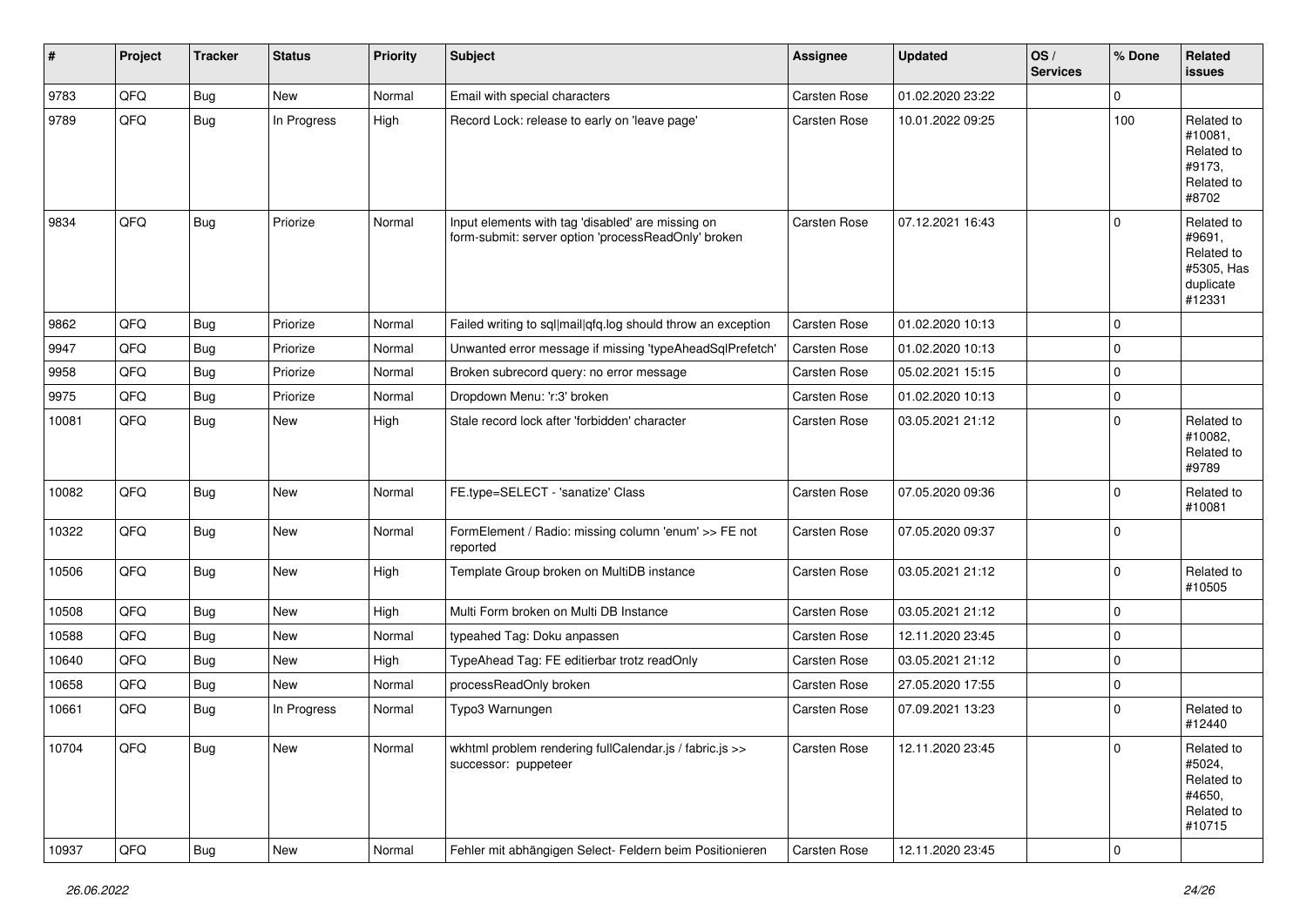| $\sharp$ | Project | <b>Tracker</b> | <b>Status</b> | <b>Priority</b> | <b>Subject</b>                                                                          | <b>Assignee</b>     | <b>Updated</b>   | OS/<br><b>Services</b> | % Done         | Related<br>issues                                                                                                              |
|----------|---------|----------------|---------------|-----------------|-----------------------------------------------------------------------------------------|---------------------|------------------|------------------------|----------------|--------------------------------------------------------------------------------------------------------------------------------|
| 11239    | QFQ     | <b>Bug</b>     | New           | Normal          | Radiobutton (plain): horizontales Rendern abhängig vom<br>Datentyp in der Datenbank     | <b>Carsten Rose</b> | 30.09.2020 18:37 |                        | $\Omega$       |                                                                                                                                |
| 11517    | QFQ     | <b>Bug</b>     | In Progress   | Normal          | extraButtonInfo Broken for multiple FormElements                                        | <b>Carsten Rose</b> | 12.05.2022 13:12 |                        | $\Omega$       | Related to<br>#7890,<br>Related to<br>#3811, Has<br>duplicate<br>#10905, Has<br>duplicate<br>#10553, Has<br>duplicate<br>#6779 |
| 11667    | QFQ     | Bug            | <b>New</b>    | Normal          | MySQL mariadb-server-10.3: Incorrect datetime value                                     | Carsten Rose        | 03.05.2021 20:48 |                        | $\overline{0}$ |                                                                                                                                |
| 11668    | QFQ     | Bug            | <b>New</b>    | Normal          | Play function.sql - problem with mysql                                                  | <b>Carsten Rose</b> | 03.05.2021 20:48 |                        | $\mathbf 0$    |                                                                                                                                |
| 11695    | QFQ     | Bug            | <b>New</b>    | Normal          | MultiForm required FE Error                                                             | Carsten Rose        | 04.12.2020 13:34 |                        | $\mathbf 0$    |                                                                                                                                |
| 11752    | QFQ     | Bug            | <b>New</b>    | Normal          | checkbox renders multiple input elements with same name                                 | Carsten Rose        | 17.12.2020 14:58 |                        | $\Omega$       | Related to<br>#11750                                                                                                           |
| 12040    | QFQ     | <b>Bug</b>     | <b>New</b>    | Normal          | FE Mode 'hidden' für zwei FEs auf einer Zeile                                           | <b>Carsten Rose</b> | 18.02.2021 10:13 |                        | $\mathbf 0$    |                                                                                                                                |
| 12045    | QFQ     | <b>Bug</b>     | <b>New</b>    | Normal          | templateGroup afterSave FE: Aufruf ohne<br>sqlHonorFormElements funktioniert nicht      | Carsten Rose        | 18.02.2021 16:33 |                        | $\Omega$       |                                                                                                                                |
| 12133    | QFQ     | Bug            | <b>New</b>    | Normal          | NPM, phpSpreadSheet aktualisieren                                                       | <b>Carsten Rose</b> | 15.03.2021 09:04 |                        | $\Omega$       |                                                                                                                                |
| 12187    | QFQ     | Bug            | <b>New</b>    | Normal          | Trigger FormAsFile() via Report: probably problem with multi<br>DB setup                | <b>Carsten Rose</b> | 20.03.2021 21:20 |                        | $\Omega$       |                                                                                                                                |
| 12325    | QFQ     | <b>Bug</b>     | Priorize      | Normal          | MultiDB form.dbIndex not working for report syntax                                      | <b>Carsten Rose</b> | 07.09.2021 13:37 |                        | $\Omega$       | Related to<br>#12145,<br>Related to<br>#12314                                                                                  |
| 12327    | QFQ     | Bug            | <b>New</b>    | Normal          | Copy to clipboard: Glyphicon can not be changed                                         | <b>Carsten Rose</b> | 27.12.2021 17:59 |                        | $\Omega$       |                                                                                                                                |
| 12395    | QFQ     | Bug            | ToDo          | High            | QFQ Function: Result two times shown                                                    | Carsten Rose        | 18.02.2022 08:59 |                        | $\mathbf 0$    |                                                                                                                                |
| 12463    | QFQ     | Bug            | ToDo          | High            | QFQ Function: 'function' and 'sql' on same level - output of<br>sal is shown two times. | Carsten Rose        | 15.12.2021 16:31 |                        | $\overline{0}$ |                                                                                                                                |
| 12468    | QFQ     | Bug            | <b>New</b>    | Urgent          | Form: update Form.title after save                                                      | Carsten Rose        | 03.05.2021 21:12 |                        | 0              |                                                                                                                                |
| 12512    | QFQ     | Bug            | <b>New</b>    | Normal          | Some MySQL Installation can't use 'stored procedures'                                   | <b>Carsten Rose</b> | 19.03.2022 17:48 |                        | $\Omega$       |                                                                                                                                |
| 12513    | QFQ     | Bug            | <b>New</b>    | High            | Implement server side check of maxlength                                                | <b>Carsten Rose</b> | 07.12.2021 17:19 |                        | $\mathbf 0$    |                                                                                                                                |
| 12520    | QFQ     | Bug            | <b>New</b>    | Normal          | Switch FE User: still active even FE User session expired                               | <b>Carsten Rose</b> | 19.03.2022 17:48 |                        | $\mathbf 0$    |                                                                                                                                |
| 12545    | QFQ     | Bug            | New           | Urgent          | sql.log not created / updated                                                           | <b>Carsten Rose</b> | 14.12.2021 16:02 |                        | $\Omega$       |                                                                                                                                |
| 12546    | QFQ     | Bug            | Feedback      | Normal          | Branch 'Development' - Unit Tests mit dirty workaround<br>angepasst                     | <b>Carsten Rose</b> | 19.03.2022 17:48 |                        | 0              |                                                                                                                                |